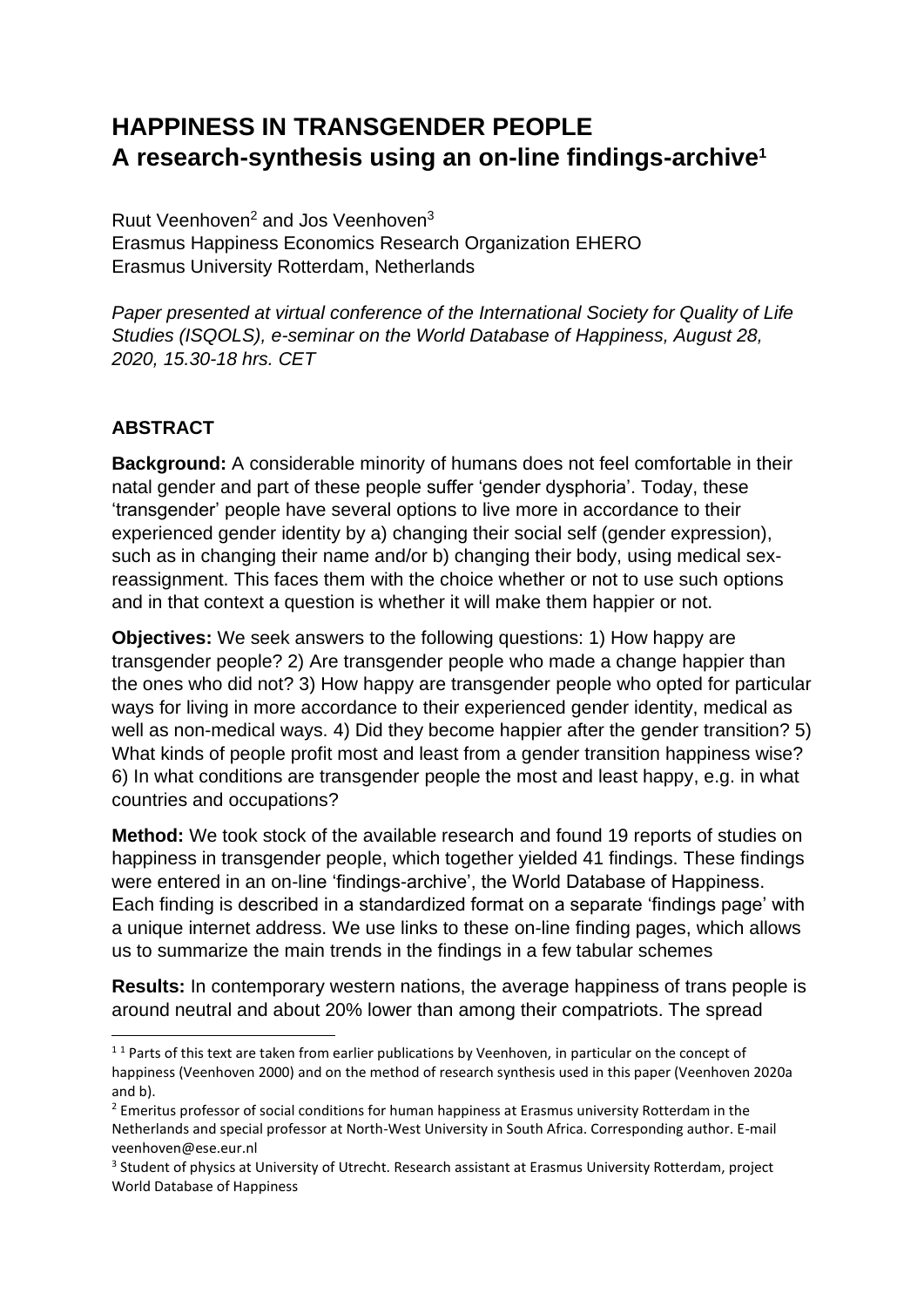around that mean is high, which means that some transgender people are quite happy and some unhappy.

There is almost no research on the effects on happiness of social gendertransitions only. Almost all the findings concern medical sex-reassignment, which is sought by a minority of transgender people. This research synthesis shows that sexreassignment has made most of these 'transsexuals' happier, female to male transsexuals more than male to female. The happiness of all transgender people depends much on social acceptance.

*Keywords: transgender, sex-reassignment, happiness, research synthesis*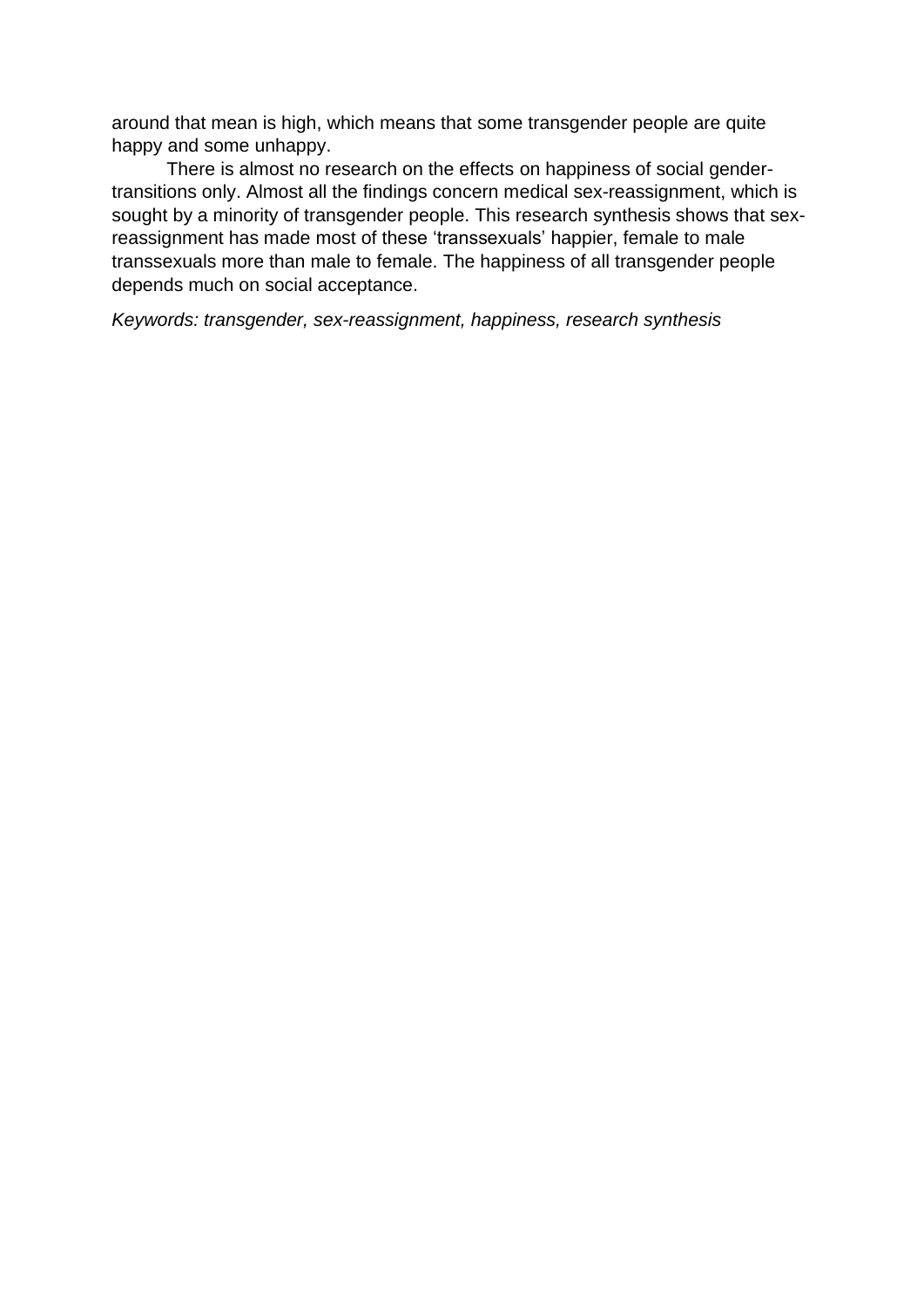## **1 INTRODUCTION**

All over the world there are people who feel a discrepancy between their sex assigned at birth on the basis of anatomic indicators and the gender they identify with later. Today, these people are called 'transgender', but the pattern has been named by different terms throughout history. The people who underwent sex reassignment surgery were first referred to as 'transsexual'. As it was seen as a mental illness, the matching diagnosis was 'gender identity disorder'. Today, DSM-5 uses the more neutral term 'gender dysphoria' for the people who experience significant distress as a result of being a transgender. A more positive and inclusive way to describe the experiences of all transgender people is with the term 'gender incongruence'. 'Gender variance' is sometimes used to refer to gender incongruent people who do not experience distress as a result of their gender incongruence (Beek 2016).

## **1.1 Prevalence of gender ambivalence, gender incongruence and gender dysphoria**

A recent study examined the prevalence of two kinds of transgenderism in a population-based survey among 1832 persons in Flanders, Belgium. *Gender ambivalence* was defined as identifying equally with the other sex as with the sex assigned at birth and was present in 2.2 % of male and 1.9 % of female participants (here 'male' and 'female' refer to the sex that the participants were assigned at birth). *Gender incongruence* was defined as "identifying stronger with the other sex than with the sex assigned at birth' and was found in 0.7 % of assigned males and 0.6 % of assigned females (VanCaenegem et al. 2015).

A similar survey study in the Netherlands observed *gender ambivalence* in 4.6 % of the males and 3.2 % of the females and *gender incongruence* in 1.1 % of the males and 0.8 % of the females. Prevalence of *gender dysphoria*, defined as incongruence combined with dislike of one's body and wish for medical treatment, was estimated 0,6% for assigned males and 0,2% for assigned females (Kuyper & Wijsen 2014).

These small percentages denote a lot of people; 0,4% gender dysphoria in the population means that some 18 million Europeans suffer from this condition. As yet it is largely unclear how rates vary across contemporary nations, but it is beyond doubt that the phenomenon is universal.

## **1.2 Ways to deal with gender dysphoria**

For long, ways to deal with gender dysphoria or gender incongruence were either bear it, often combined with concealment, or try to live according to one's transgender as far as society permits. An example of a socially accepted way of dealing with gender dysphoria is that of the Hijra in South Asia, who have a specific social role in their communities as performers (Wikipedia 2020). Today, gender dysphoric people have more options, at least in most of the modern nations, where freedom of choice is high and information about gender dysphoria is widely available.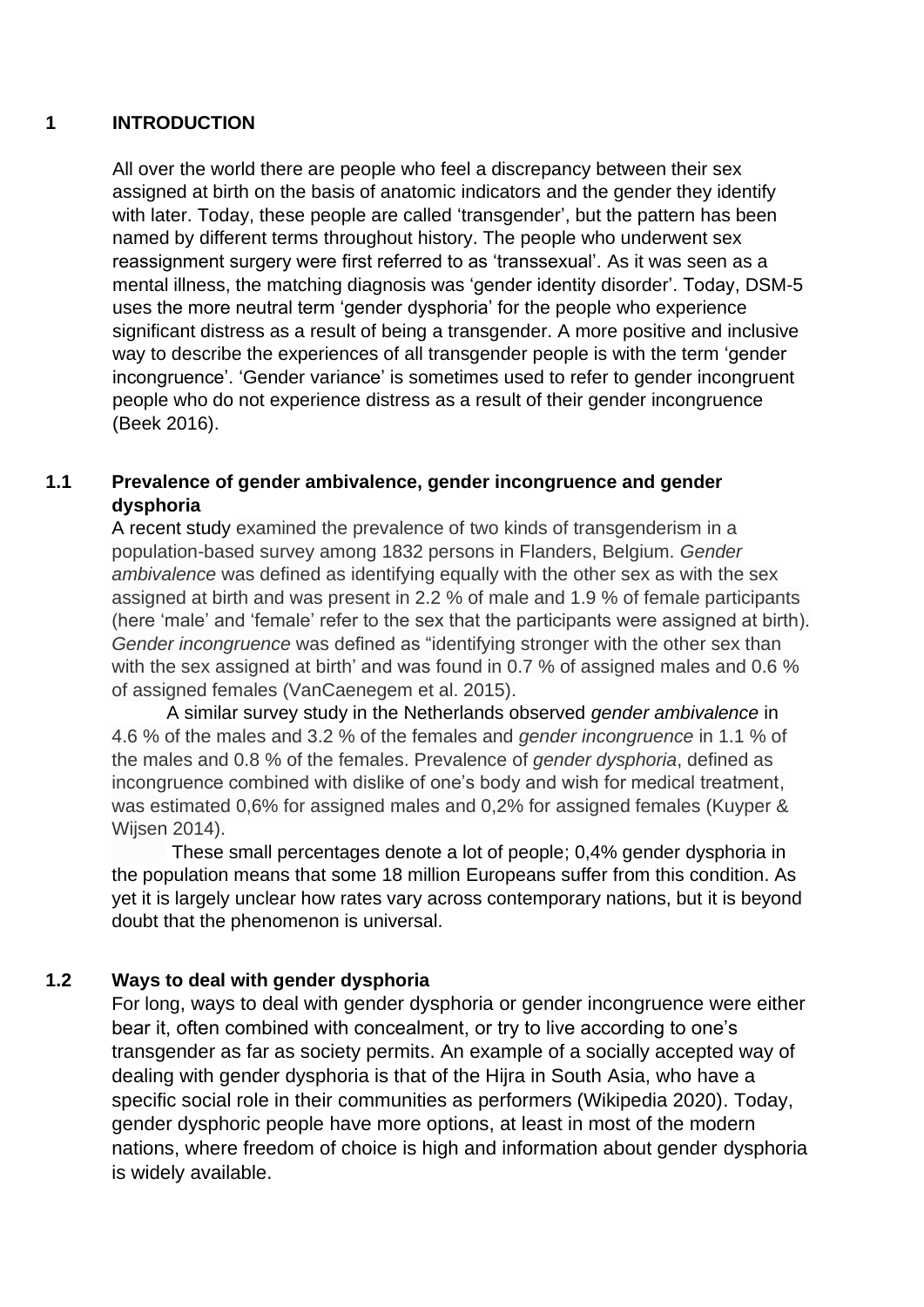*Social transition*: Transgender people can *behave* like the desired gender, such as in dressing and role taking and by changing their name. Though not always welcomed, this is not forbidden. In some countries, transgender people can also change their *civil status*.

*Medical transition*: Next to these social and psychological transitions, it is now also possible to change one's body using hormone treatment and surgery. This is called *sex reassignment therapy*. This option is increasingly used; 'gender clinics' exist in most modern nations and applications for treatment have risen substantially (Wiepjes et.al 2018). Still, only a fraction of the gender-dysphoric people reverts to this medical option; a recent meta-analysis of 12 clinical studies resulted in an estimate of 0,005% of the population, 0,007% for trans-women and 0,003% for trans-men. Time-analysis found an increase in reported prevalence over the last 50 year (Arcelus et al. 2015).

### **1.3 Information demand**

These new possibilities for gender transition face gender dysphoric people with the choice to use these possibilities or not. To make an informed decision, they will want to know how fellow suffers have fared, who in the past, have chosen for a particular kind of gender-transition or not.

In that context, they will not only welcome information about specific outcomes, such as social acceptance and sexual function, but also about effects on their overall quality of life. Next to information on average effects of gender transition, gender dysphoric people will want to know how this change has worked out on people like them, for instance whether the quality of life has improved or declined among middle aged married transgender people with children.

This information is the most required for gender dysphoric people who consider to undergo sex-reassignment therapy. Since that kind of transition is both very demanding and irreversible, careful deliberation is needed and typically required for entering treatment.

Information about the effect of gender transition on the overall quality of life is also required for the professionals involved in the treatment of gender dysphoria, in particular when decision making about sex-reassignment therapy is involved, since part of their work is filtering out people who are likely to get from the frying pan into the fire.

#### **1.4 Earlier research on well-being of transgender people**

Above we distinguished between two ways to deal with gender dysphoria: 'social gender transition' and 'physical sex-reassignment'. The latter way has attracted more attention of researchers than the former.

*Social gender transition* has mainly been studied from an anthropological perspective with a focus on deviance and sexuality, such as the study of transgender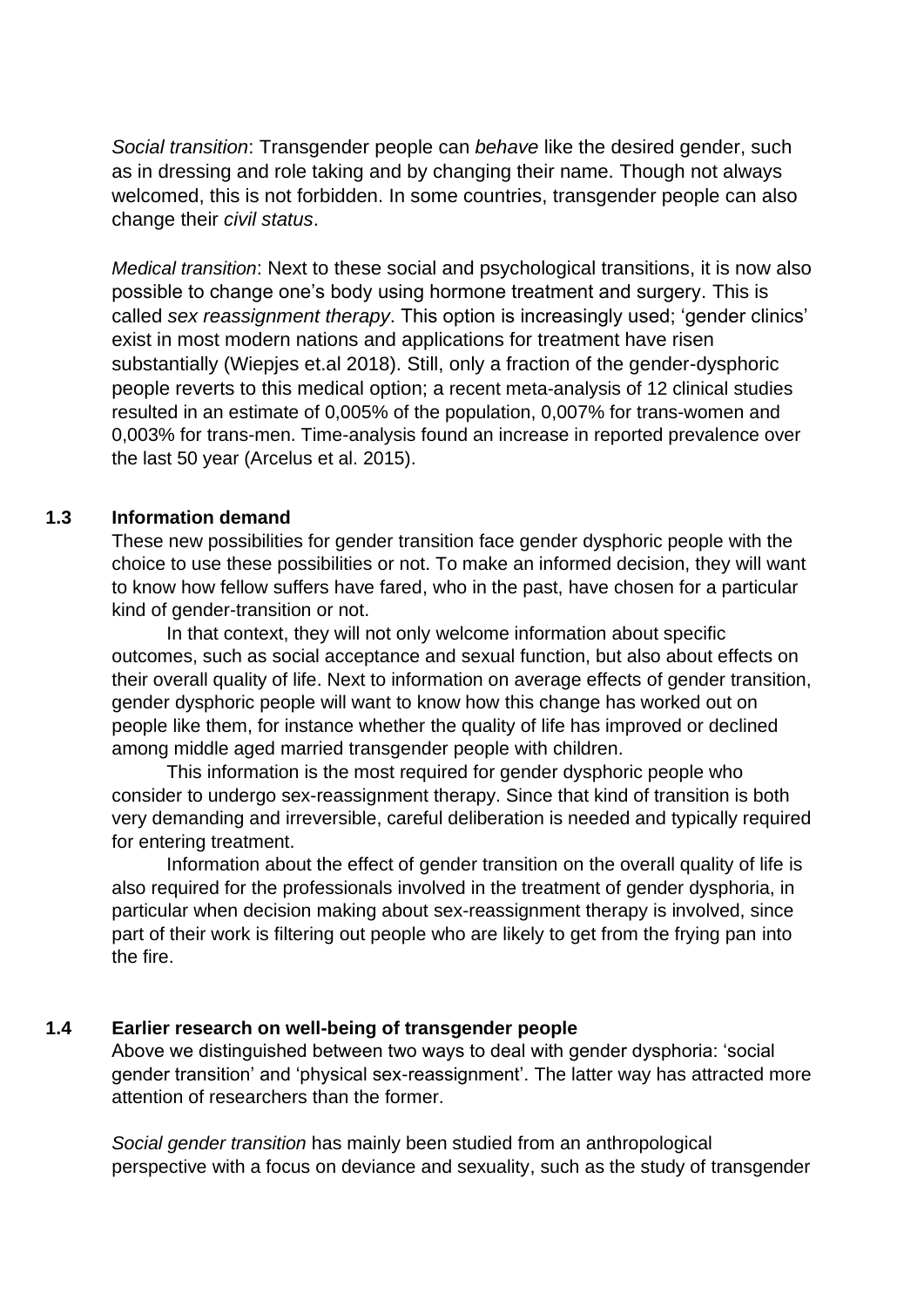prostitutes by Sausa et. al (2007). Wellbeing is no great issue in this strand of research and seldom measured quantitatively. Quantitative data on prevalence of gender deviance is found in some survey studies on sexual behavior (e.g. VanCaenegem et al. 2015) and quality of life (e.g. Downing & Przedworski 2018), but with little attention given to effects on subjective wellbeing, as we will see in section 4.2

*Sex-reassignment therapy* has been studied since the first treatments in the early 1900s, among other things to justify this debated treatment. Wellbeing is a main outcome variable in this medical effect research.

The first strand of research on outcomes of medical sex-reassignment draws on clinical samples of patients of gender-centers in hospitals, who were followed after treatment. The focus of that initial research is on negatives, mental complains, depression in particular, social rejection, remorse and suicide.

Since the 2000s, there is a growing stream of research on positive outcomes. Part of the studies deal with specific positive outcomes, such as the strengths of transgender identity (Schulman et al 2017) and part focusses on the overall quality of life. Most of the latter studies use measures of health-related quality of such as the SF36 (Ware 1993) and the WHOQOL100 (2020). A recent review of this research is found with (Weinforth et al 2019), who conclude that "The available study data show that sex-reassignment surgery has a positive effect on partial aspects—such as mental health/wellbeing, sexuality, and life satisfaction—as well as on quality of life overall".

In this line of research on the overall quality of life of transgenders, there is also an increasing number of studies that included measures of 'happiness', which concept we will discuss in more detail in section 2.2. In this research synthesis we focus on this latter outcome variable.

#### **1.5 Why focus on happiness**

There are five reasons to focus on happiness in assessing the effect of gender transition on the quality of life.

- The public understanding of what 'happiness' means will be higher than of an 'quality of life' index. Since we produce this research for facilitating informed choice, a clear meaning is to be preferred.
- Happiness is a more distinct concept that 'quality of life' indeed, as we will see in section 2.2.1 and also well measurable with single questions, as we will see in section 2.2.3.
- This conceptual clarity and subsequent measurability, provide the comparability required for meaningful research synthesis. There is no point in synthesizing apples and oranges.
- On a closer look, current indexes of quality of life suffer theoretical flaws, as will be discussed in more detail in section 2.2.2.
- Looking at the effect of sex reassignment on happiness fits the 'utilitarian' ethic that the best choice is what results in the greatest happiness for the greatest number (Layard 2010) a classic ethic that is gaining ground these days, also in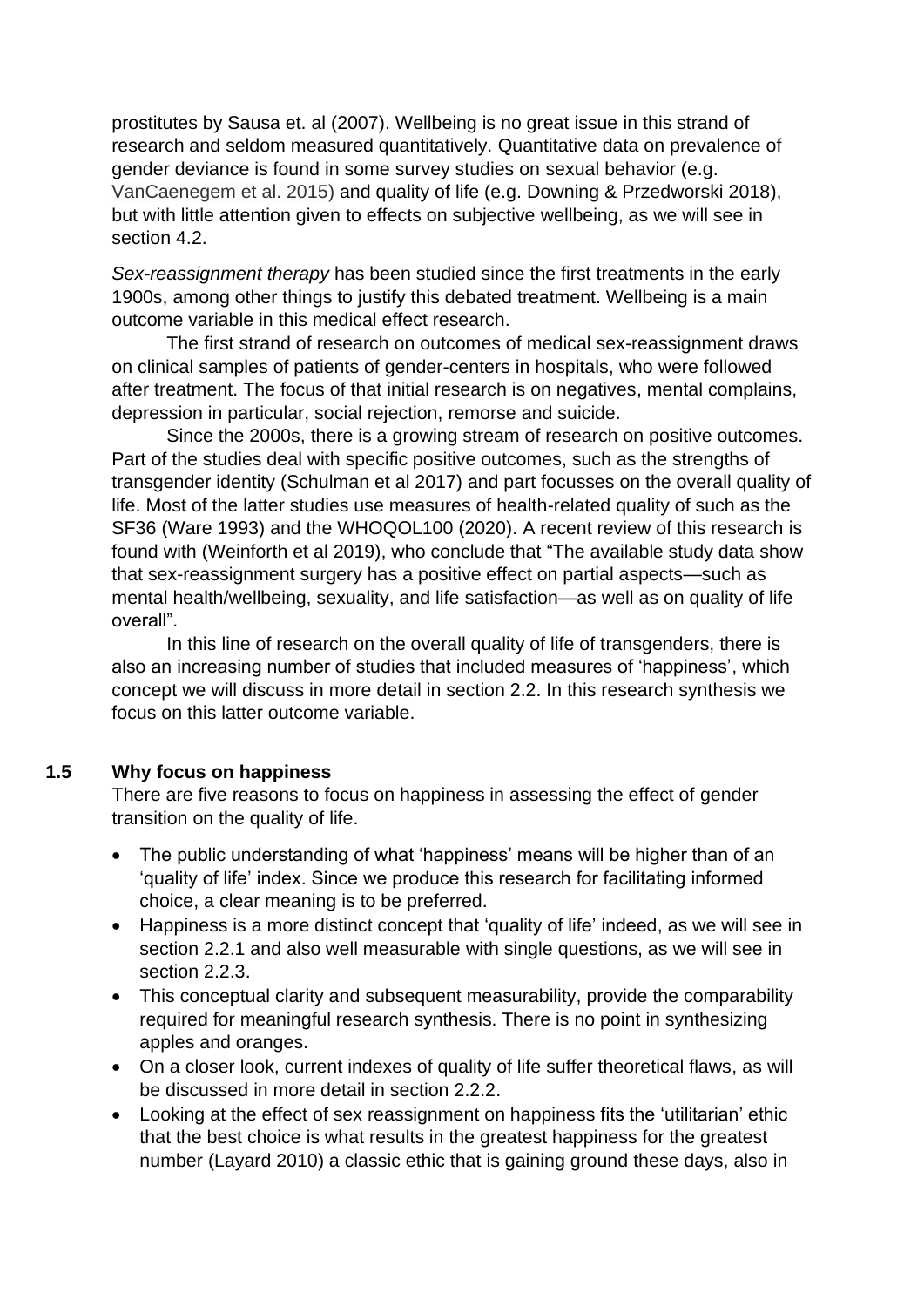medical ethics (Mandal et al 2016).

#### **1.6 Research questions**

In this study we seek answers to the following questions**.**

- 1) How happy are transgender people on average?
	- a. How happy are these people absolutely?
	- b. How happy are they relative to otherwise comparable people?
- 2) How happy are transgender people who opted not to change their situation?
- 3) How happy are transgender people who engaged social gender transition?
- 4) How happy are transgender people who opted for physical sex-reassignment?
	- a. Did physical sex-reassignment make these people happier?
	- b What treatments affected these transsexuals most/least?
	- c. What kinds of people profited most/least from sex-reassignment?
- 5) In what conditions are transgender people most/least happy?

### **1.7 Approach**

We explored answers to these questions by taking stock of the findings obtained from quantitative studies on the happiness of transgenders.

We focussed on happiness in the sense of 'life-satisfaction'. In section 2.2 we will expand on this definition and show how this concept differs from other notions of wellbeing. To our knowledge, the research literature on this subject has not been reviewed with this specific definition in mind.

We applied a new technique for research reviewing that takes advantage of an online findings archive, the World Database of Happiness (Veenhoven 2020a), which allowed us to present a lot of findings in a few easy to oversee tabular schemes, while providing the reader access to much detail. We present the findings in a format in which the results of future research can easily be included, thus allowing for continuous accumulation of knowledge on this subject.

## **1.8 Structure of the paper**

The remainder of this paper is organized as follows. We define the key concepts in section 2. Next, we describe the new review technique we used in more detail: how the available research findings were gathered and how these are presented in section 3. Then we discuss what answers the available findings have provided to our research questions in section 4. We discuss the available findings in section 5 and draw conclusions in section 6.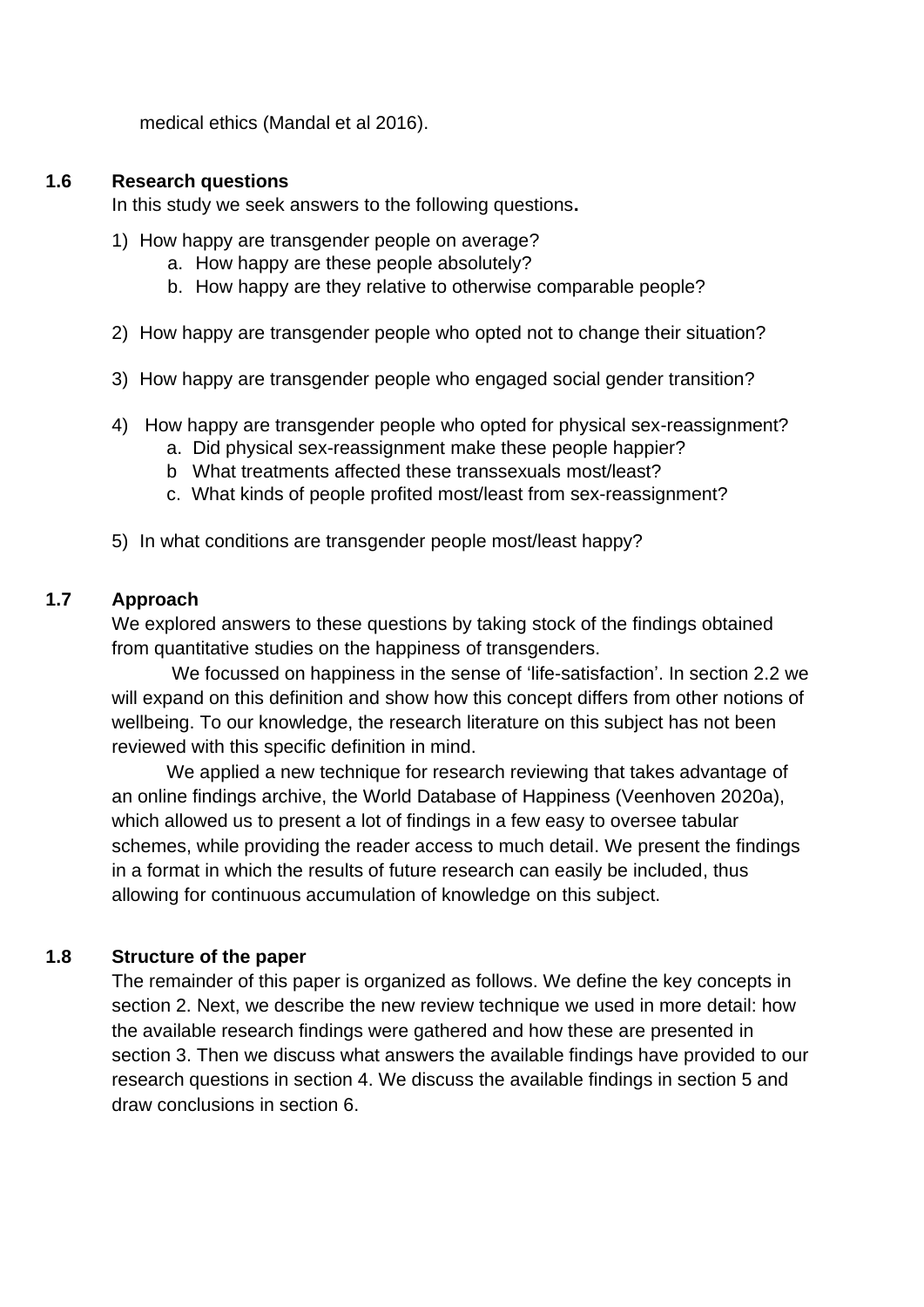### **2 CONCEPTS and MEASURES**

The words 'transgender' and 'happiness' are both used for different meanings. A fruitful research synthesis must therefore start with clear definitions and selection of appropriate measures on that basis**.**

### **2.1 Transgender**

The term 'transsexual', which was first used in the 1920s for the first people who had undergone a physical sex-reassignment. In the 1960s the term 'transgender' came into use to denote wider ways to deal with experienced gender incongruence. A history of terminology on this matter is given in the Wikipedia lemma 'Transsexual, Terminology'.

## *2.1.1 Terminology*

We follow the current use of the word and define *transgender people* broadly as: people who experience incongruence between their sex as assigned at birth and their experienced gender identity. People who do not experience gender incongruence are referred to as *cisgender.*

A problem with this broad use of the word 'transgender' is that it also applies to gender incongruent people who keep living as their assigned gender, such as people who would want to transition, but decide to live with the discomfort for ideological or practical reasons. A related problem is that some of these people cope with defensive denial and are therefore not fully aware of the experienced incongruence.

Actual gender transition may involve a change in gender expression, possibly in hiding, or more overt change of one's social identity, which may involve a change of one's first name and sex in civil registration. A minority of transgender people also seek sex reassignment therapy, though hormone treatment and surgery (cf. section 1.1). We refer to these people as '*transsexuals*', acknowledging that this name is not generally accepted.

## *2.1.2 Measurement*

Identifying *transsexuals* is easy, since most of these people figure in medical records used in clinical studies among patients who have undergone a medical treatment. Whether or not one has undergone sex-reassignment therapy can also be measured using self-reports in survey studies.

It is more difficult to identify *transgender* people*.* The wider and shifting connotations of the term pose a problem in survey studies, in particular if the precise questions on that matter are not reported, such as in Stanton et al. 2017). A survey question used by Downing & Przedworski (2018) reads:

*Do you consider yourself to be transgender?*

Those who responded *yes* were prompted to indicate *male-to-female, female-tomale, gender-nonconforming, do not know, I'm not sure*, or *refused to answer.*  Responses to such questions are liable for response bias and refusal. Respondents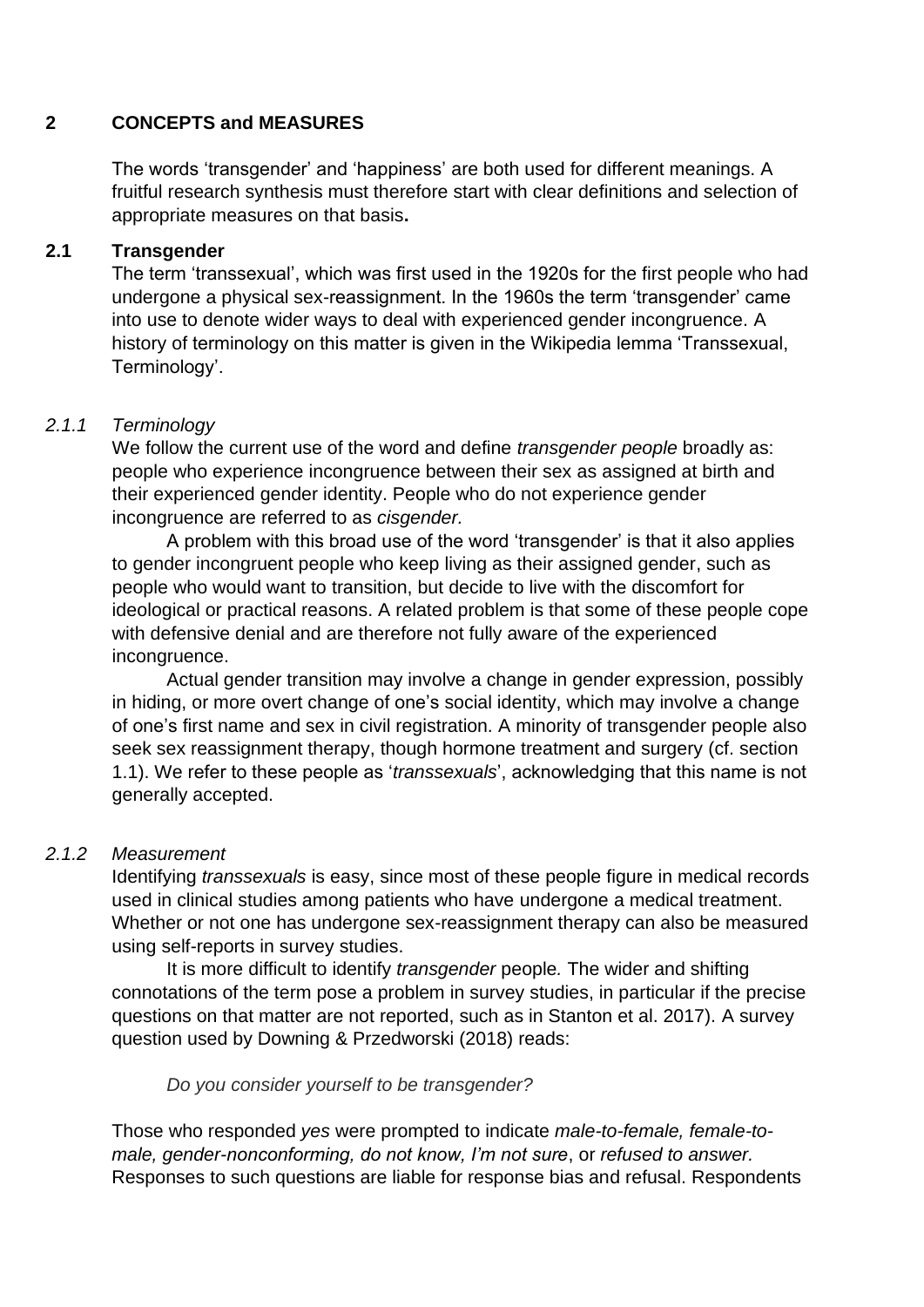are often recruited using calls in the transgender community, the members of which will typically experience gender incongruence. Cases of defensive denial will be missed in this way and also in survey studies.

 As we have seen in section 1.1, another way to identify transgender people is by asking to which degree they identify with their sex assigned at birth and the opposite sex, as done by Kuyper & Wijsen (2014) and VanCaenegem et al. (2015). Gender incongruent or gender ambivalent people can then be identified by selecting all people who identify as the opposite sex at least as strongly as their assigned sex at birth. In this way, people in defensive denial can more easily be found.

#### *2.1.3 Types of transgender people*

Transgender people can be characterized using the following dichotomies

#### *Passive – Active*

Passive transgenders cope with the experienced gender incongruence by reducing the pain without changing their situation. Pain reduction may involve defensive denial, diversion or seeking compensation in rewarding activities. Active transgenders seek to change their gender-identity, either in social transitions, physical sex reassignment or both (cf. section 2.1.3 below).

#### *Silent – Overt*

Awareness of gender incongruence will usually develop in silence. When acknowledged, some transgenders opt to remain 'in the closet', while others 'come out'. This difference is also referred to as 'passive-active'. The term 'stealth' is used for transsexuals who are silent about their former gender.

#### *Binary - non-binary*

The gender identity of binary transgender people is either male or female. For example, a person born with female sex characteristics whose gender identity is male is a binary transgender person, specifically a transgender man. Similarly, a person who was assigned male at birth with a female gender identity is a transgender woman.

Non-binary transgender individuals are people with a gender identity other than 'man' or 'woman', i.e. a non-binary gender. This can mean that their gender identity is something in between 'man' and 'woman' or neither. Some non-binary individuals do identify to some extent with a binary gender. Terms used by nonbinary people to specify their gender identity include *genderqueer*, *agender* and *bigender.*

#### *2.1.4 Forms of gender transition*

Above in section 1.2, we distinguished between social and medical gender transition. Below, we expand on these ways to deal with gender-dysphoria.

#### *Social gender transition*

Change of one's social gender identity involves first of all 'coming out'. Often, transgender people wish to be addressed in accordance with their experienced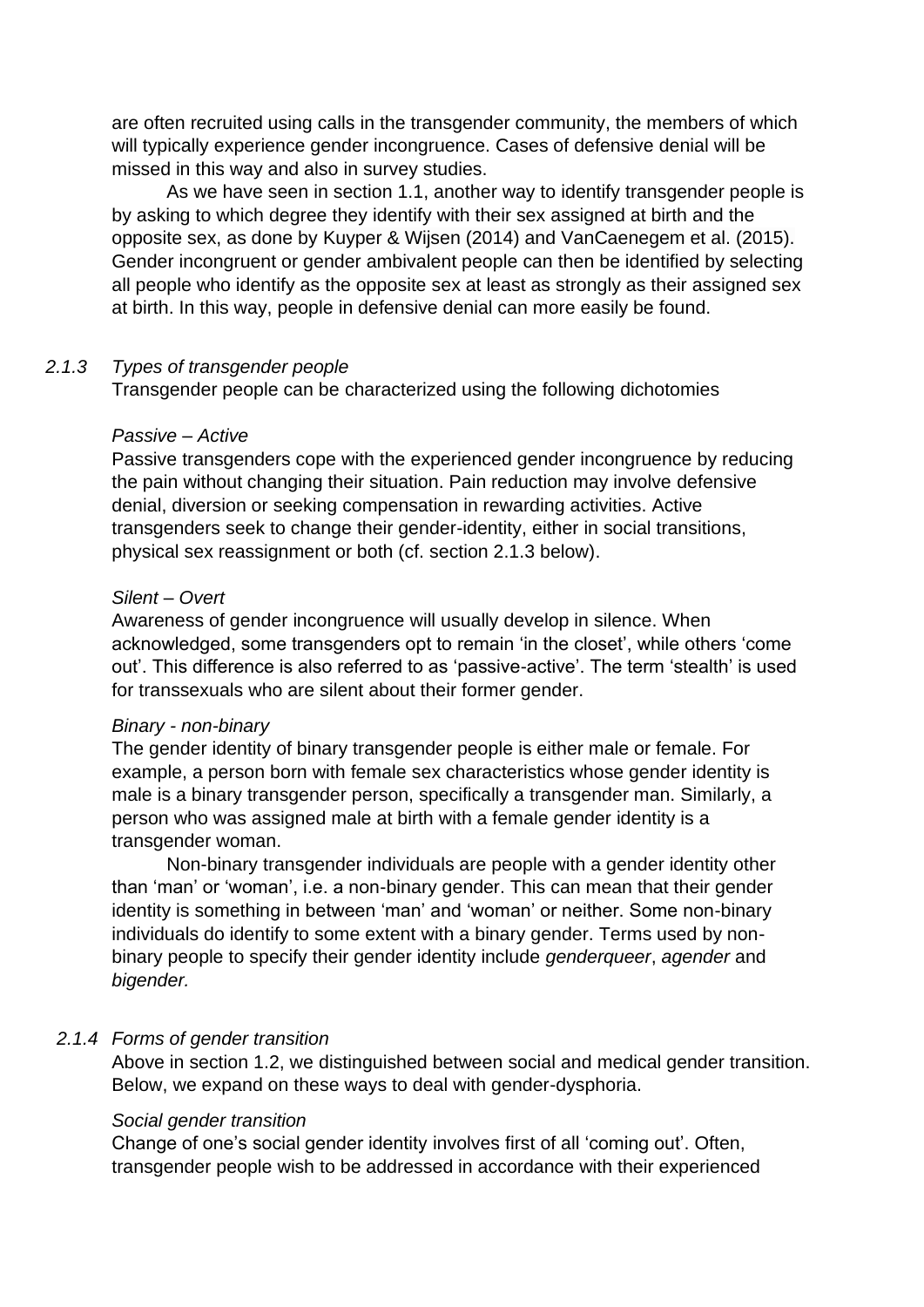gender. Important parts of this shift can include changing one's name and pronouns. After coming out, transgender men typically use the pronoun 'he' and transgender women the pronoun 'she'. Non-binary individuals often use gender-neutral pronouns such as 'they'.

Social gender transition often involves a change in gender expression, which can include dressing differently, changing one's hairstyle or wearing make-up. Another aspect of social gender transition is role shift, typically in the direction of traditional gender-roles, such as preference for caring tasks and passive sexuality among trans females.

Social gender transition can also involve changing one's official name and/or gender marker in civil registration. Likewise, the gender change is also recorded in some other institutional contexts, such as in sports.

#### *Medical gender transition*

Sex-reassignment therapy consists of hormone replacement therapy and surgeries. Transgender people who undergo medical sex-reassignment are referred to as 'transsexuals (cf. section 2.1.1). This group can be further divided into female-tomale (FtM) and male-to-female (MtF) transsexuals. FtMs are people who were assigned female at birth and transition medically to obtain male bodily characteristics. Likewise, MtFs were assigned male at birth and obtain female bodily characteristics in their medical transition.

The terms MtF and FtM imply a binary transition, but nonbinary transgender people can choose to transition medically as well. Some of them want to obtain an androgynous looking body through sex reassignment therapy, and thus may identify themselves with the terms MtX or FtX ('male to neutral' or 'female to neutral', respectively). Others identify more with the terms MtF or FtM despite having a nonbinary gender. In this paper, we define the terms MtF and FtM to include both binary and nonbinary transgender people who have undergone some form of sex reassignment surgery.

For FtMs, transition often involves testosterone treatment. The main effects of testosterone involve lengthening of the vocal cords resulting in a lower voice, body hair growth, increased muscle mass, body fat redistribution, clitoral growth, increased sex drive, menstruation stop and beard growth. Surgeries for FtMs include breast removal, hysterectomy and penis construction (the most common forms being phalloplasty and metoidioplasty). Relatively few FtMs undergo sex reassignment surgery.

The hormone replacement therapy of male to female (MtF) transgender people consists of estrogen and testosterone blockers. Main effects include muscle mass loss, softening of the skin, fat redistribution, breast growth, reduced hair growth. Laser hair removal and voice training are used by many MtFs to complement the effects of hormone replacement therapy. Common surgeries are breast augmentation and the construction of a neo-vagina.

#### **2.2 Happiness**

Over the ages, the term 'happiness' has been used to denote different meanings and reflected opinions on how we should live. Today, the word is mostly used for the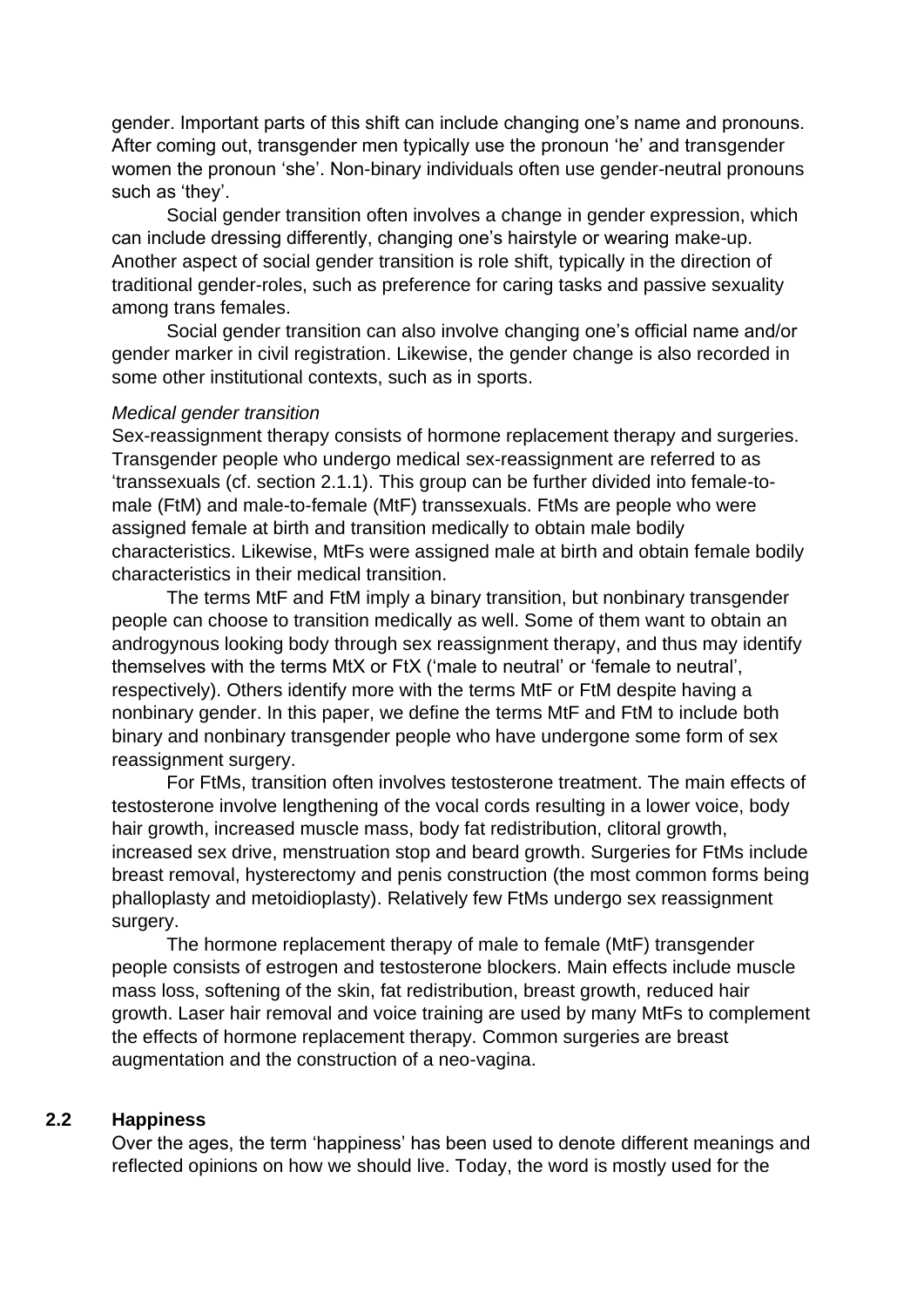subjective appreciation of life.

#### *2.2.1 Definition*

In that line, we define happiness as *the degree to which individuals judge the overall quality of their life-as-a-whole favourably,* which definition is spelled out in more detail in (Veenhoven 1984). This concept is central in the World Database of Happiness (Veenhoven 2020a) from which the data reported in this paper were drawn. This definition fits the utilitarian tradition and is closely associated to Bentham's (1789) view of happiness as "the sum of pleasures and pains".

#### *2.2.2 Components of happiness*

Our overall evaluation of life draws on two sources of information: a) how well we feel most of the time and b) to what extent we perceive that we are getting from life what we want from it. We refer to these sub-assessments as 'components' of happiness, called respectively 'hedonic level of affect' and 'contentment' This distinction is discussed in more detail in Veenhoven (2009), who proposes a theory about difference in the determinants of these components.

*Hedonic level of affect*. Like other animals, humans can feel good or bad, but unlike other animals, we can reflect on that experience, assess how well we feel most of the time and communicate how we feel to others. Feeling well typically signals that we are doing well, that our innate needs a being gratified (Veenhoven 2009).

*Contentment.* Unlike other animals, humans can also appraise their life cognitively and compare their life as it is with how they want it to be. This is the thinking-based part of happiness. Our wants are typically guided by common standards of the good life and in this sense, contentment is likely to be more culturally variable than affect level.

Though related, these components do not necessarily concur and in particularly not in the case of transgenders. A successful gender transition is likely to reflect in greater contentment, since it involves the realization of a strong *want,* but may go together with a decline in hedonic level if gratification of *needs* is thwarted, such as due to social isolation.

## *2.2.3 Difference with wider notions of a good life*

'Happiness' as defined here should not be equated with current notions of 'wellbeing' and 'quality of life', which typically focus on objective living conditions in the first place, rather than on the subjective evaluation of life. Happiness as defined here should neither be equated with all 'satisfactions', since the concept restricts to satisfaction with one's life as a whole. These conceptual differences are displayed graphically in the figures 1 and 2 and discussed in more detail in Veenhoven (2020c). For a direct link to that text, click [here.](https://worlddatabaseofhappiness.eur.nl/hap_quer/introtext_measures2.pdf)

Figure 1 help to see flaws in commonly used indexes for 'Quality of life' as mentioned in section 1.3. Items in such indexes cover all quadrants of figure 1. which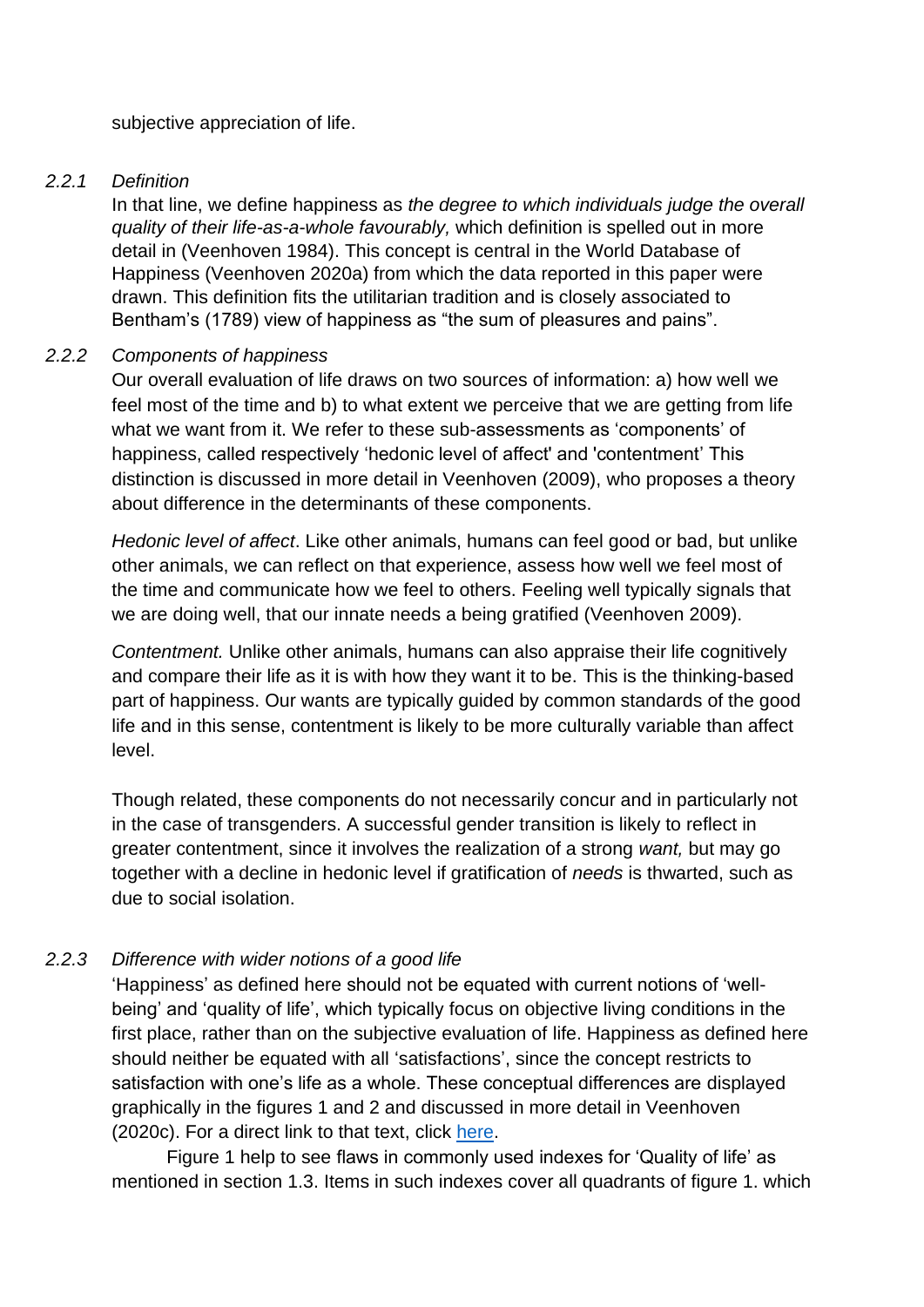means that the sum-scores put chances (upper row) and outcomes (lower row) in one hat (Veenhoven 2000). Likewise, *presumed* conditions for a good life (e.g. employment) are added to indicators of *apparent* quality of life, such as happiness (Veenhoven 2005). In this case of transgenders, this means that meeting objective criteria for a good life, such as having a job and being socially accepted, does not imply that one is satisfied with that life.

Figure 2 helps to see that being satisfied with an aspect of life (right top quadrant), such as one's new gender identity, does not guarantee satisfaction with one's life as a whole (right bottom quadrant).

#### *[Figures 1 and 2 about here](#page-31-0)*

#### *2.2.4 Measures of happiness*

Since happiness is defined as a phenomenon, we subjectively experience, it can be measured using questioning. Various ways of questioning have been used, direct questions and indirect questions, open questions and closed questions, one-time retrospective questions, and repeated questions on happiness in the moment. A common survey question reads:

*["Taking all together, how happy would you say you are these days?](https://worlddatabaseofhappiness.eur.nl/hap_cor/desc_hind.php?ind=155) Are you: very happy, pretty happy or not too happy?"*

#### *Selection of valid measures.*

For this research synthesis we draw on the World Database of Happiness, which includes only findings obtained with measures of happiness that have passed a test for fit with the above definition of happiness. This test for face-validity involved close reading of questions. Detail on that selection is available in [chapter 4](http://worlddatabaseofhappiness.eur.nl/hap_quer/introtext_measures4.pdf) of Veenhoven (2020c). A direct link to that text is [here.](https://worlddatabaseofhappiness.eur.nl/hap_quer/introtext_measures4.pdf)

Many commonly used questions and questionnaires fail that test. One such case is the 4-item Subjective Happiness Scale (SHS), proposed by Lyubomirski & Lepper (1999), which contains a question on whether one thinks to be happier than other people. Logically, one can think one might be happier than other people, but still be unhappy, for instance when living in hell. Practically, it is not clear who these 'other' people are, nor how happy they are.

Likewise, one question invalidates the much used 5-item Satisfaction With Life Scale (SWLS) by Diener et al (1985). The he last item in that scale asks for endorsement to the statement 'If I could live my life over again, I would change nothing'. Logically, this question does not fit the above concept of happiness: one can enjoy life, but still be open for something else. The item is particularly inapt in this context, since the answer will reflect whether one would go for a transition again, while what we want to know is whether that choice has made one any happier.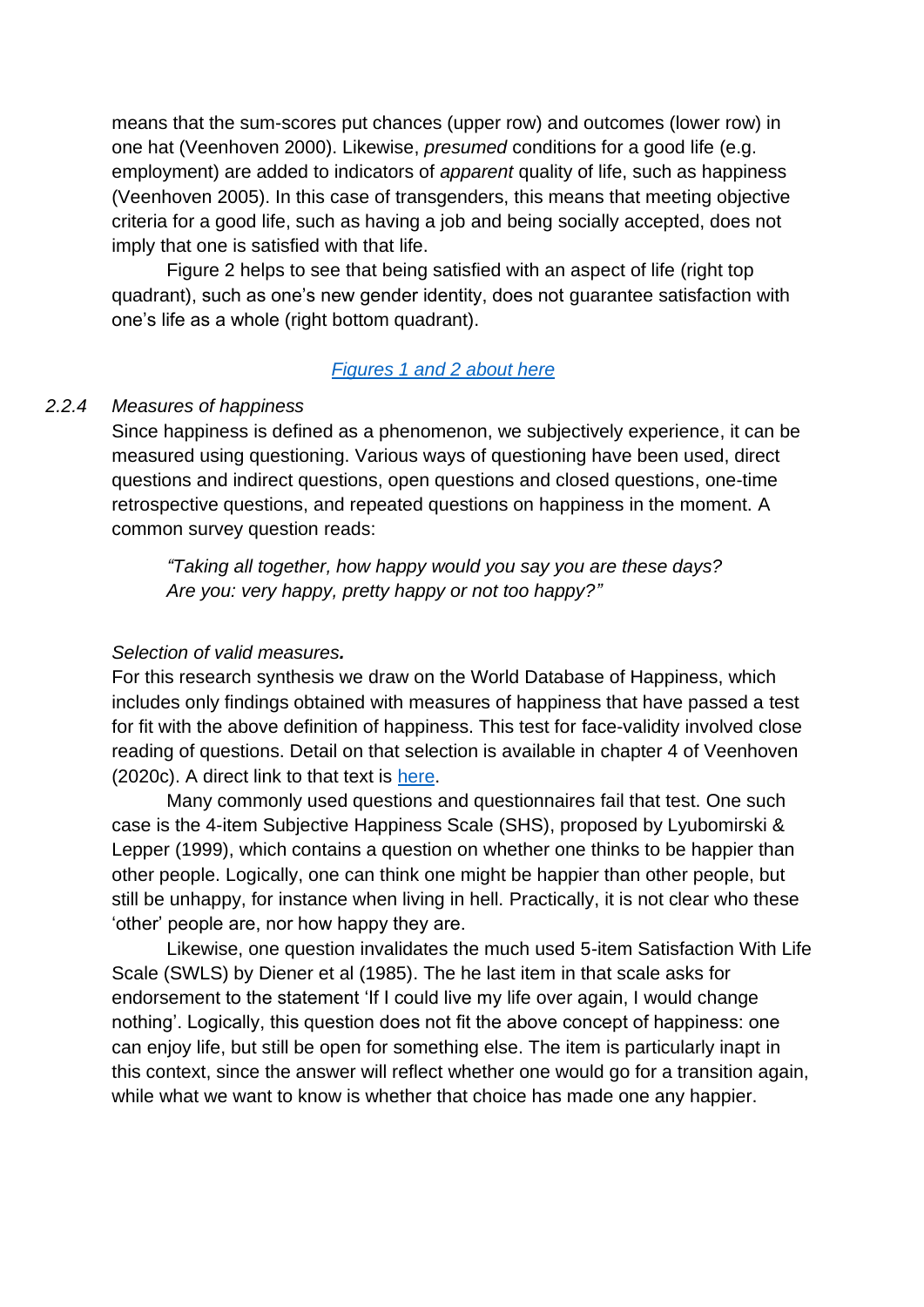## **3 METHOD Format of this research synthesis**

We applied a new technique of research reviewing, taking advantage of two technical innovations: a) The availability of an on-line findings-archive, the [World](https://worlddatabaseofhappiness.eur.nl/hap_cor/desc_topic.php?tid=5124)  [Database of Happiness,](https://worlddatabaseofhappiness.eur.nl/hap_cor/desc_topic.php?tid=5124) which holds descriptions of research findings presented in a standard format and terminology on separate on-line 'finding-pages' with unique internet addresses. b) The change in academic publishing from print on paper to electronic text read on screen, in which links to online information can easily be inserted to facilitate synthetic presentation. We call that 'online supported research synthesis'.

# **3.1 World Database of Happiness**

Since the 1970's, happiness has become a topic in empirical research, initially in the field of 'Social Indicators Research (Veenhoven 2017) and since 2000 also in the fields of 'Positive psychology' (Lyubomirsky et al 2005) and 'Happiness Economics' (Bruni & Porta 2005). This has resulted in a spectacular rise in the number of scholarly publications on happiness. To date (March 2020) the [Bibliography of](https://worlddatabaseofhappiness.eur.nl/hap_bib/bib_fp.php)  [Happiness](https://worlddatabaseofhappiness.eur.nl/hap_bib/bib_fp.php) lists 14420 publications of which 7476 report an empirical study that has used a valid measures of happiness. (Veenhoven 2020b).

## *Findings archive*

This flow of research findings on happiness has grown so large that even specialists have trouble keeping an overview. For this reason, a 'findings-archive has been established, in which quantitative outcomes are presented in a uniform format and are sorted by subject. This 'World Database of Happiness' is freely available on the internet at [https://worlddatabaseofhappiness.eur.nl.](https://worlddatabaseofhappiness.eur.nl/)

The World Database of Happiness is an ongoing university project of [Erasmus University Rotterdam](https://www.eur.nl/) in the Netherlands, based in the Erasmus Happiness Economics Research Organization [EHERO.](https://www.eur.nl/en/ehero/) Its structure is shown on Figure 3, in which we present the current contents of its constituting collections. A recent description of this novel technique for the accumulation of research findings can be found with Veenhoven (2020a). Details on the notation of findings is given [here.](https://worlddatabaseofhappiness.eur.nl/hap_cor/introtexts/introcor-contents.htm)

# *[Figure 3](#page-32-0) about here*

## *Finding pages*

The World Database of Happiness is a collection of 'finding pages' on which results of empirical research on happiness are reported in a standard language and format. An example of a findings page is given in Figure 4. In this research synthesis we use links to such online finding pages.

## *[Figure 4](#page-34-0)* about here

## *Inclusion criterion*

The World Database of Happiness restricts to research findings on happiness as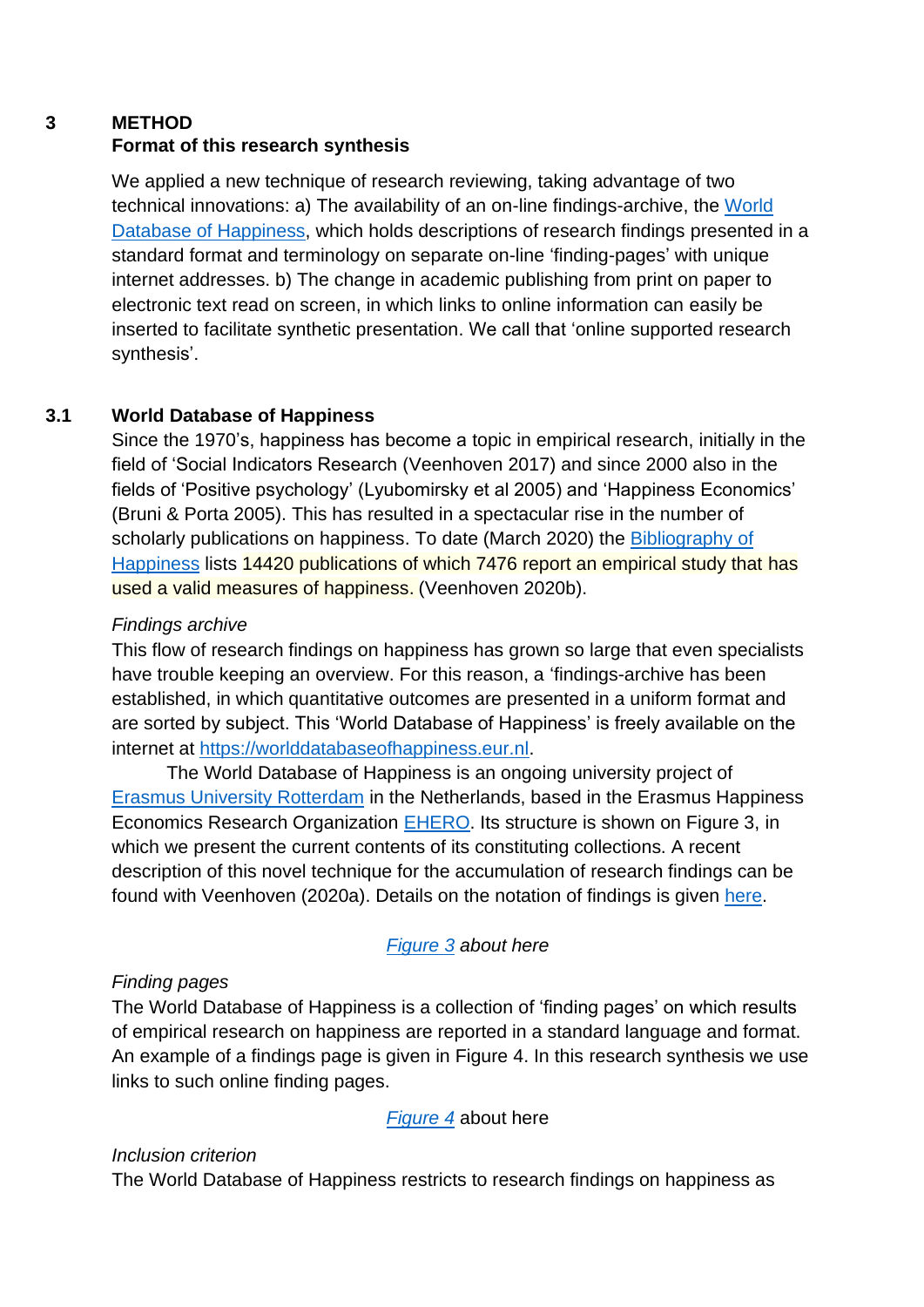defined in section 2.1.1. Studies on related matters, such as on mental health or wider notions of 'flourishing' are excluded. Selection is not based on how authors name concepts, but on close reading of the measures used. No further inclusion criteria are used, but full details about the design of the included studies allow users to select further on methodological grounds if they wish. Numbers on included findings are given at the start-page of the World Database of Happiness (cf. Figure 3)

## **3.2 Use for this review of findings on happiness of transgenders**

### *Studies found*

To date (March 2020) the database includes ?? studies in which the happiness of transgender people had been assessed. These reports were published between 19?? and 2019. Together, these studies give ?? 'findings', since several studies report more than one result. A list of these studies is presented in [Table 1.](#page-36-0)

## *[Table 1](#page-36-0) about here*

## *People investigated*

The trans-people investigated in these studies were recruited from two sources 1) medical follow ups 2) calls in LGBT-communities. In both cases, the samples are self-selected and are likely to involve an overrepresentation of overt transgender people.

## *Organization of the findings*

We sort the findings in two ways: 1) by aspects of transgenderism and 2) by the research methods used.

## *[Table 2](#page-38-0) about here*

## *Presentation of the findings*

In [Table 3](#page-40-0) we summarize the observed effects of treatment for gender-transition on happiness using 3 possible signs: **+** for a positive relationship, **–** for a negative relationship and 0 for a non- relationship. Statistical significance is indicated by printing the sign in **bold** (p< 0.05). Some of the findings are presented in a string of signs, e.g.**+/**+ for studies that used more than one measure of happiness, or for studies that used more than one control group. We do the same in [Table 4](#page-41-0) for observed effect sizes, which is a variant of Table 3 where the **+** and **–** signs are substituted for the assessed change in happiness as a percentage of the possible scale range.

#### *Links to online detail*

All the signs in tables 3 and 4 link to finding pages in the World Database of Happiness, which serves as an online appendix in this article. If you click on a sign, the corresponding finding page will open, to allow you to see full details of the observed relationship; of the people investigated, sampling methodology, the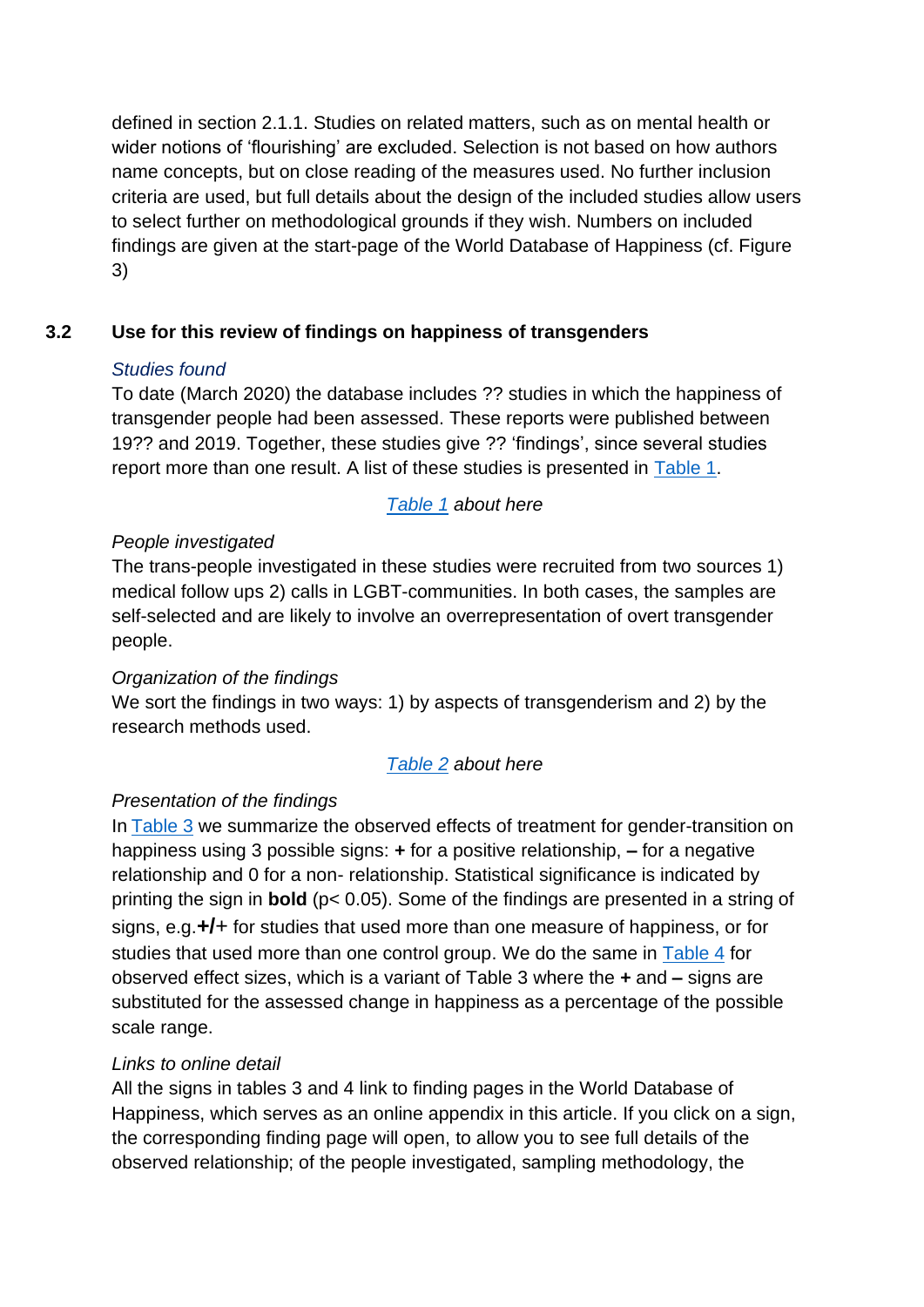measurement of both variables and the statistical analysis. An example of such an electronic finding page is presented in [Figure 3.](#page-32-0) This technique allows us to present the main trends in the findings, while keeping this paper to a controllable size and at the same time allowing the readers to check in depth any detail they wish.

## **3.3 Advantages and disadvantages of this review technique**

There are pros and cons to the use of a findings-archive such as the World Database of Happiness and plusses and minuses to the use of links to an on-line source in a text like this one.

### *Advantages*

1) The technique is useful for ongoing harvesting of research findings on a particular subject because of: a) Efficient gathering of research on a particular topic; happiness in this case. b) Uniform description of research findings on electronic finding pages, using a standard format and a technical terminology. c) Storage of these finding pages in a well searchable database. 2) Sharp conceptual focus and selection of studies on that basis, so that it is clear what is being synthesized. 3) The technique allows new ways of presenting the data in e) condensed tabular overviews f) in which main trends in the data can be visualized g) access to detail is provided using links to online finding pages, and h) the effect of moderators can be visualized using colours. i) Such overviews can easily be updated

#### *Disadvantages*

1) Considerable investment is required to establish a findings archive, which involves a) development of explicit criteria for inclusion, b) definition of technical terms c) software and d) which pays only when a lot of research is processed on a continuous basis. 2) The sharp conceptual focus cannot easily be changed. 3) much of the detailed information is not directly visible in the  $+$  and  $-$  signs. 4) The links work only for electronic texts. 5) This new way of gathering and presenting research findings will strike some readers as uncommon

## **3.4 Differences with traditional reviewing**

Traditional review articles cannot report much detail about the studies considered and rely heavily on references to the research reports read by the reviewer, which typically figure in a long list at the end of the review paper that the reader can check in theory, but seldom does. As a result, traditional reviews are vulnerable to interpretations made by the reviewer and methodological variation can escape the eye.

Another difference is that the conceptual focus of many traditional reviews in this field is often loose, covering fuzzy notions of 'well-being' rather than a welldefined concept of 'happiness' as described in section 2.1.1. This blurs the readers perspective of what the data describe and involves a risk of 'cherry picking' by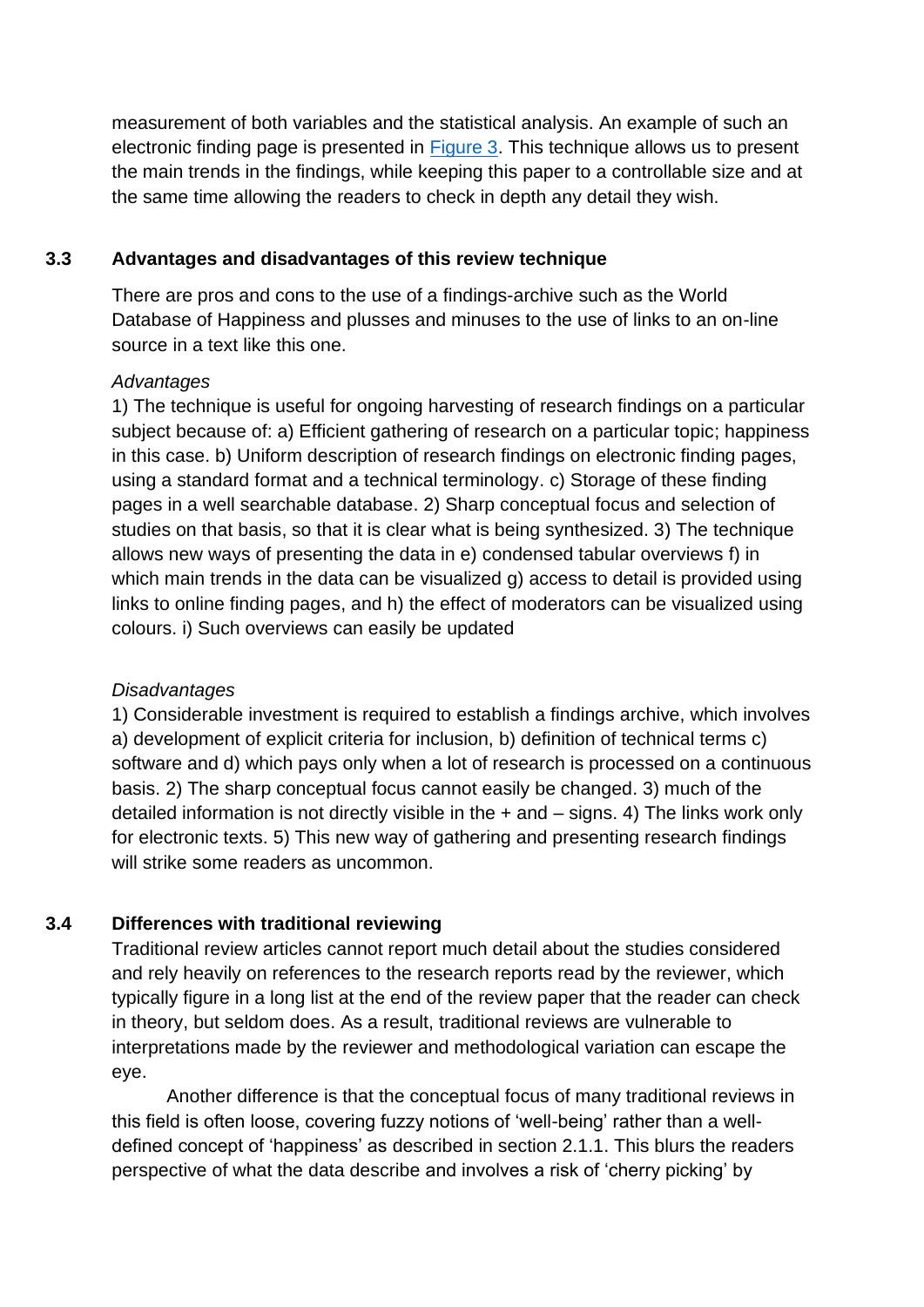reviewers. A related difference is that traditional reviews of happiness research often assume that the title of a questionnaire corresponds to its conceptual contents. Yet, several 'happiness scales' measure different things than happiness as defined in section 2.1, e.g. the much-used Life Satisfaction Scale (Neugarten et al 1961), which measures social functioning.

Still another difference is that traditional narrative reviews typically focus on interpretations advanced by the authors of the research reports, while in this quantitative research synthesis we focus only on the data presented.

Though 'typical', the above weaknesses will not apply to all narrative reviews.

#### **3.5 Difference with quantitative meta-analysis**

Though this research synthesis is a kind of meta-analysis (Borenstein et al 2009), it differs from common meta-analytic studies in several ways.

One difference is the above- mentioned conceptual rigor; like narrative reviews many meta-analyses take the names given to variables for their content, thus adding apples and oranges and comparing chocolate with cheese.

Another difference is the direct online access to full detail about the research findings considered, presented in a standard format and terminology, while traditional meta-analytic studies just provide a reference to research reports from which the data were taken.

In this case of a research synthesis of findings on happiness in transgenders a further difference is that the available data do not allow application of advanced methods of statistical meta-analysis.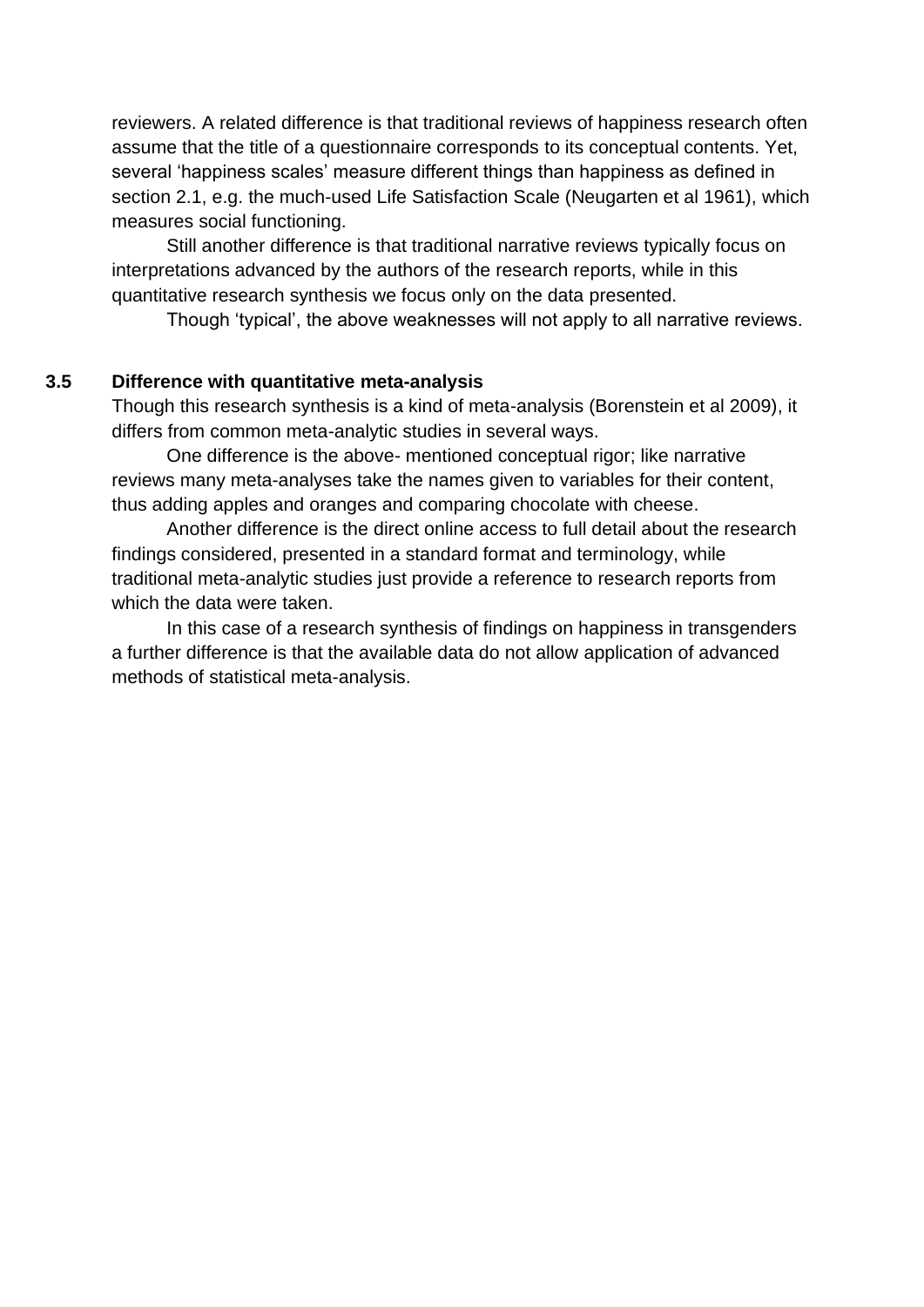#### **4 RESULTS**

Below we will now answer our research questions one by one, using tables which give an overview of the available research findings and provide links to detail about these findings in the World Database of Happiness.

#### **4.1 How happy are transgender people?**

We present distributional findings on happiness in transgender people of all kinds in table 2. The *absolute* level of happiness observed among transgenders is presented in the mean in column 2, while dispersion around the means is presented in column 3. To get a view on the *relative* happiness of transgender people, we first compared with findings on happiness in general population at the same time and yielded with a comparable question. For that purpose, we used the collection of distributional findings on happiness in nations of the World Database of Happiness. Next, we also listed the results of some studies that had assessed happiness in a control group, typically matched for age. These comparison data are presented in the columns 4 and 5, with the difference with transgender people presented in the columns 6 and 7. All findings on happiness are transformed to a common 0-10 range.

#### *Absolute happiness*

The *level* of happiness among trans people is presented at the bottom of column 3 of table 2. The mean of the means observed in these 10 studies is 5,69 on scale 0-10, which is close to the neutral level of 5. On this basis, we can say that transgender people are on average not too happy, at least in the contemporary western countries where these studies took place.

At the bottom of column 4 we see that the *dispersion* of happiness among transgender people is quite high with an average standard-deviation of 2,66. So, not all transgender people are 'neither happy nor unhappy, but a considerable part of them are either 'happy' or unhappy'.

#### *Relative happiness*

In column 4 of table 2 we see that the *level* of happiness tends to be higher among compatriots and is also higher among controls. The average difference is 1,78 point on scale 0-10, in other words about 20%.

In column 6 we see that the dispersion of happiness tends to be lower among compatriots and controls. The difference is +0.43, which is small at first sight but denotes 22% of the possible range of the standard deviation on scale 0-10.

Below in the section 4.4 we will see similar patterns among specific kinds of trans genders. In section 5.2 We will discuss whether these differences should be regarded big or small.

#### Table 2 about here

#### **4.2 How happy are transgender people who made a change or not?**

As yet, only one study has compared the happiness of passive and active transgenders (McNeil et al. 2012). The results are presented on table 3. Passive (no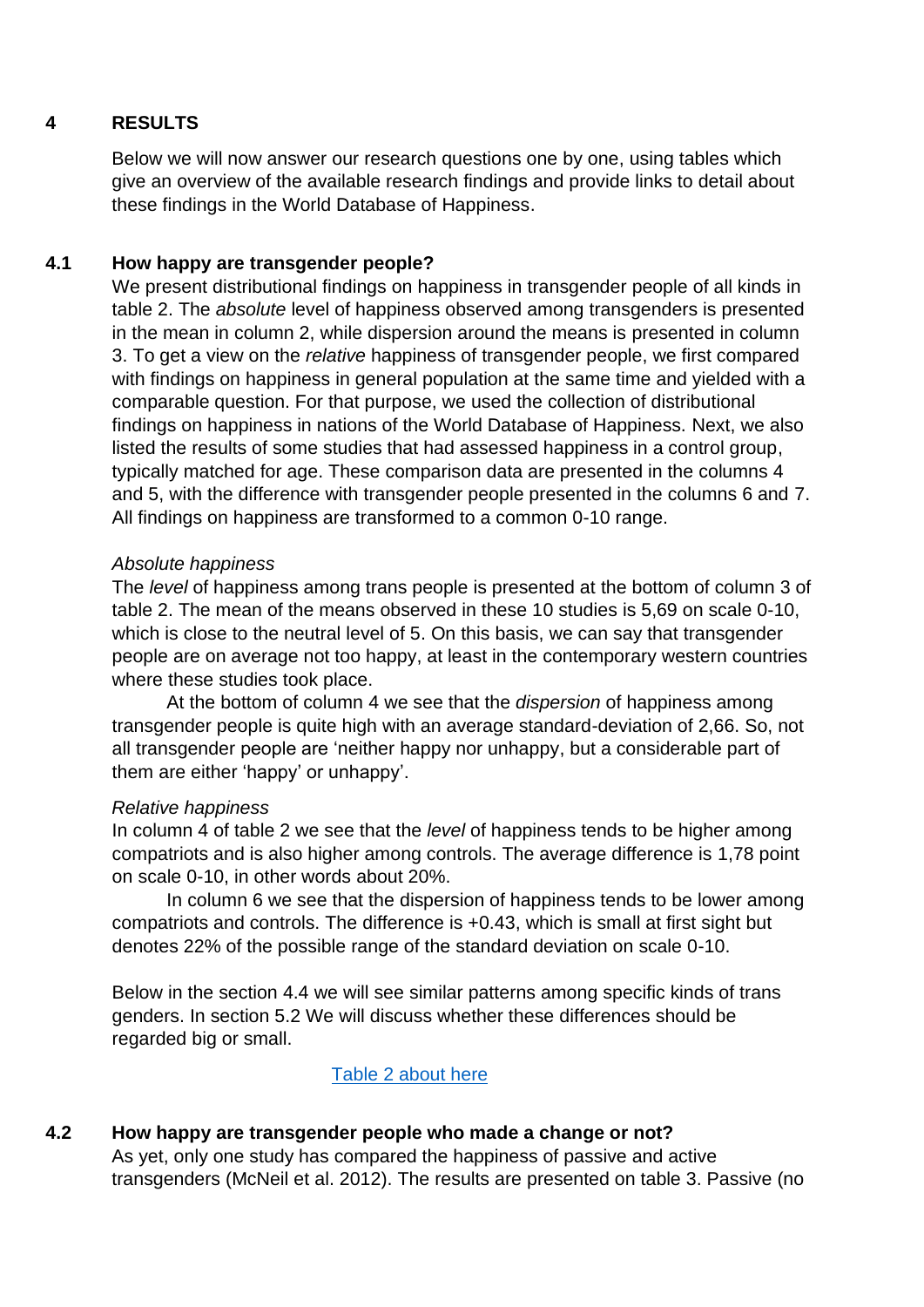want) and the most active (completed) stand out as the happiest, while doubters (considers, unsure) are the least happy.

#### [Table 3 about here](#page-40-0)

#### **4.3 How happy are transgender people who opted for social transition?**

As we have seen in section 1, about 1% of the general population experiences gender-incongruence, 0,4% is gender-dysphoric and only 0,005% passes a medical sex-reassignment. This means that the vast majority of transgender people use other ways to brings their life more in accordance with their experienced gender identity, which we denoted as 'social transitions' (cf. section 1.2). This raises the question of what these social ways are and how they have worked out on the happiness of transgender people.

Following the structure of table 2, we devised table 4, on which we listed various social gender transitions in the left column 1. For only one of these did we find data on happiness, that is, legal gender transition. Swedish transgender people who have changed their sex in civil registration are fairly happy on average, but less happy than their compatriots. Comparison with other social gender transitions is not possible for the time being. Another problem is that the report (Zeluf et al. 2016) does not distinguish between transgender people who have passed a medical sexreassignment and who have not.

All other rows in table 4 remain blanc. Given our sketch of earlier research in section 1.4, this will be no surprise. Still, it marks a serious gap in our knowledge, we know *leas*t about the effects of happiness of *most* used ways to deal with genderdysphoria.

Why present an almost empty table? We do this to visualize the knowledge deficit, since pictures tell more than words. At the same time, it provides us with a format on which future findings can be entered.

#### Table 4 [about here](#page-41-0)

**4.4 How happy are transgender people who opted for medical sex-reassignment?** In answer to this question we will first consider the available findings on happiness of transgender people during the sex-reassignment process, that is, patients of a gender clinic, and next the happiness of transgender people after the process.

#### *Patients of a gender clinic*

Table 5a is a variant of table 2, now restricted to research findings obtained among patients of a gender clinic, that is, gender dysphoric people who seek to treatment for bringing their body in accordance with their experienced gender identity.

The *absolute* level of happiness in this population is 5,95 as one can see at the bottom column 2. This is well above the neutral point of 5, but still not great. The average dispersion around the observed means, as measured with the standarddeviation is 2.01, as we can see at the bottom of column 3. This high standarddeviation implies again that there are happy and very unhappy people in this population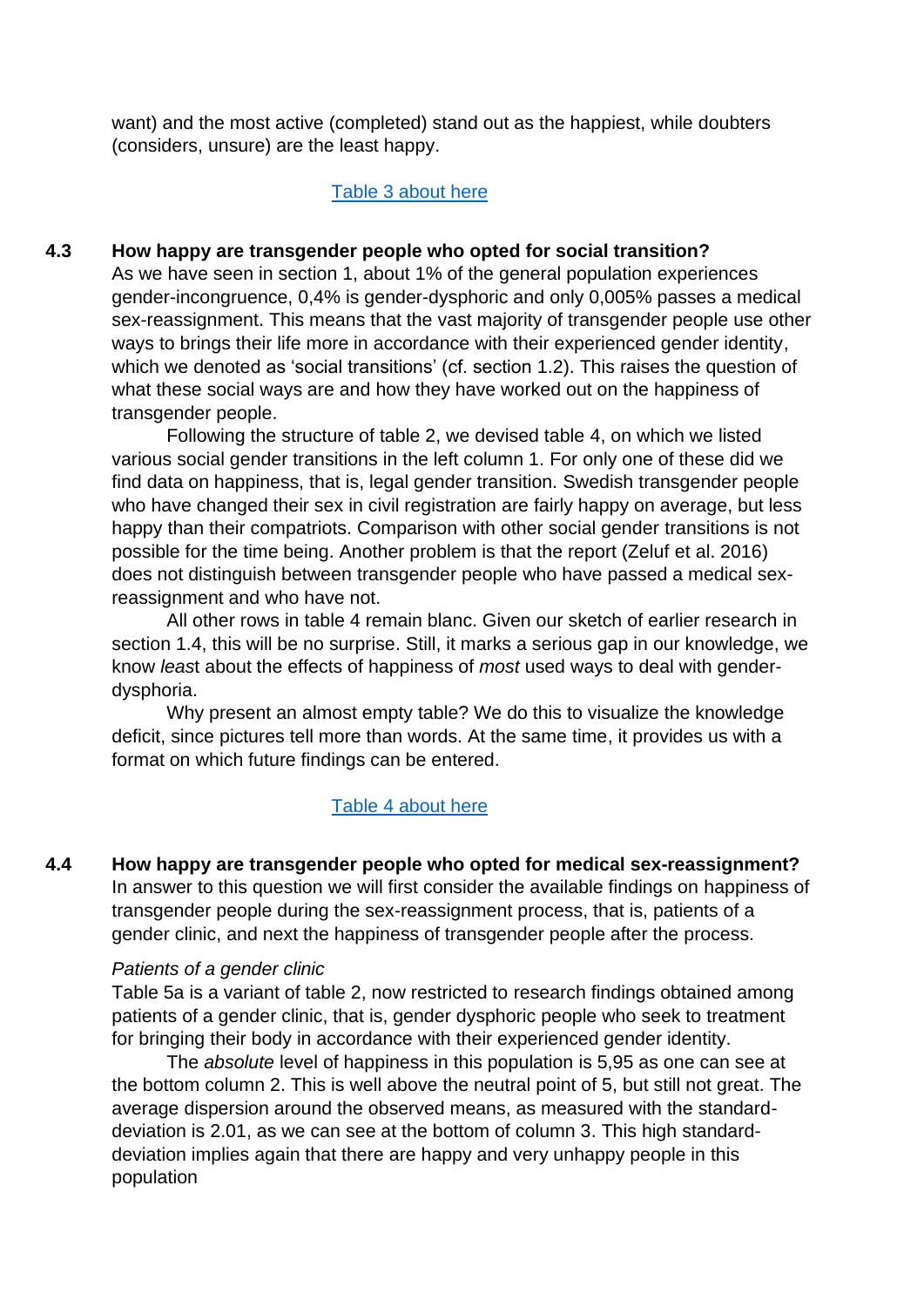These numbers are relatively low, when compared to happiness among compatriots and matched controls, as we can see at the bottom of columns 6. The dispersion is relatively high, as we can see at the bottom of column 7.

[Table 5a about here](#page-43-0)

#### *Completed transsexuals*

On table 5b we report a similar analysis, now limited to patients who have undergone treatment for physical sex-reassignment. These data include comparisons between people in treatment and after treatment.

The *absolute level* of happiness in this population is 5,60, as one can see at the bottom of column 2. This level is again marginally above neutral. The average *dispersion* around the mean is again high, with a standard deviation of 2.36.

*Relative* to compatriots and controls, transsexuals are again less happy, as appears in an average difference of -0,74 at the bottom of column 6. The dispersion around the means is again higher, now with an average difference in standarddeviations of +0,73.

#### [Table 5b about here](#page-44-0)

In the tables 5a and 5b we see the same pattern as observed in table 2. The *absolute* **level** of happiness in both these transgender groups is barely above neutral, and *relatively* low when compared to cisgenders, while the **dispersion** of happiness in both transgender groups is high both *absolutely* and *relative* to otherwise comparable cisgenders. The data suggest that completed transsexuals are best off happiness wise, as appears in a smaller difference with cis-genders.

However, the differences are small and comparability limited due to variation in selectivity of the samples and social conditions in nations and times. We can learn more about the effect of sex-reassignment in happiness from the follow-up studies to be presented in the next section 4.5

#### **4.5 Did the physical sex-reassignment make trans-people happier?**

A tentative answer to this question was given in table 4 in which the results of a study are summarized in which average happiness at different stages on the way to sex-reassignment is compared (MacNeil et al 2012). Average happiness appeared to be higher, the further on that path, with transsexuals being the happiest. This suggest that adjustment of the body to their mind has made these people happier, but these cross-sectional data cannot provide proof, since the observed differences can be due to other causes, among which selection for psychological health. Note that transgender people who did not want sex-reassignment were found to be equally happy as completed transsexuals (cf. section 4.2).

Demonstration of causality requires follow-up of the same persons over time, before and after treatment. Such data are presented in 5a and preferably with comparison to a control group. In column 3 we see the result of a cross-sectional comparison, between transgender people who had surgery with transgenders who had not. The ones who had passed surgical treatment, the transsexuals, were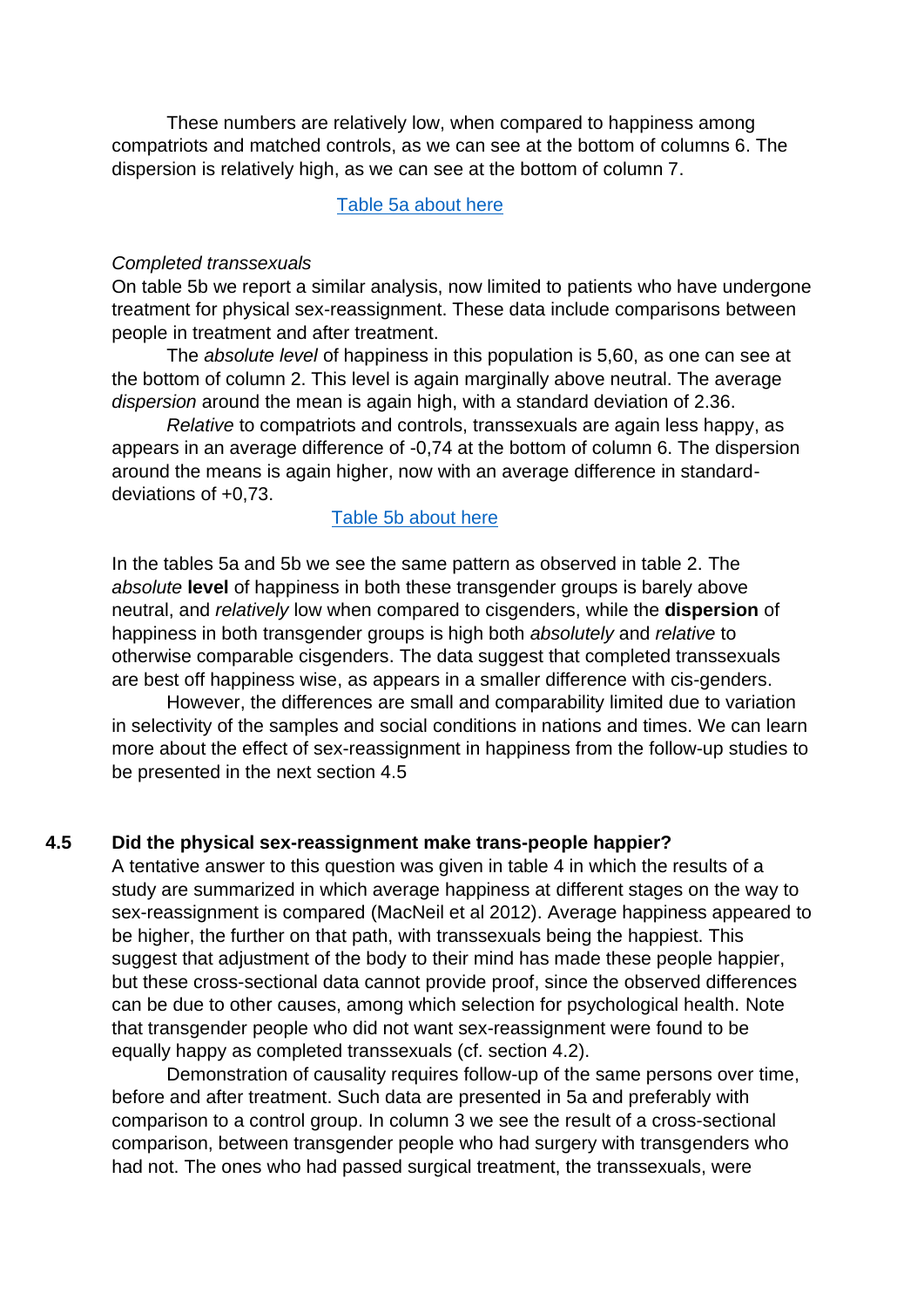happier, which again suggests, but cannot proof a causal effect of sex-reassignment.

 Better indications for causality are presented in the columns 3 and 4 of table 5c, which report changes in happiness right after treatment and later follow-up. Hormone treatment by itself did not affect happiness after one year, but combined with later surgery it tends to be followed by a gain in happiness, as the + signs in column 3 and 4 show.

 A closer look at the finding pages behind these signs reveals considerable variations. The follow-up study by Lindquist et al. (2017), shows a rise in happiness at one year follow-up but a gradual loss of that gain in the next five years, bringing these transsexuals back to their base-line level of happiness.

Comparisons with a control group is still missing as visualized in the empty columns 5 and 6.

Table 5c [about here](#page-44-1)

*4.5.1 What is the size of the effect on happiness of surgical sex-reassignment?* We expressed the observed changes in happiness in the percentage of the 0-10 scale range, indicated as 'D%sr' on the finding pages of the World Database of Happiness. This is a well interpretable statistic, which we computed from reported differences in mean happiness. The observed effect sizes are presented in table 5d, which is a variant of table 5c, now restricted to findings for which change on the scale range could be computed, which was not possible in 2 cases.

Several of the effect sizes in table 5b are quite substantial, such as the 24% gain in happiness following female to male transition at the bottom of row 3 in table 3b. However, in that same row we see the much lower gain of 5% observed by Lindquist et al. (2017) at 3 year follow up, which turns in a 1% loss at 5-year followup.

## Table 5d [about here](#page-46-0)

*4.5.2 What kinds of people profited most/least from physical sex-reassignment?* The effects of sex-reassignment are likely to differ across persons and situations, such as between young and old people, married or single and living in a modern society of not. Data on such moderators are lacking as yet, but there are three studies that compared the happiness of male-to-female (MF) transsexuals with the happiness of female-to-male transsexuals (FM). The results of these studies are presented on table 5e, which follows the format of the table 2.

All three these studies observed greater *absolute* happiness after female to male transition than after male to female transition. *Relative* to compatriots of the same sex, transsexuals are again less happy, but the difference is smaller among transsexuals who changed from female to male than among transsexuals who changed from male to female.

## Table 5e [about here](#page-47-0)

*4.5.3 What specific surgical treatments affected the happiness of transsexuals most/least?* Surgical sex-reassignment differs for initially males and females and can be more or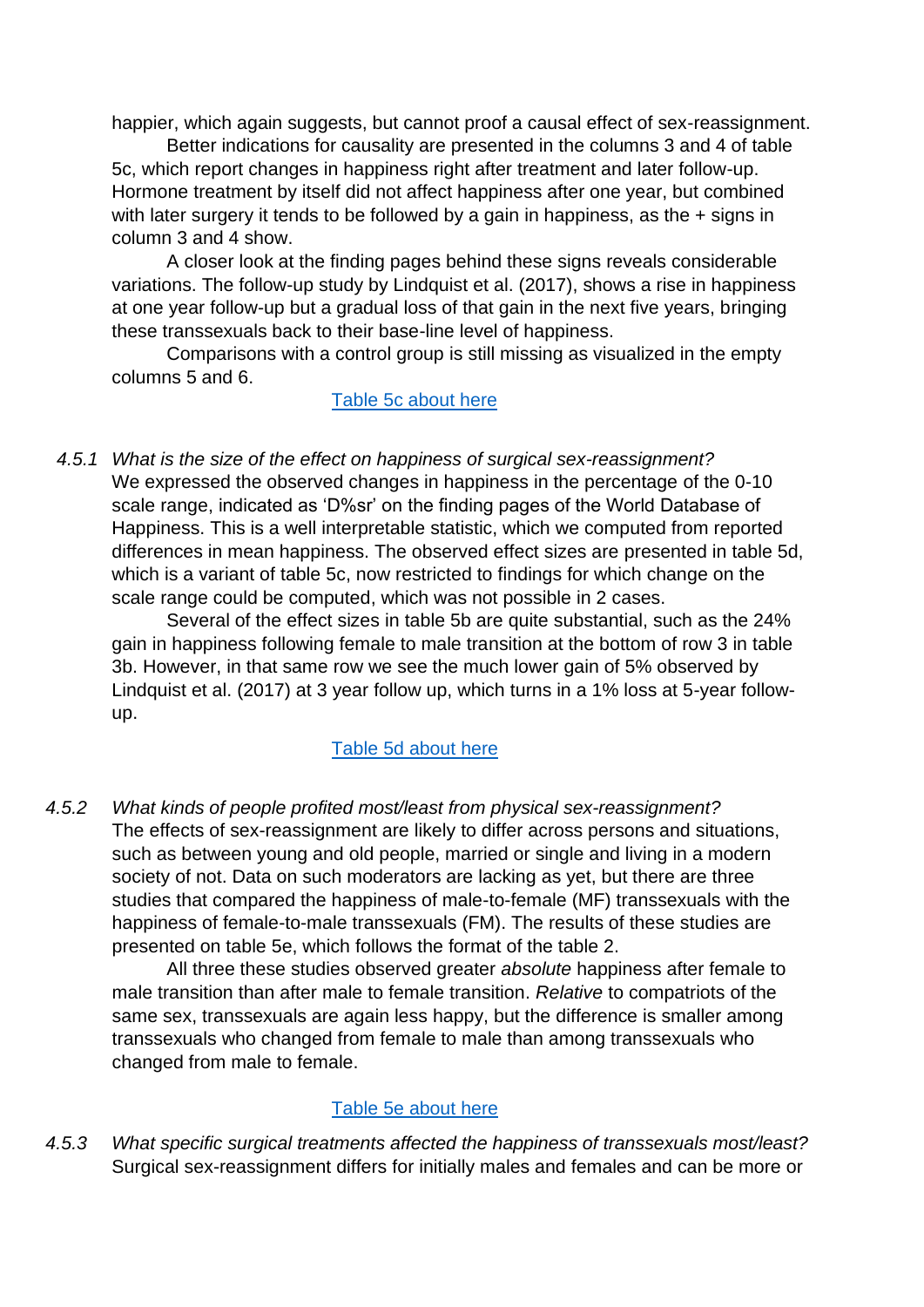less radical. On table 5f we list the most common surgical treatments in column 1.

For only one of these surgical treatments has the effect on happiness been assessed, that is, construction of a neo-vagina as part of a male to female sexreassignment, which was considered in three studies. The empty cells in the table demonstrate that there is no research on happiness after other kinds of sexreassignment surgery.

All three studies on happiness after surgical construction of a neo-vagina observed fairly high *absolute* levels. The *relative* happiness level was also fairly high and approached average happiness among compatriots of the same sex.

However, the spread around the high averages was high in an *absolute* sense, with standard deviations above 2 points. Comparison with spread of happiness among compatriots was not possible in this case due to lack of data.

Table 5f [about here](#page-48-0)

#### **4.5 In what conditions are transsexuals the most/least happy?**

How happy people are depends on their living conditions and on how they cope with these (cf. Figure 1). Below we present the few of these factors that have been considered in empirical studies among trans people. As yet, such moderators have hardly been considered in combination

#### *4.5.1 Situational factors*

#### *Living environment*

Trans people living in highly populated areas are happier than those living areas with a low population density, but this effect is not significant.

#### *Social position*

In the work-related area, a significant positive correlation with happiness exists for employment and high income. A higher education level also correlates positively with happiness, and this correlation is significant when upper-secondary and university level are compared.

#### *Social acceptance*

Transgender people who have comfort with public perception, are accepted by society and have confidence in their gender expression al are happier (but not significantly) than those who have not. Additionally, having amnesties in the vicinity correlates with higher happiness.

#### *Social support*

Transgender people who report having social support, both in the emotional and practical sense, are significantly happier than those who don't.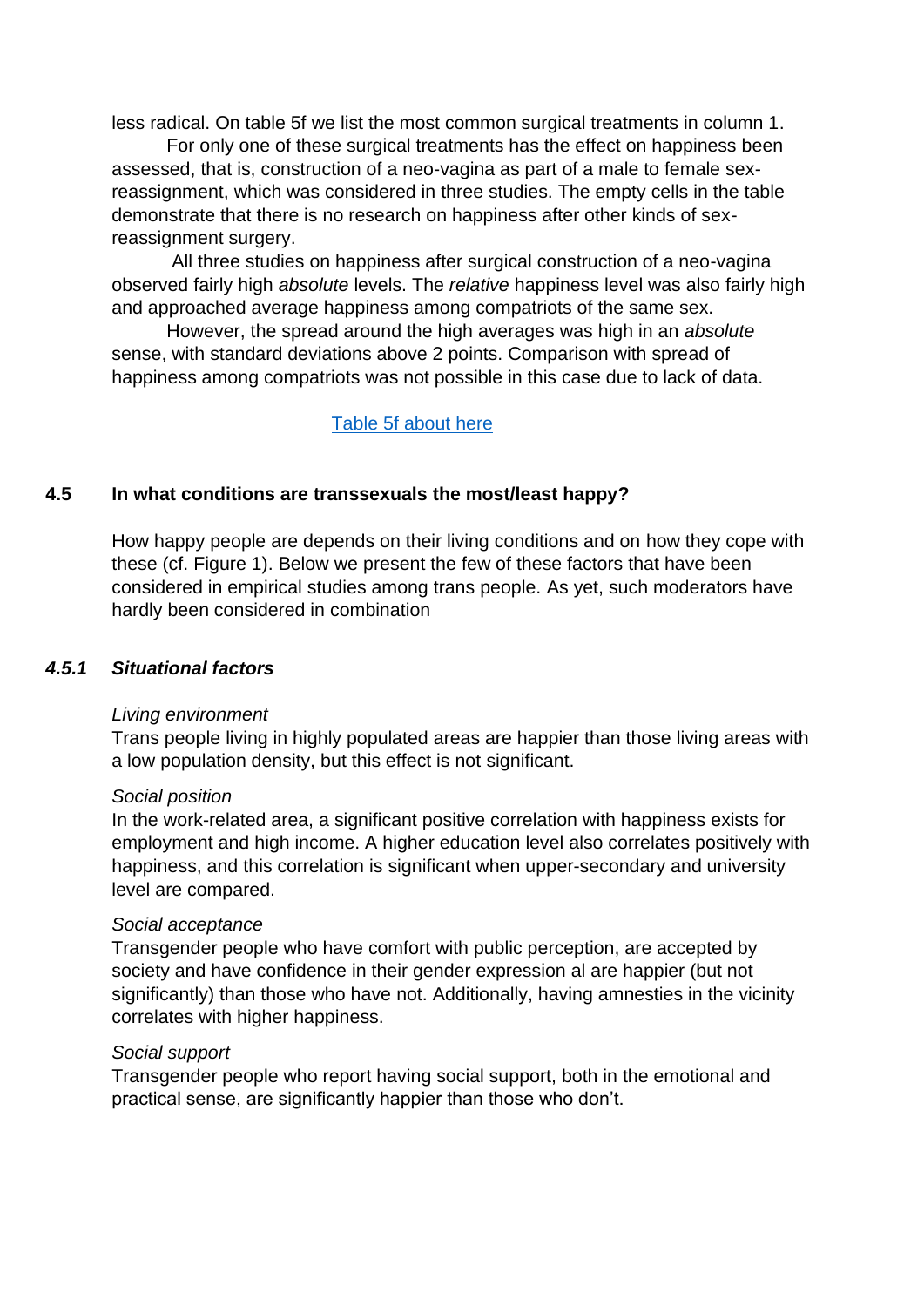## *4.5.2 Personal characteristics*

#### *Age*

Transgender people in their twenties are happier than those in their teens. Surprisingly, happiness increases with age for all age groups, although not significantly.

### *Health*

Multiple studies indicate that physical health correlates positively but not significantly with happiness among trans people. A similar pattern was found for mental health. Only in the case of female to male transsexuals adverse mental health symptoms had a significant negative correlation with happiness. This is surprising, since studies in the general population show typically strong and significant correlations with happiness. physical and mental health

Transgender people who have had negative health care experiences are significantly less happy than those who have not.

#### *Religion*

Religious transgender people are somewhat happier than nonreligious ones, although not significantly.

#### *Satisfaction with work*

Employed transgender people who report satisfaction with their work are happier than working transgenders who report low job-satisfaction.

#### *Stimulant use*

Tobacco, alcohol and illicit drug use all correlate negatively with transgender happiness.

#### *4.5.3 Transition related factors*

#### *Kind of gender transition*

There is almost no difference in happiness between trans-men, trans-women and non-binary transgender people.

#### *Openness about transition*

Transgender people who are open about their transgender identity are significantly happier than those who are sometimes or rarely. Interestingly, trans-people who are never open are almost as happy as those who are always open.

#### *Identity after transition*

Male to female transgenders who have undergone sex reassignment surgery are significantly happier when they see themselves fully as a woman. Transgender men who have more masculine traits are significantly happier, as are transgender women who have more feminine traits. Perhaps surprisingly, having more feminine traits also correlates with higher happiness in transgender men, although not significantly.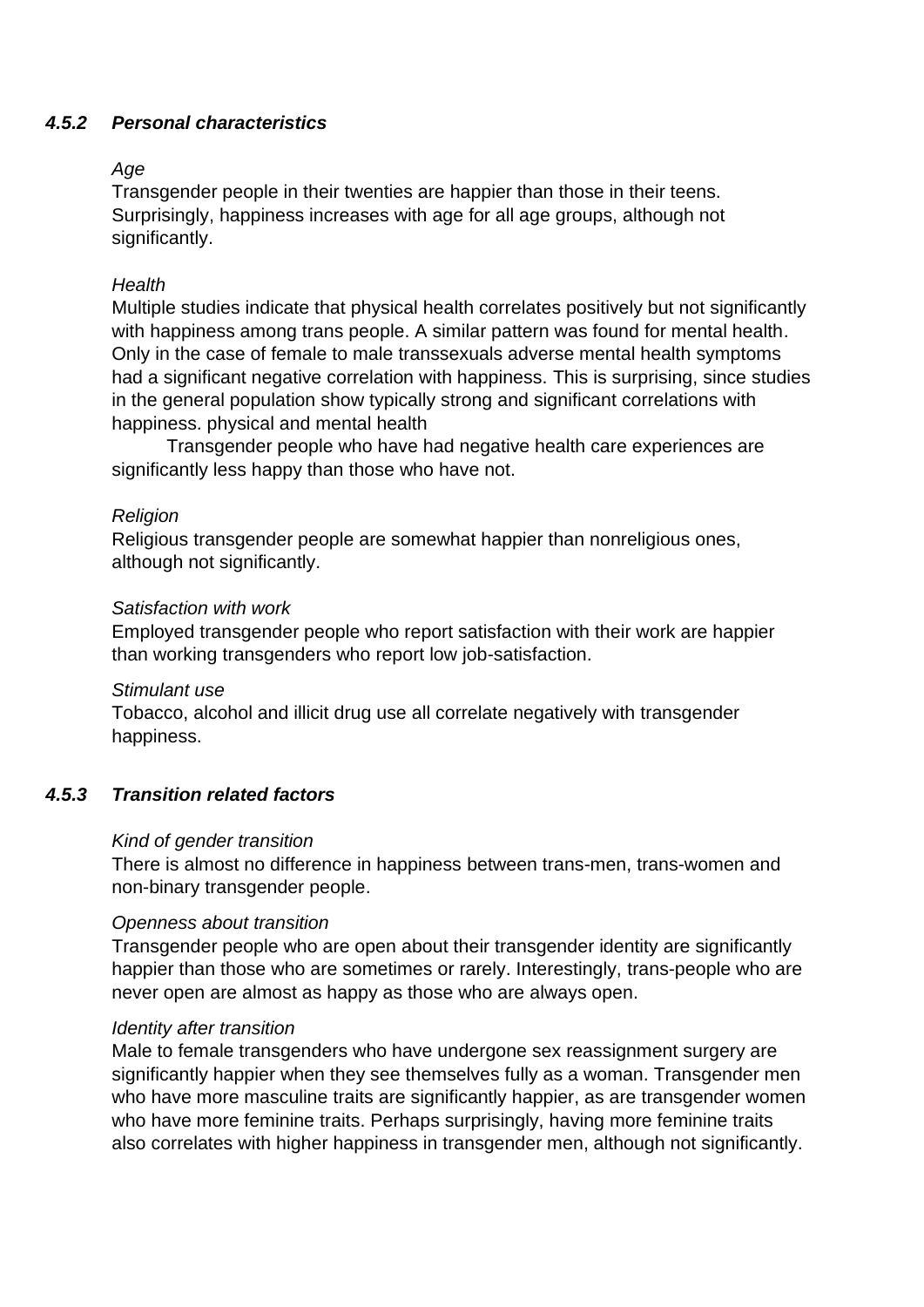#### *Phase in transition*

People who have their legal gender changed or do not want a legal gender change are significantly happier than people who have not yet changed their legal gender. This includes people who want to change their legal gender to something other than male or female (for instance X), which was not possible at the time of the study.

#### *Satisfaction with body*

Transgender people who report satisfaction with their primary and secondary sex characteristics tend to be happier, although not significantly.

#### *Sexual function*

For post-op transgender women, it is found that sexual function, a positive attitude towards genitals, and a good (functional and aesthetic) result of sex reassignment surgery all correlate significantly with happiness.

[Table 6 about here](#page-50-0)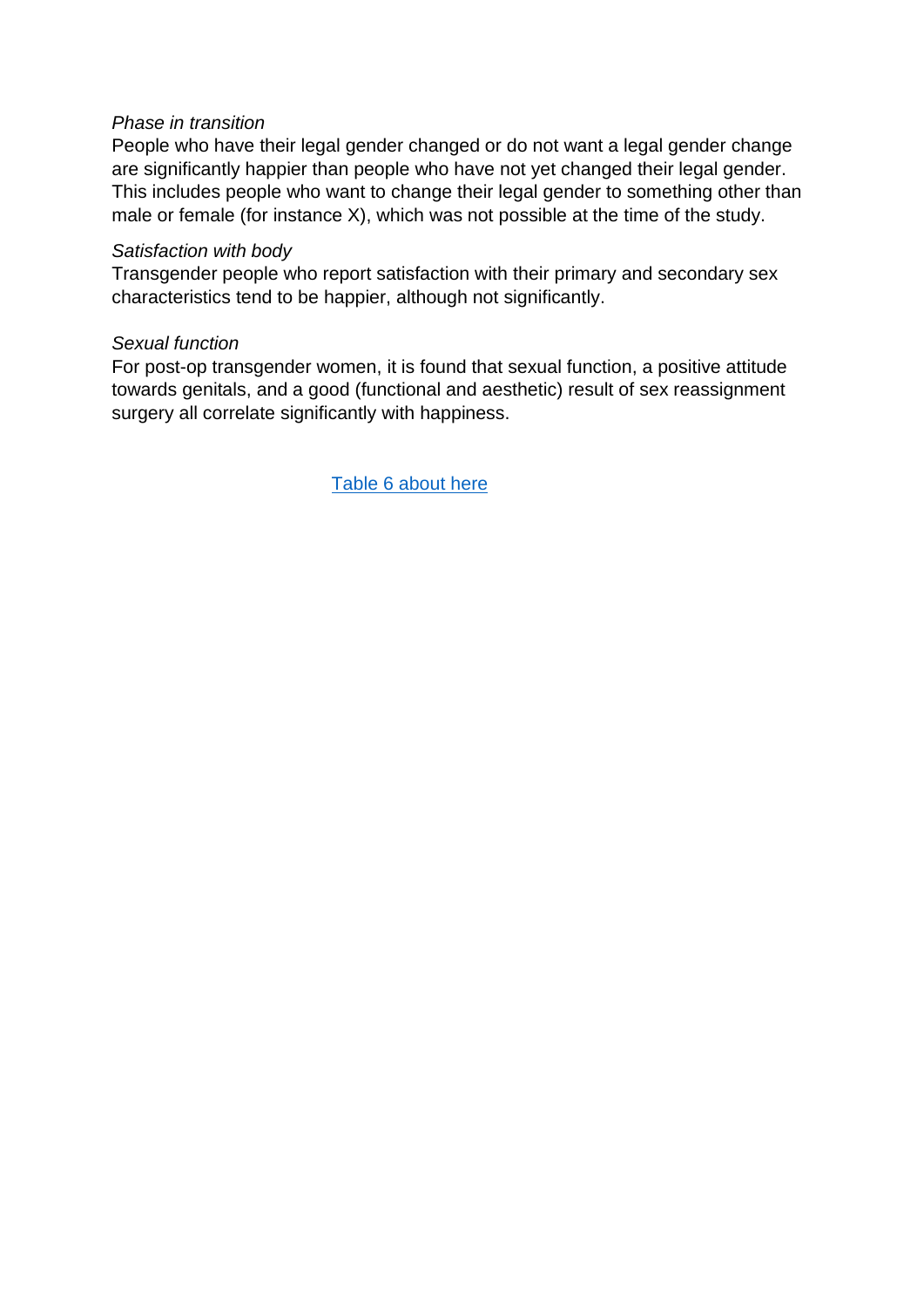#### **5 DISCUSSION**

#### **5.1 Main findings**

The available research findings show that average happiness among transgender people is around the neutral point of 5 on scale 0-10 and that they are less happy than cisgenders, the difference being about 2 point on scale 0-10 (cf. section 4.1). This means that gender-incongruence is a burdening condition.

The spread around the mean is high, both absolutely and relatively to cisgenders. This means that a substantial portion of transgender people is either unhappy or quite happy and the existence of a share of happy transgenders means that a satisfying life is well possible in this condition.

Follow-up studies among the minority of transgender people who opt for medical sex-reassignment shows that this treatment adds to their happiness, both absolutely and relative to cisgenders. However, the dispersion of happiness is still high among these 'transsexuals', which means that some of them end up less happy. The longest follow-up suggests that the initial gain in happiness dissipates over the years.

#### **5.2 Bearing of the happiness deficit and treatment**

Transgenders tend to be less happy than otherwise comparable cisgenders; the 2 point difference marking 20% of the 0-10 scale range. How bad is that?

One answer to that question is how these percentages compare to changes in happiness following other major life-events as observed in longitudinal studies. Getting married appears to raise happiness by some 5% and a gain of only 0.5% in happiness was found for winning a lottery. Becoming unemployed reduces happiness by 8% and the loss of one's spouse by 12%. (Bakker et al 2020 Figure 8). From this perspective, the observed happiness deficit of transgender people is alarming and are the observed gains in happiness following sex-reassignment comforting.

 Another answer is found in the estimation of how much additional income would be required to bring about similar rises in happiness. Analyses on the German Socio-Economic Panel Study (GSOEP) have yielded estimates of the effect of change in household income on happiness. Using this dataset over the years 2003- 2008, Pfeifer (2013) reports that "Household income significantly increases life satisfaction on average by about 0.085 points per 1,000 Euros additional monthly net income in the pooled regressions and by about 0.039 points in the fixed effects regressions". Departing from the latter most conservative estimate of a 0.04-point rise on the 0-10 happiness scale per 1000 Euro additional monthly income, the 20% happiness deficit among transgender people would require a compensation of about € 5000 extra income per month. Likewise, the 5% (lowest) observed gain in happiness following sex-reassignment equals an increase in monthly income of about € 1.250, while the highest observed gain in happiness after sex-reassignment of 24% would equal some € 6000 additional monthly income.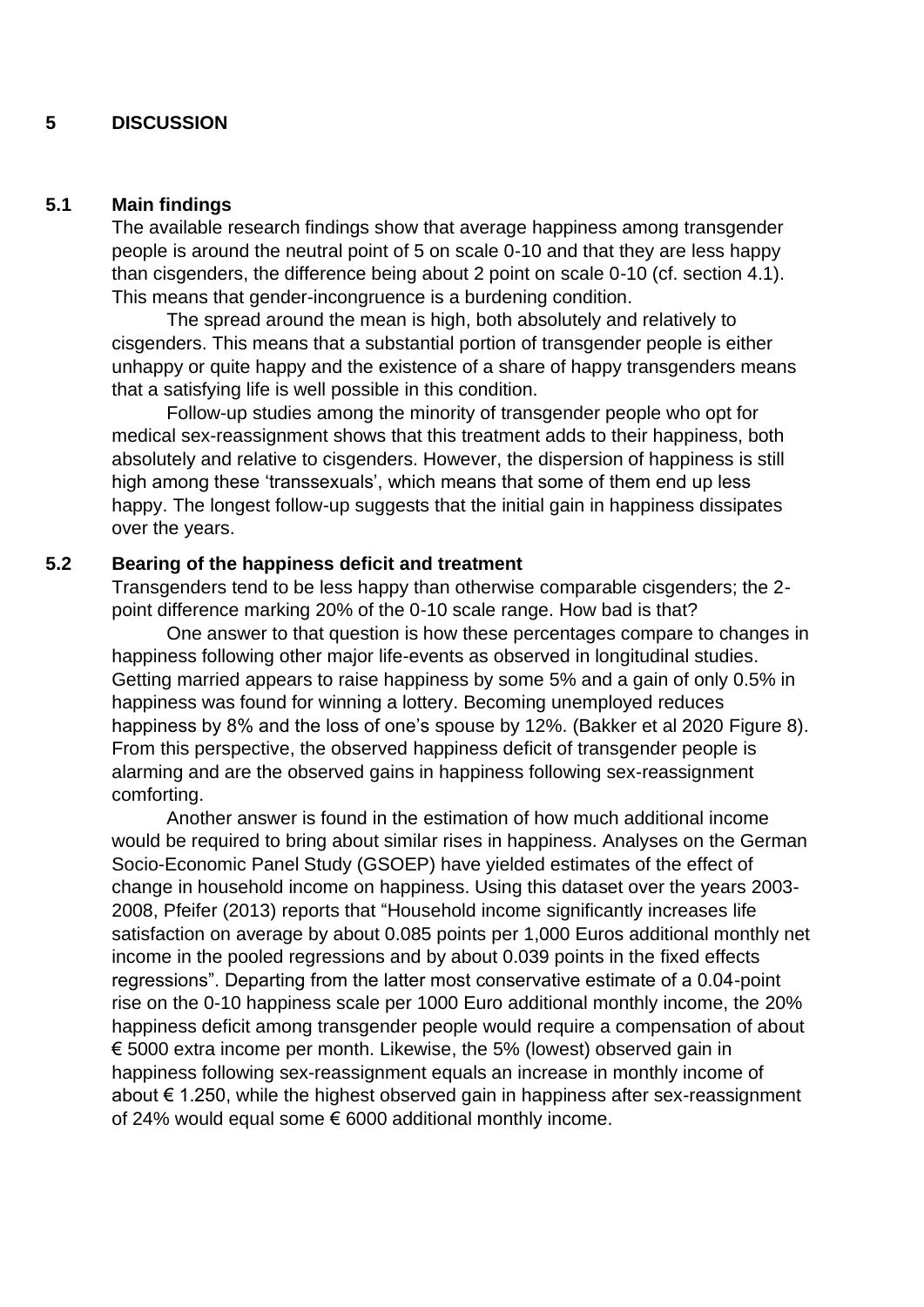#### **5.3 Usefulness for informed choice**

The aim of this research synthesis was to provide an overview of scientific findings on the basis of which gender-dysphoric people can make an educated guess of how different options for dealing with their gender incongruence will work out on their happiness. How useful is the information provided in this paper for that purpose?

#### *Choice for social gender transition*

As yet (2020), research on the effect of gender transition on happiness has limited to effects of medical sex-reassignment, which option is used by some 5% of all transgender people (cf. section 1,2). There is hardly any research on the effects on happiness of social transitions as was visualized in the empty cells in table 4. Hence, the available data inform us only about one option.

Still, the combination of three findings allows a rough estimate of the average effect of social gender transitions on happiness: 1) all transgender people are considerably less happy than otherwise comparable cisgender people (cf. section 4.1), 2) transgender people who do not want to change are happier than transgenders who consider a change (cf. section 4.2) and 3) transgender people who have passed a medical sex-reassignment have become happier (cf. section 4.3). In combination, this implies that mere social gender transition does not promise much happiness.

This is not to say that all social gender transitions result in a not too satisfying life. It is well possible that particular social transitions work out well for particular kinds of transgender people and it a task for future research to map these contingencies (cf. section 5.5). Yet for the time being, we are empty handed.

#### *Choice for medical sex-reassignment*

The available findings suggest that medical sex-reassignment tends to be followed by a raise in happiness, both absolutely and relatively to otherwise comparable cisgenders. However, the spread around the average change is high, which means that some get less happy (cf. section 4.4).

As yet, the data provide little view on predictors of gain or loss in happiness following surgical sex-reassignment. All we can say at the moment is that female-tomale transition promises a greater gain in happiness than male-to female-transition and that among male-to-female transsexuals, surgical construction of a neo-vagina seems to add to their happiness (cf. section 4.5.3).

For the time being we are largely in the dark about the further factors that may moderate the effects of sex-reassignment on happiness, such as personal characteristics like one's body shape and personality and environmental conditions such as marriage chances (cf. section 4.5.2).

#### **5.4 How dependable are the observed gains in happiness among transsexuals?**

The results of the effect studies reviewed here can be biased in several ways and in particular by response bias. Non-response rates are quite high, with percentages over 50%, as we can see in column 3 of table 1. This non-response can be due to unwillingness to acknowledge that the sex-reassignment has not made one any happier. If so, there was less gain in happiness than the percentages in table 5d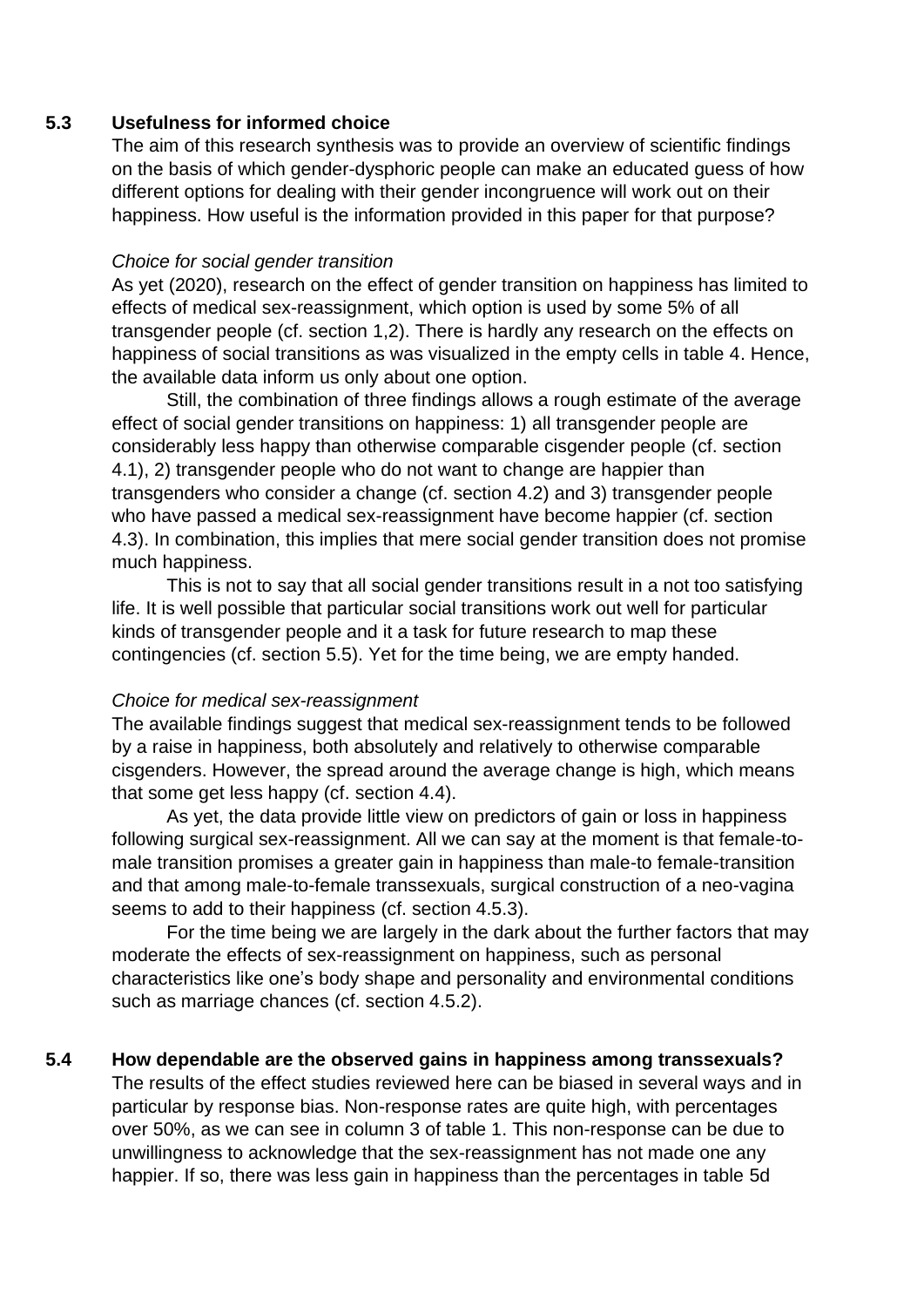suggest. However, it is also possible that successful transsexual people are more inclined to forget about their past treatment and it is also possible that unhappy transsexuals are more inclined to give voice to that situation by participating in a follow-up study. If so, that could one of the reasons for the high standard-deviations we have seen. As long as we have no clear indications that such biases exist, we better take the data as they are**.**

## **5.5 Agenda for further research**

The 19 studies considered in this research synthesis (cf. table 1) provide a small evidence base for a big issue. Though rates of gender-dysphoria may be small percent wise, 0,6% and 0,2% (cf. section 1.2), the number of afflicted people amounts to millions. As argued in section 5.2, the burden is high. So, what we need in the first place is more research. The following issues should be addressed in that context.

#### *Measures of wellbeing*

Future research on the effects of sex-reassignment should better not use mixed measures of wellbeing, such as the WHOQOL, but consider the various kinds of wellbeing separately, happiness in particular. A re-analysis of existing data-sets is a first step on that path.

### *Social gender transitions*

We are in the dark about the effect on happiness of non-physical gender transformations as illustrated by the empty cells in table 4. How happy are the hidden transgenders in their closet and how happy are overt transvestites? Answering such questions deserves priority, since they concern the vast majority of transgender people (cf. section 1.2) and because there is reason to expect that not all social gender transitions work out well happiness wise (cf. section 5.3)

#### *Research design*

The empty cells in the right side of tables 5 illustrate that we need more follow-up studies, preferably with comparison with a control group. Though randomization will not be possible in the case of sex-reassignment, we can compare with genderincongruent people who have chosen not to have surgical treatment. Did these people fare less well happiness wise?

#### *Aspects of sex-reassignment*

The many blanks in table 5f show that we are only at the beginning of charting the effects on happiness of all possible medical treatment modalities. Is complete sexreassignment preferable, or do transgender people live equally well with only partial re-assignment, such as only mastectomy for female-to-male transsexuals? How did a change to non-gender work out on happiness?

## *Moderators*

In section 4.5.2 we could only report on the difference in change of happiness following sex-reassignment for female-to-male and male-to-female transitions.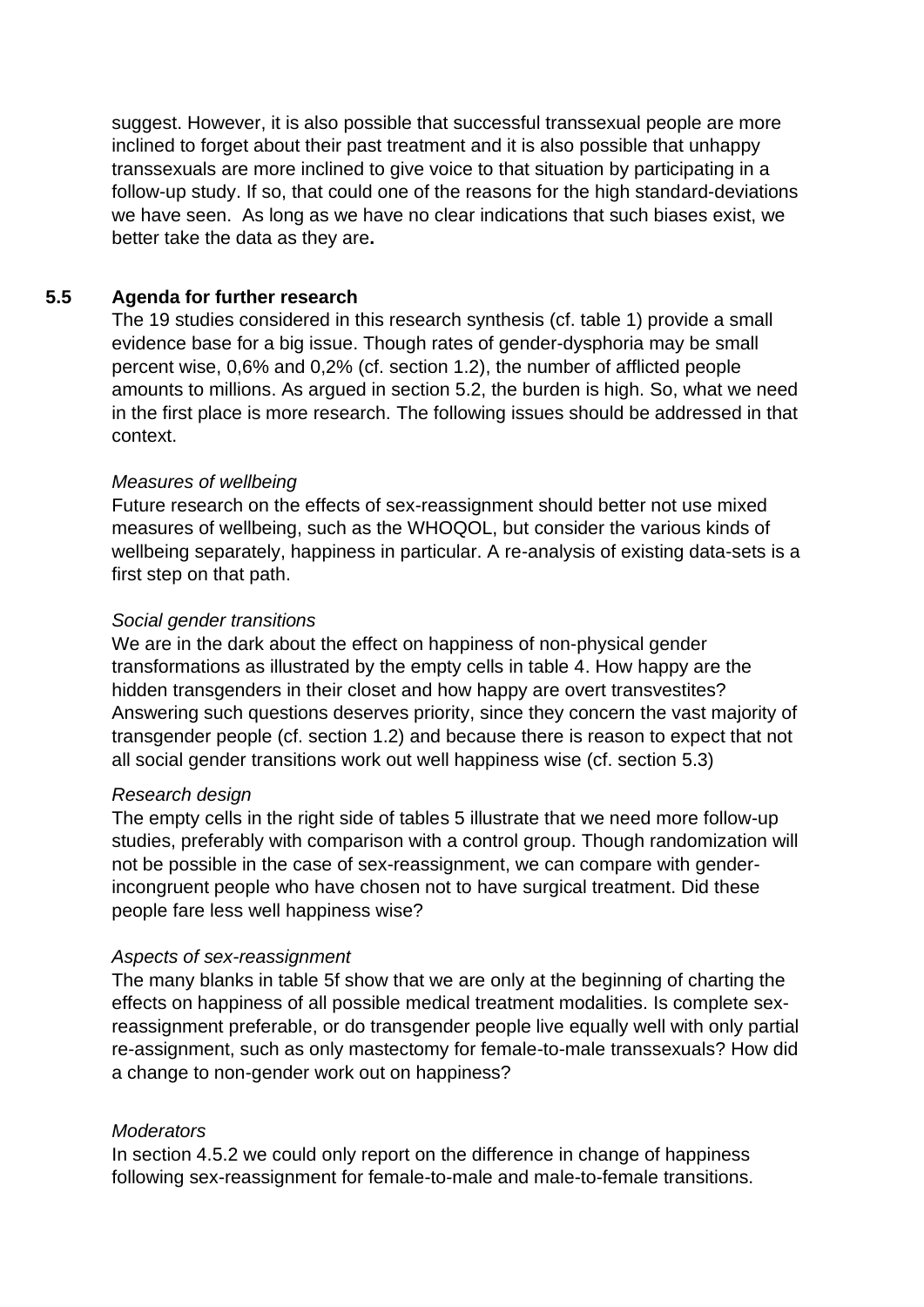Evidently, informed choice requires more information about what kinds of people have become more or less happy after sex-reassignment. The answering of this question requires not only additional research, but also bigger samples. A particular burning question is what kinds of people have become less happy after surgical sexreassignment.

## **5.6 Policy implications**

The share of transgender people in the population is substantial (cf. section 1.2) and the burden of suffering is high (cf. section 5.2). Awareness of that situation is rising. This all makes that policy makers cannot ignore the issue anymore. What should they do?

#### *Provide care*

Treatment for gender dysphoria should be part of the regular health-care, surgical sex-reassignment included. This is the case in several developed nations, where the care system also generated the knowledge reviewed in this paper, but there are more countries where adequate care is as yet unavailable.

#### *Combat discrimination*

The happiness of transgender people depends to a large extend on social acceptance of trans people, as we have seen in section 4.5. So, another way to create greater happiness is to combat discrimination, both formal and informal.

#### *Develop knowledge*

We know almost nothing about the effects on happiness of non-physical gender transitions practiced by the great majority of transgender people (cf. section 5.3). Our knowledge about effects on happiness of physical sex-reassignment is incomplete Though the effect tends to be positive on average, we do not yet know what kinds of trans people become more or less happy after surgical sex-reassignment and what specific treatment work best for whom. We are also largely in the blind about the long-term effects of sex-reassignment on happiness.

By lack of all this scientific information, transgender people cannot make wellinformed choices and neither can their advisors. So, investment in research is required. We are ready to gather the results in the coming updates of this paper.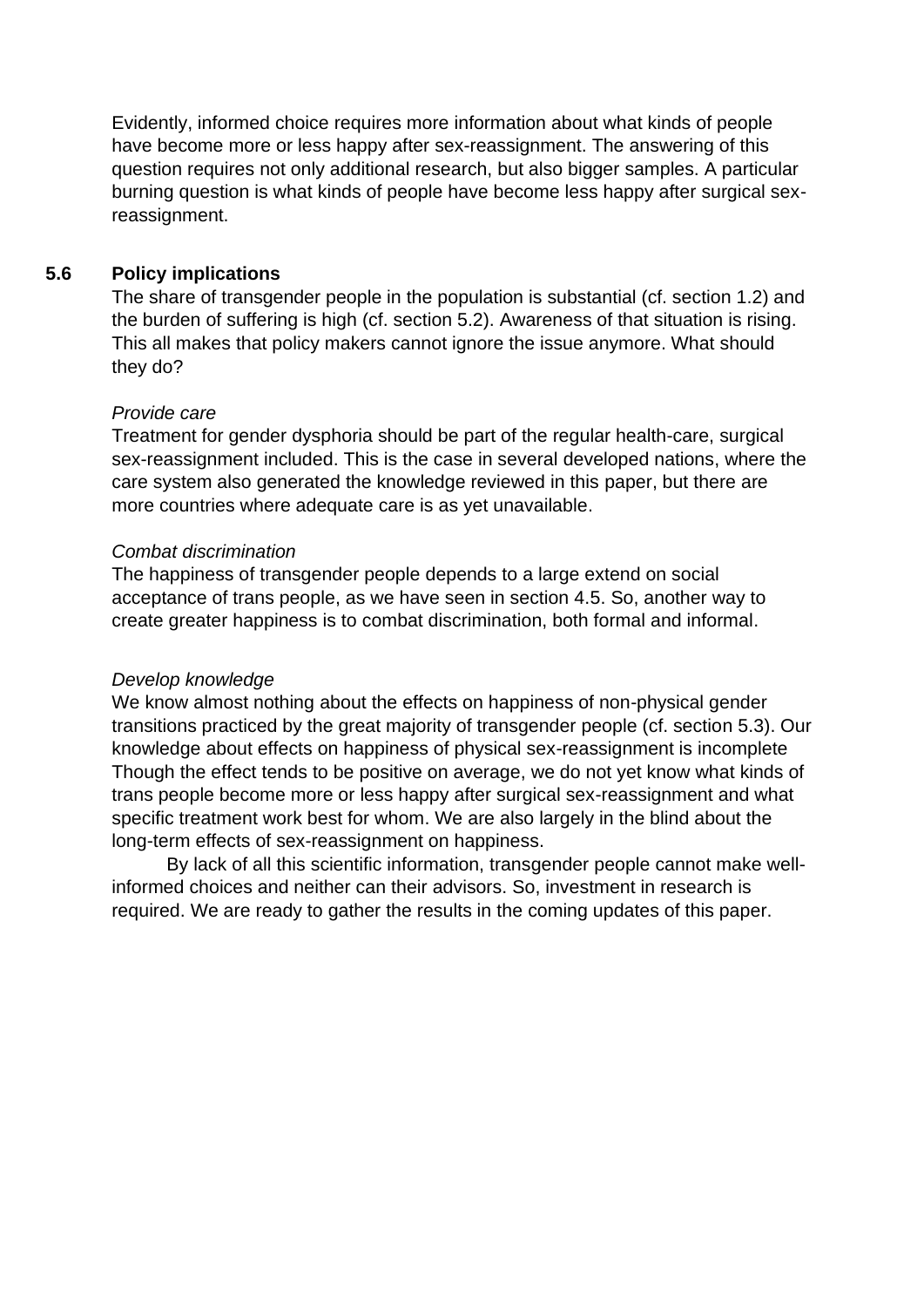#### **6 CONCLUSIONS**

On average, transgender people are not too happy, the average being barely above the neutral point 5 on the 0-10 happiness scale, which is about 20% lower than among otherwise comparable cisgenders are in contemporary western nations. The dispersion of happiness is higher among transgenders than among cisgenders, which means that quite some transgenders are either very unhappy or happy. This implies that a satisfying life is possible for transgender people.

 The available research findings suggest that surgical sex-reassignment tends to be followed by a rise in happiness, but does not inform us about the effects on happiness of non-physical social gender transitions. As such, there is as yet no evidence basis on which transgender people can orient when seeking ways to a more satisfying life.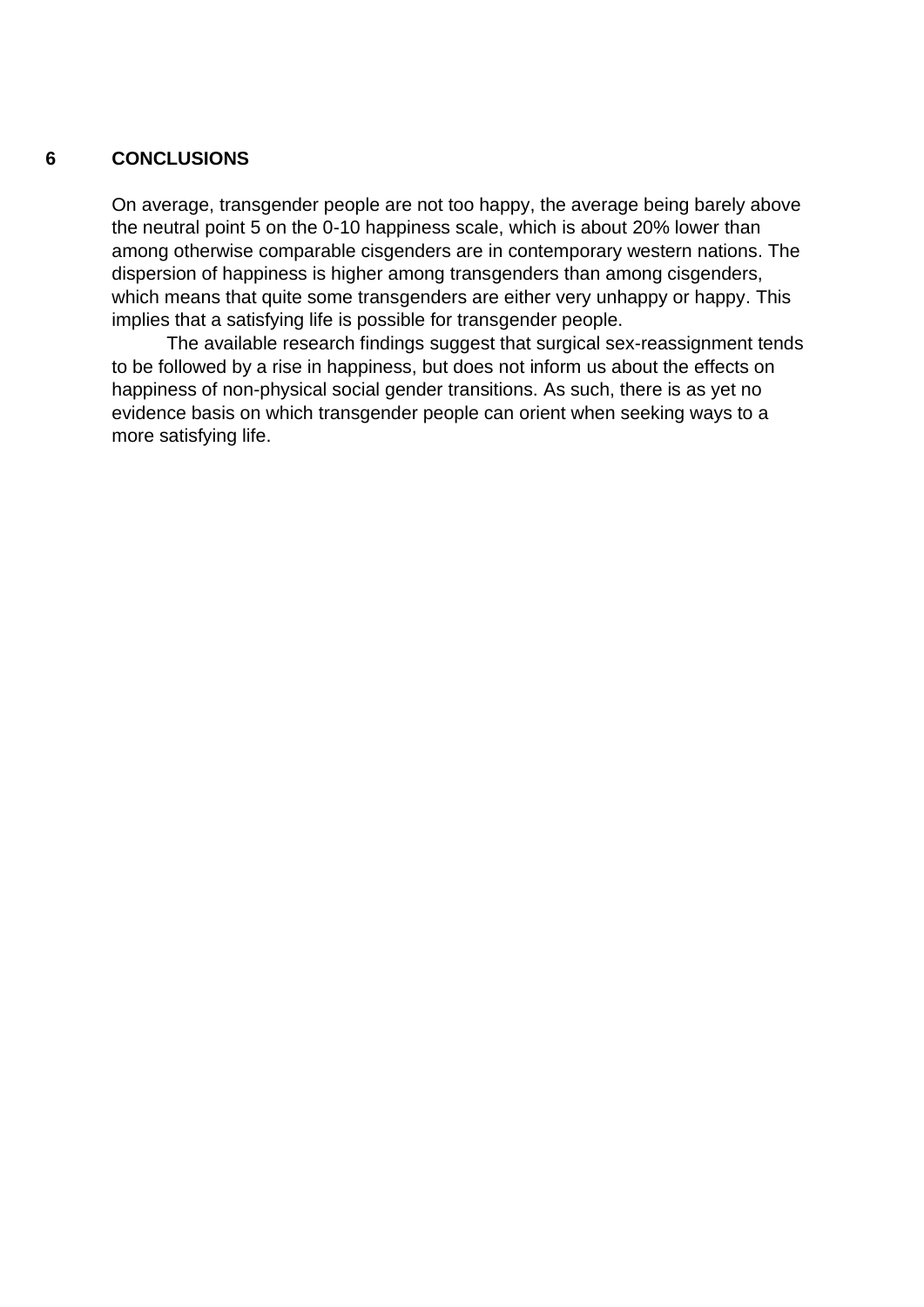## **REFRENCES**

*Studies included in this research synthesis are marked with \**

[Arcelus,](https://www.sciencedirect.com/science/article/pii/S0924933815000917#!) J., [Bouman,](https://www.sciencedirect.com/science/article/pii/S0924933815000917#!) W.P., [VandenNoortgate,](https://www.sciencedirect.com/science/article/pii/S0924933815000917#!) W., [Claes,](https://www.sciencedirect.com/science/article/pii/S0924933815000917#!) L[., Witcomb,](https://www.sciencedirect.com/science/article/pii/S0924933815000917#!) G.,& [Fernandez-Ara,](https://www.sciencedirect.com/science/article/pii/S0924933815000917#!) F. (2015). Systematic review and meta-analysis of prevalence studies in transsexualism. *European Psychiatry*, 30 (6) 807-815

Bakker, A, Burger, M., Oerlemans, W., VanHaren, P. & Veenhoven, R. (2020) Raise of Happiness Following Raised Awareness of How Happy One Feels: A Follow-Up of Repeated Users of the Happiness Indicator Website. *International Journal of Applied Positive Psychology, online since 19/05/2020*

F. Beek, T., Cohen-Kettenis, P. T., & Kreukels, B. P. (2016). Gender incongruence/gender dysphoria and its classification history. *International Review of Psychiatry*, 28(1), 5-12.

Berg, J. E. A., & Gustafsson, M. (1997). Long term follow-up after sex reassignment surgery. *Scandinavian Journal of Plastic and Reconstructive Surgery and Hand Surgery*, 31(1), 39-45.

\* Buncamper, M. (2016). The Penile Inversion Vaginoplasty. PhD Dissertation, Vrije Universiteit Amsterdam, Netherlands.

\* Cadenas Blanco, M., Fernandez Rodriguez, M., Garcia Vega, E. & Guerra Mora, P. (2019). Life satisfaction in people with gender dysphoria: control case study (Satisfaccion con la vida en personas con disforia de genero: Estudio caso-control). *Revista desexologia*, 8 (1): 5-12.

\* Costantino, A., Cerpolini, S., Alvisi, S., Morselli, P. G., Venturoli, S. & Meriggiola, M. C. (2013). A prospective study on sexual function and mood in female-to-male transsexuals during testosterone administration and after sex reassignment surgery. *Journal of sex & marital therapy*, 39(4), 321-335.

\* Couch, M. A., Pitts, M. K., Patel, S., Mitchell, A. E., Mulcare, H. & Croy, S. L. (2007). *TranZnation: A report on the health and wellbeing of transgender people in Australia and New Zealand*. Working Paper, Australian Research Centre in Sex, Health and Society (ARCHSHS), La Trobe University, Melbourne, Australia.

Downing, J.M. & Przedworski, J.M. 2018) Health of Transgender Adults in the U.S., 2014–2016, *[American Journal of Preventive Medicine,](https://www.sciencedirect.com/science/journal/07493797)* 55 (3) 336-344

\* Drydakis N. (2016) Transgenderism, Sex Reassignment Surgery and Employees' Job-Satisfaction. *Köllen T. (eds) Sexual Orientation and Transgender Issues in Organizations*, 83-99. Springer, Cham.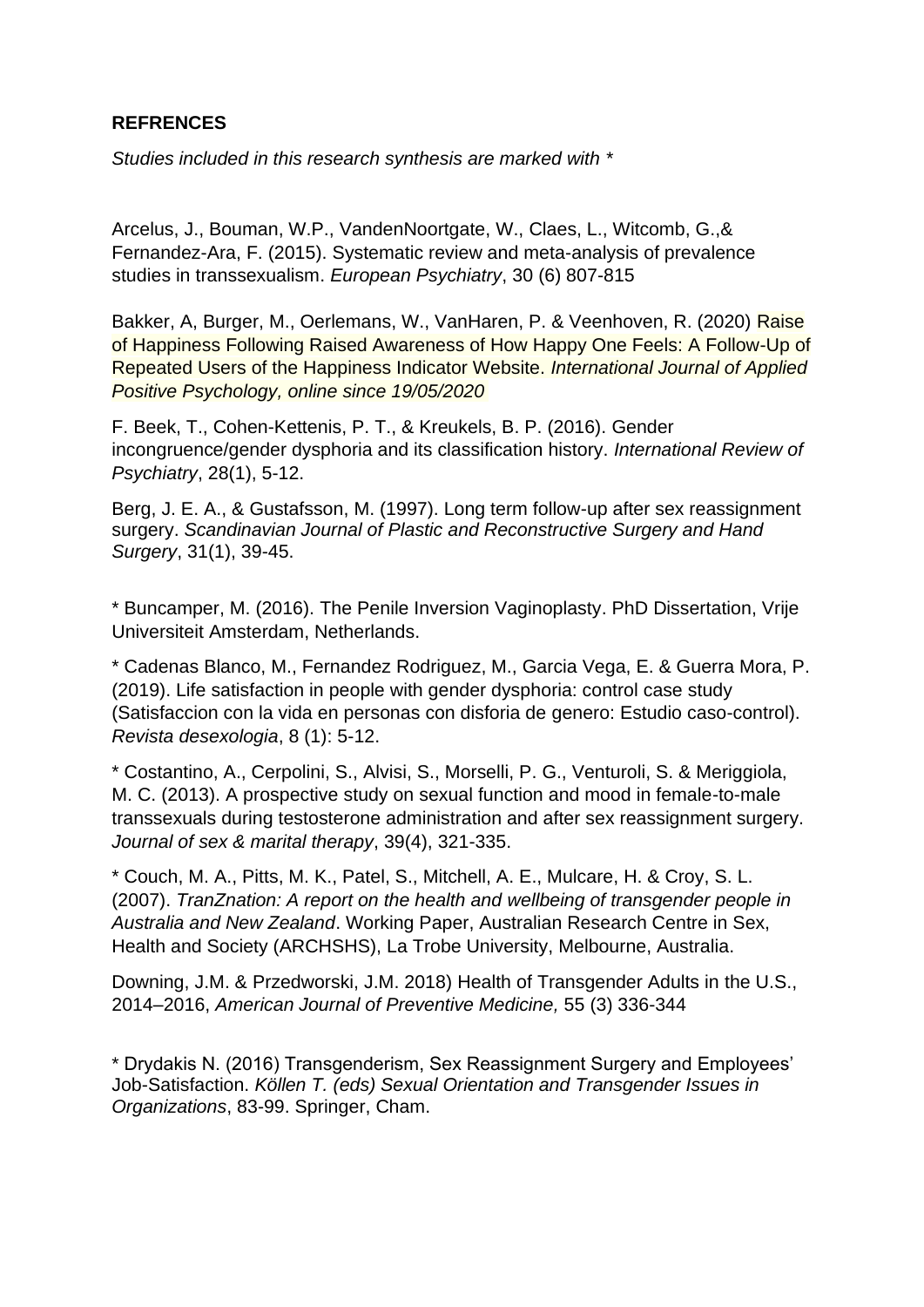\* Gerymski, R. (2017). Influence of the sex reassignment on the subjective wellbeing of transgender men–results of the pilot study and discussion about future research. *Przegląd Seksuologiczny*, 16 (4), 9-14.

\* Gerymski, R. (2018). Support and coping as moderators of the relationship between perceived stress and the quality of life of transgender people (Wsparcie i radzenie sobie ze stresem jako moderatory związku stresu i jakości życia osób transpłciowych). *Czasopismo Psychologiczne*, 24(3), 607-616.

\* Holt, N.R., Huit, T.Z., Shulman, G.P., Meza, J.L., Smyth, J.D., Woodruff, N., Mocarski, R., Puckett, J.A. & Hope, D.A. (2019). Trans Collaborations Clinical Check-In (TC3): Initial Validation of a Clinical Measure for Transgender and Gender Diverse Adults Receiving Psychological Services. *Behavior therapy*, online, 1-14.

Jones, T., De Bolger, A. D. P., Dune, T., Lykins, A., & Hawkes, G. (2015). *Femaleto-male (ftm) transgender people's experiences in Australia: A national study*. (Springer Briefs in sociology). Cham, Switzerland: Springer, Springer Nature.

\* Kuiper, B., & Cohen-Kettenis, P. (1988). Sex reassignment surgery: a study of 141 Dutch transsexuals. *Archives of sexual behavior*, 17(5), 439-457.

[Kuyper,](https://link.springer.com/article/10.1007/s10508-013-0140-y#auth-1) L. & Wijsen, G. (2014) Gender Identities and Gender Dysphoria in the Netherlands, *Archives of Sexual Behavior,* 43, 377–385

Layard, R. (2010) The Greatest Happiness Principle; Its Time Has Come. *Journal for Institutional Comparisons*, 8, 26-32

\* Lindqvist, E. K., Sigurjonsson, H., Möllermark, C., Rinder, J., Farnebo, F., & Lundgren, T. K. (2017). Quality of life improves early after gender reassignment surgery in transgender women. *European journal of plastic surgery*, 40(3), 223-226.

\* Löwenberg, H., Lax, H., Neto, R. R., & Krege, S. (2010). Complications, subjective Satisfaction and sexual Perception after Man-to-Woman-Gender Operation (Komplikationen, subjektive Zufriedenheit und sexuelles Erleben nach geschlechtsangleichender Operation bei Mann-zu-Frau-Transsexualität). *Zeitschrift für Sexualforschung*, 23(4), 328-347.

Lyubomirski, S. & Lepper, H. S. (1999) A Measure of Subjective Happiness: Preliminary Reliability and Construct Validation. *Social Indicators Research*, 46, 137 – 155

[Mandal,](https://www.ncbi.nlm.nih.gov/pubmed/?term=Mandal%20J%5BAuthor%5D&cauthor=true&cauthor_uid=26998430) J., [Ponnambath,](https://www.ncbi.nlm.nih.gov/pubmed/?term=Ponnambath%20DK%5BAuthor%5D&cauthor=true&cauthor_uid=26998430) D.P. & S.C. (2016), Utilitarian and deontological ethics in medicine, *[Tropical Parasitolo](https://www.ncbi.nlm.nih.gov/pmc/articles/PMC4778182/)gy* 6 (1): 5–7.

\* McNeil, J., Bailey, L., Ellis, S., Morton, J., & Regan, M. (2012). Trans mental health study 2012. Scottish Transgender Alliance.

\* Rabito-Alcón, M., & Rodríguez-Molina, J. (2016). Satisfaction with life and psychological well-being in people with gender dysphoria. *Actas Españolas de Psiquiatría*, 44(2), 47-54.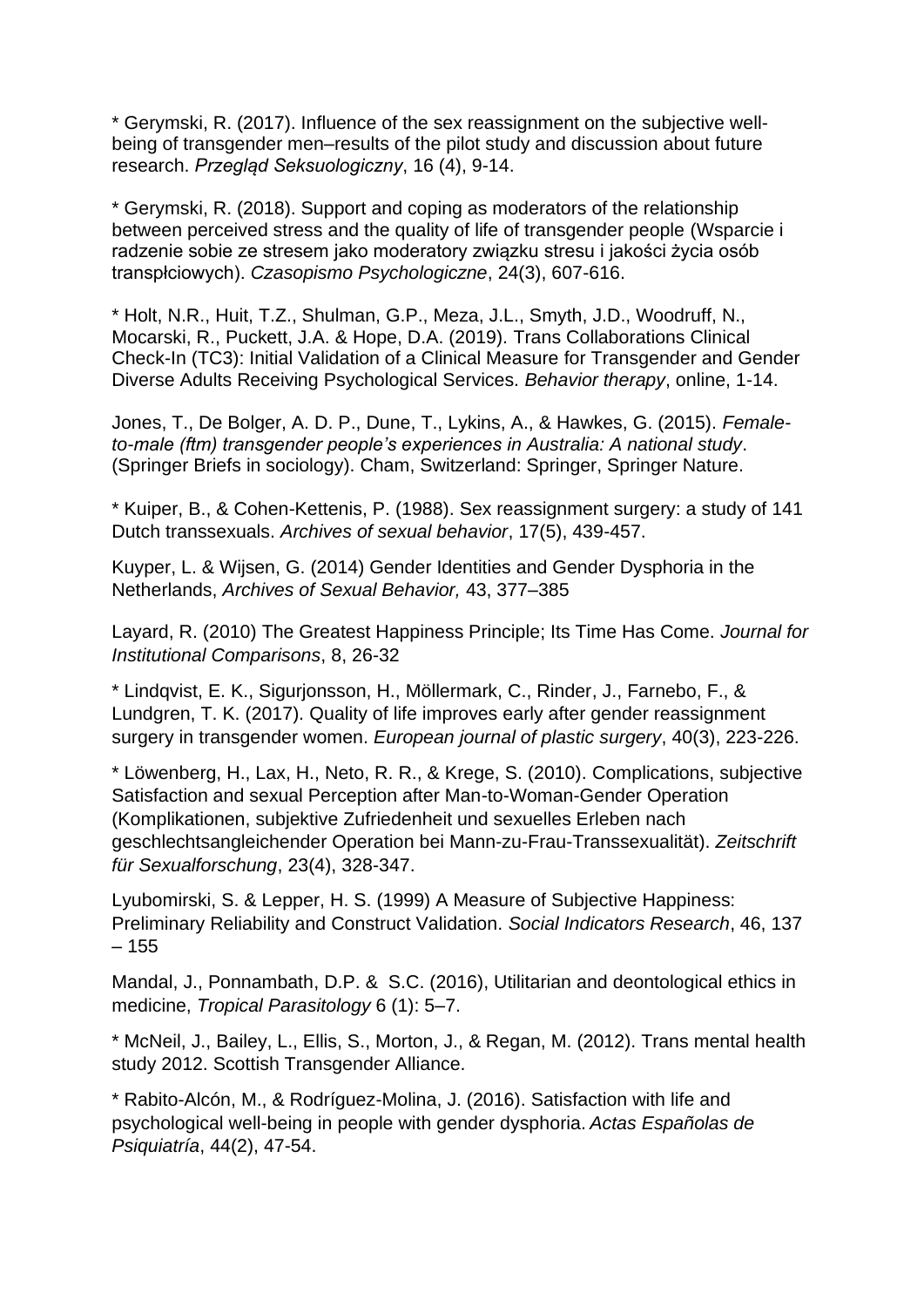\* Revol, M., Servant, J. M., & Banzet, P. (2006). Surgical Treatment of Male-to-Female Transsexuals: a Ten-year Experience Assessment (Prise en charge chirurgicale des transsexuels masculins: évaluation rétrospective d'une expérience de dix ans). *Annales de chirurgie plastique esthétique*, 51(6), 499-511.

Riggle, E.D.B., Rotosky, S.S., McCants, Lw. E. & Pascal-Hague, D. (2011) The positive aspects of a transcender self-identification*. Psychology and Sexuality*, 2 (2) 147-158

Sausa, L.A., Keatley, JA & Operario, D. (2007) Perceived Risks and Benefits of Sex Work Among Transgender Women of Color in San Francisco, *Archives of Sexual Behavior*, 36(6):768-7

Schulman, G.P., Holt, N.R., Hope, D.A., Mockarski, R., Eyer, J. &Woodruff, R (2017). A review of Contemporary assessment tools for use with transgender and gender non-conforming adults, *Psychology of Sexual Orientation and Gender Diversity*, 4 (3) 304-313

Stanton, M.C., Ali, D. & Chaudhuri, S. (2017) Individual, social and community-level predictors of wellbeing in a US sample of transgender and gender non-conforming individuals. *Culture, Health and Sexuality*, 19 (1) 32-49

\* Thompson, H. M., Reisner, S. L., VanKim, N., & Raymond, H. F. (2015). Quality-oflife measurement: assessing the WHOQOL-BREF scale in a sample of high-HIV-risk transgender women in San Francisco, California. *International Journal of Transgenderism*, 16(1), 36-48.

VanCaenegem, E., Wierckx, K., Elaut, E., Buysse, A., DeWaele, A., VanNieuwenburgh, F., DeCuperere, G. & T'Sjoen, G. (2015) Prevalence of Gender Nonconformity in Flanders, Belgium. *Archives of Sexual Behavior* 44, 1281–1287

Veenhoven, R. (1984) Conditions of Happiness, Reidel (Now Springer/Nature) Dordrecht, Netherlands

Veenhoven, R. (2017) Co-development of Happiness Research: Addition to "Fifty Years After the Social Indicator Movement. *Social Indicators Research*, 135 (3), 1001-1007

Veenhoven, R. (2000) The four qualities of life. Ordering concepts and measures of the good life. *Journal of Happiness Studies*, 1, 1-39

Veenhoven, R. (2005) Apparent quality of life in nations. How long and happy people live. *Social Indicators Research,* 71, 61-86

Veenhoven, R. (2020 a) *World Database of Happiness: Archive of research findings on subjective enjoyment of life.* Erasmus University Rotterdam. Available at: [http://worlddatabaseofhappiness.eur.nl](http://worlddatabaseofhappiness.eur.nl/)

Veenhoven, R. (2020b) *Bibliography of happiness*. World Database of Happiness,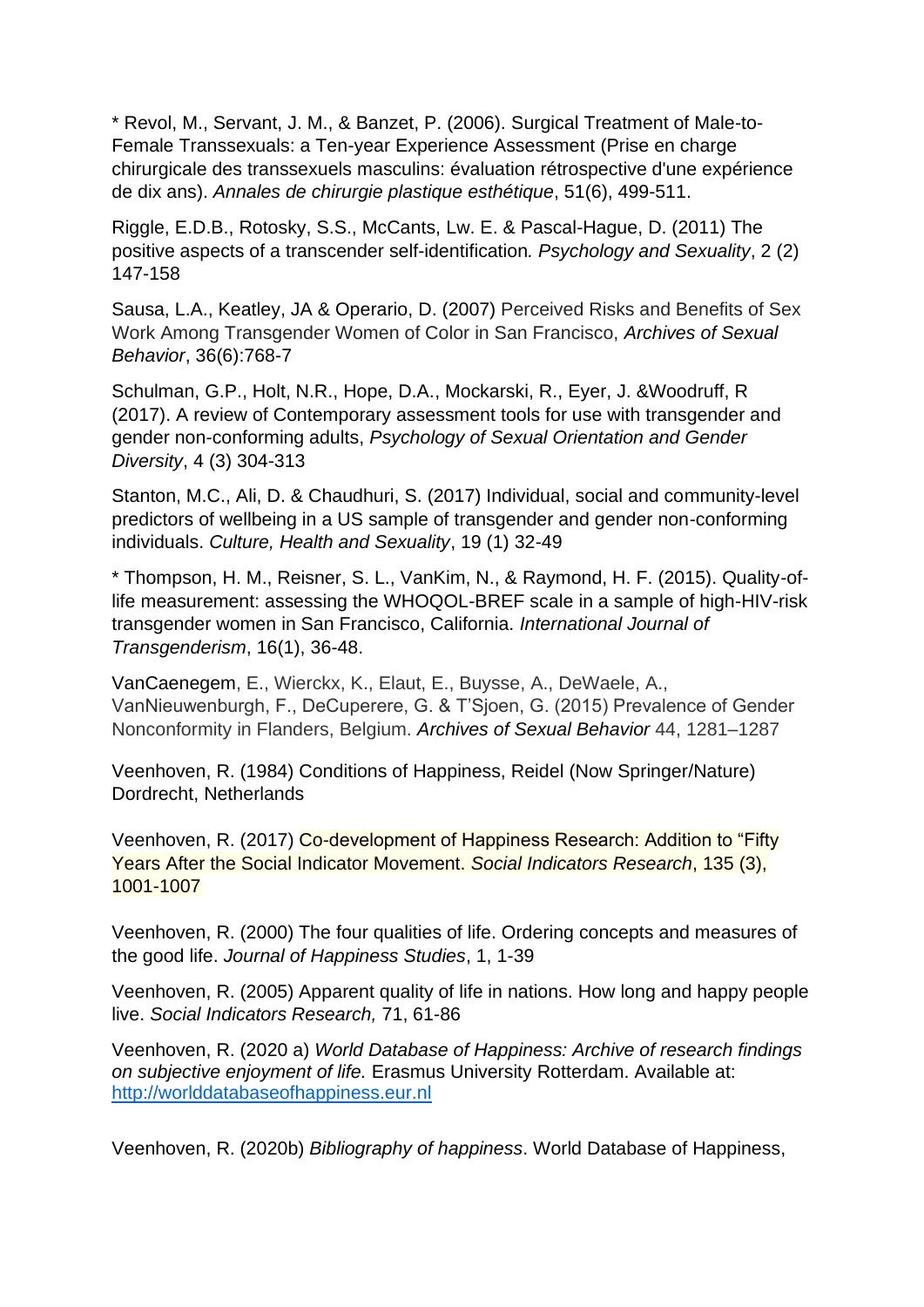Erasmus University Rotterdam. Available at: [http://worlddatabaseofhappiness.eur.nl/hap\\_bib/bib\\_fp.php](http://worlddatabaseofhappiness.eur.nl/hap_bib/bib_fp.php)

Veenhoven, R. (2020c) *Measures of happiness.* World Database of Happiness, Erasmus University Rotterdam. Available at: [http://worlddatabaseofhappiness.eur.nl/hap\\_quer/hqi\\_fp.htm](http://worlddatabaseofhappiness.eur.nl/hap_quer/hqi_fp.htm)

Veenhoven, R. (2020d) *Correlates of Happiness*. World Database of Happiness, Erasmus University Rotterdam. Available at: [http://worlddatabaseofhappiness.eur.nl/hap\\_cor/cor\\_fp.htm](http://worlddatabaseofhappiness.eur.nl/hap_cor/cor_fp.htm)

Veenhoven, R. (2020a) *World Database of Happiness: A 'findings archive*. Chapter 2 in: Welsch, H., Maddison, D. & Rehdanz, K. (Eds) "Handbook of Wellbeing, Happiness and the Environment". Edward Elger Publishing, Cheltenham, UK

Veenhoven, R. (2020b) Will healthy eating make you happier? Accepted for publication in Applied Research in Quality of Life

Veenhoven, R. Chiperi, F., Kang, X. & Burger, M. (2018) *Happiness and Consumption: A research synthesis using an online finding archive*, EHERO working paper 2018/2 Erasmus Happiness Economics Research Organization, EHERO Erasmus University Rotterdam, POB 1738, 3000DR Rotterdam Netherlands

Ware, J.E., Snow, K.K, Kosinski, M.A. & Gandek, B.G. (1993) *SF36 Health Survey: Manual and Interpretation Guide*, The health Institute, New England Medical Center, Boston, USA. Available at:

[https://www.researchgate.net/publication/247503121\\_SF36\\_Health\\_Survey\\_Manual](https://www.researchgate.net/publication/247503121_SF36_Health_Survey_Manual_and_Interpretation_Guide) [\\_and\\_Interpretation\\_Guide](https://www.researchgate.net/publication/247503121_SF36_Health_Survey_Manual_and_Interpretation_Guide)

Weinforth, G., Fakin, R., Giovanoli, P. & Garcia-Nunez, D. (2019) Quality of Life Following Male-To-Female Sex Reassignment Surgery. *Deutsches Ärzteblatt International,* 116, 253 - 260

WHO (2020) *WHOQOL: Measuring Quality of Life:* Available at <https://www.who.int/healthinfo/survey/whoqol-qualityoflife/en/index1.html>

Wiepjes, C.M., Nota, N. M., DeBlok, C./J.M., Klaver, M., Annelou L. C. DeVries. A.L.C. Wensing-Kruger, S.A., Renate T. DeJongh, R.T. Mark-Bram Bouman, M-B. Steensma, T.D., Cohen-Kettenis, P., Gooren, L.J.G., Kreukels, B.P.C. and Martin DenHeijer, M. (2018) The Amsterdam Cohort of Gender Dysphoria Study (1970- 2015): Trends in Prevalence, Treatment, and Regrets. *Journal of Sexual Medicine* 15 (4) 582-590

Wikipedia (2020) Hijra (South Asia) https://en.wikipedia.org/wiki/Hijra (South Asia

Wikipedia (2020) [Transsexual:](https://en.wikipedia.org/wiki/Transsexual) terminology

\* Zeluf, G., Dhejne, C., Orre, C., Mannheimer, L.N., Deogan, C., Höijer, J., & Thorson, A.E. (2016). Health, disability and quality of life among trans people in Sweden–a web-based survey. BMC public health, 16(1), 903.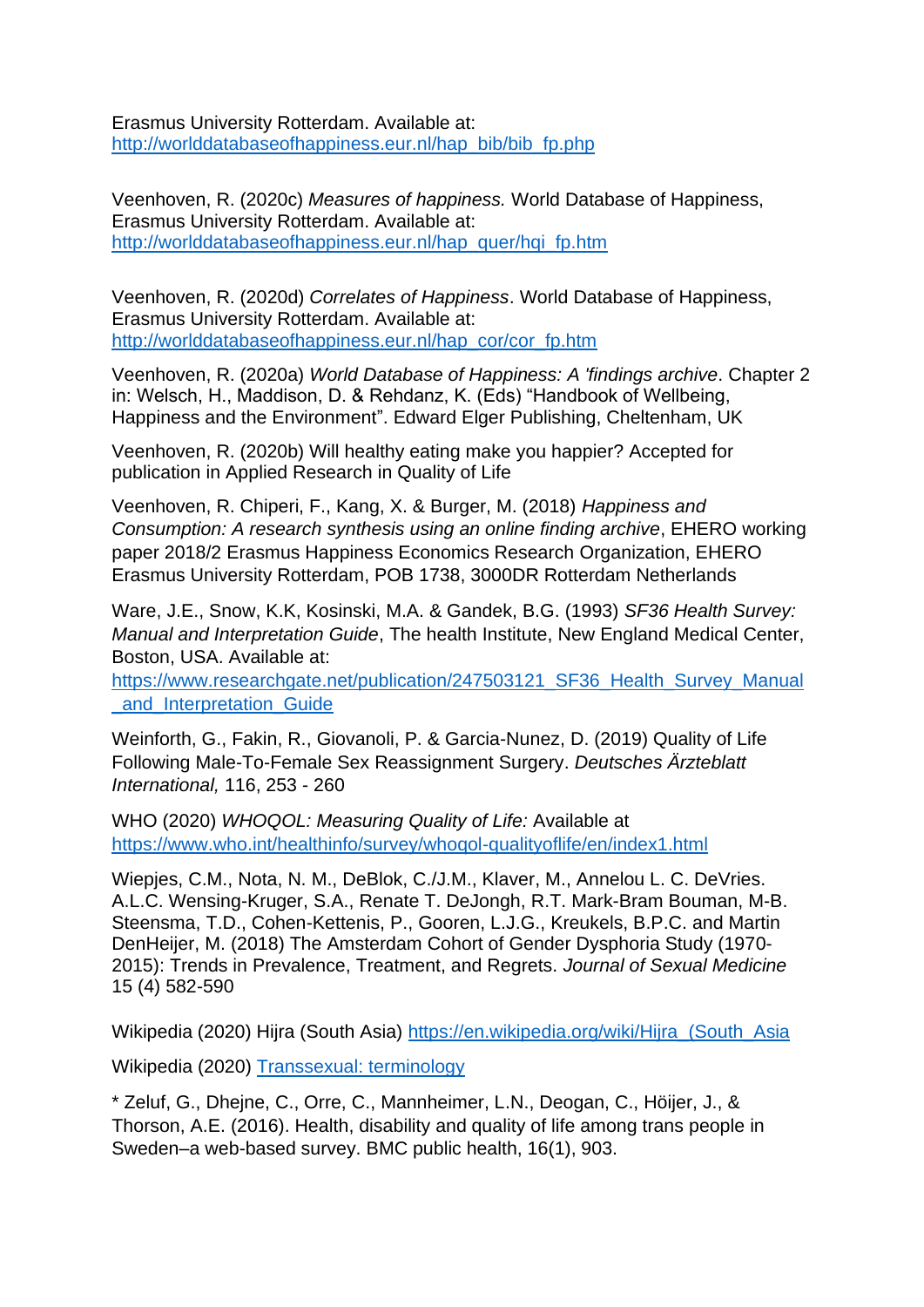<span id="page-31-0"></span>Zucker, K.J. (2017) [Epidemiology of gender dysphoria and transgender identity.](https://www.ncbi.nlm.nih.gov/pubmed/28838353) *Sex Health*. 14(5):404-411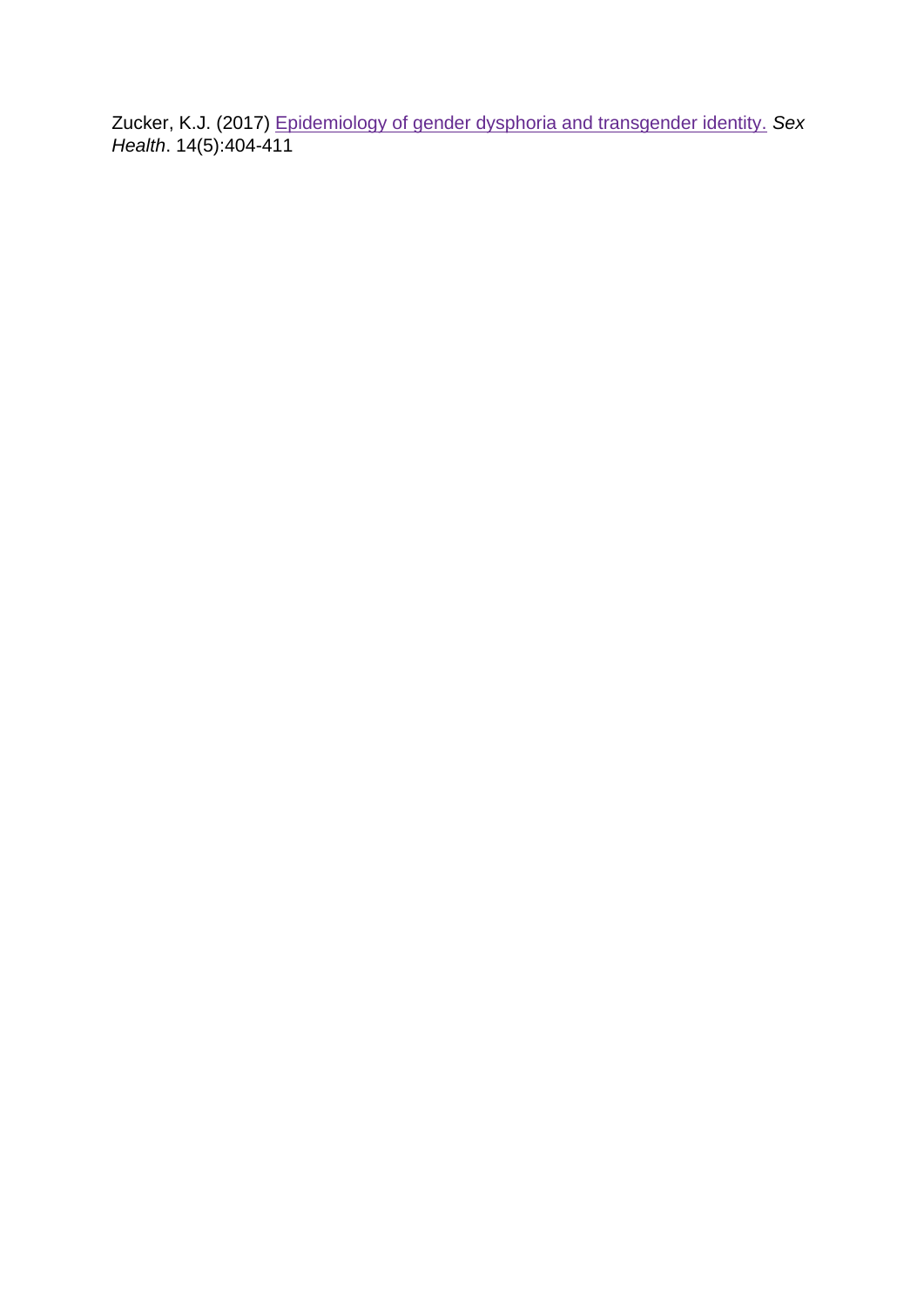## Figure 1 **Four Qualities of Life**

|                                                               | <b>External Life Qualities</b>      | <b>Internal Life Qualities</b>          |
|---------------------------------------------------------------|-------------------------------------|-----------------------------------------|
| Life Chances                                                  | <b>Livability of</b><br>environment | Life-ability of the<br>person           |
| <b>Life Results</b>                                           | <b>Utility of life</b>              | <b>Satisfaction with life</b>           |
| Source: Veenhoven: 2000, 2020c                                |                                     |                                         |
| Figure 2<br><b>Four kinds of satisfaction</b>                 |                                     |                                         |
|                                                               | Passing                             | Enduring                                |
| Parts of life                                                 | <b>Pleasure</b>                     | <b>Domain satisfaction</b>              |
| Life as-a-whole                                               | <b>Peak experience</b>              | <b>Life-satisfaction</b><br>(happiness) |
| $\sim$ . Me $\sim$ $\sim$ Lemma<br>ົ.<br>$0.000 - 1.1 + 1.00$ |                                     |                                         |

<span id="page-32-0"></span>Source: Veenhoven 2020c, chapter 2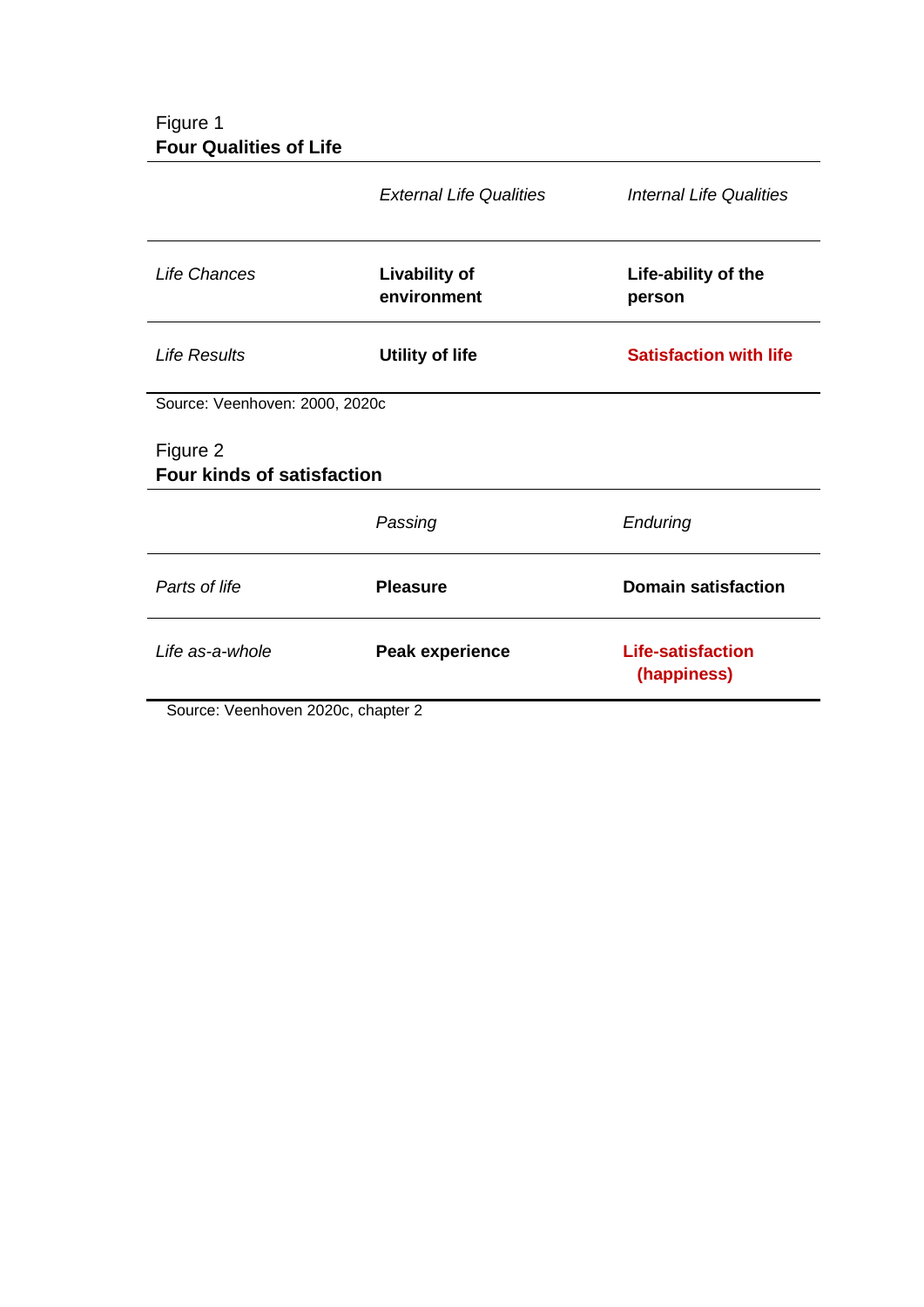Figure 3 **Start page of the World Database of Happiness, showing the structure of this findings archive**.

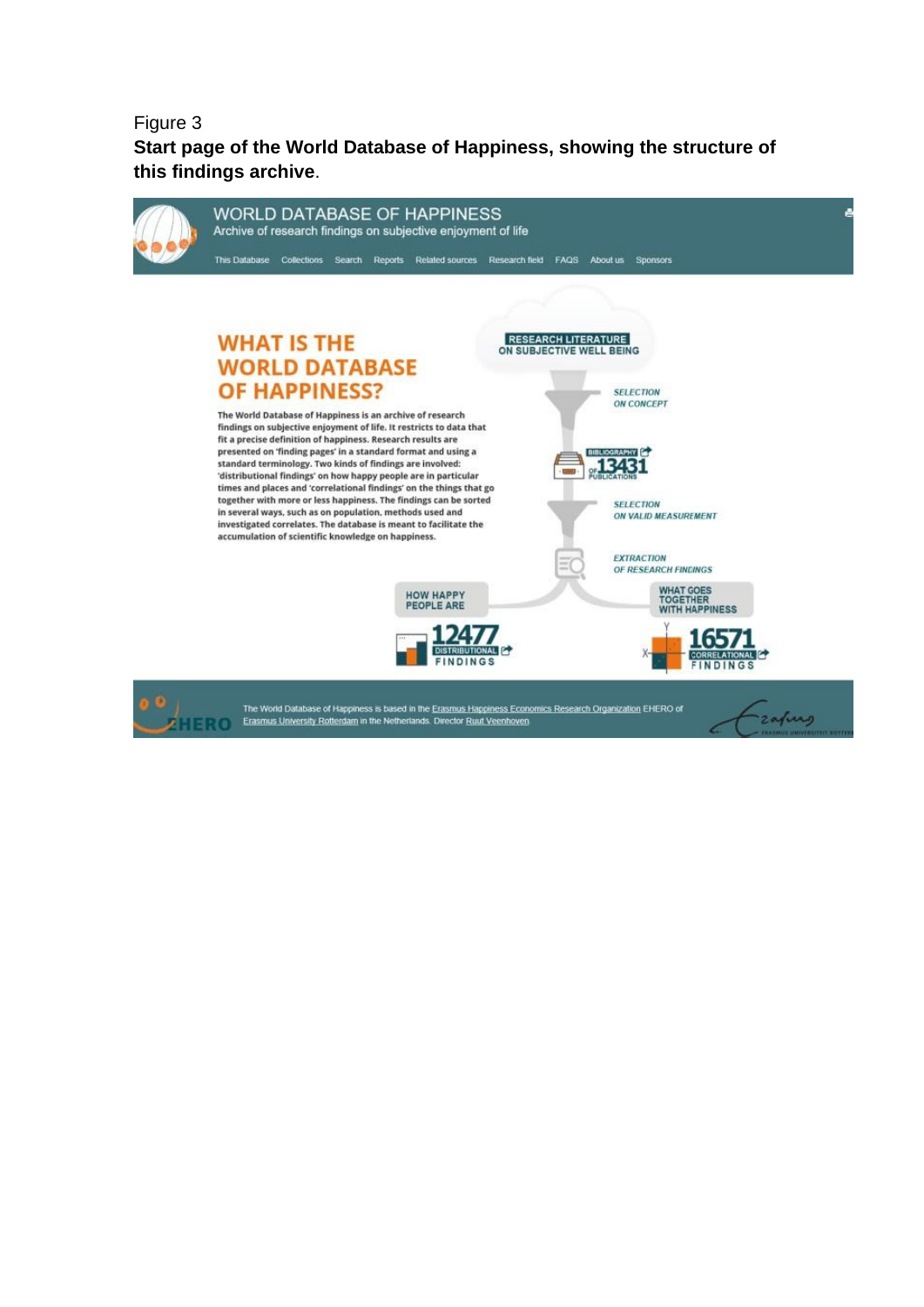#### Figure 4

**Example of a findings page in the World Database of Happiness**

**Direct link** <https://worlddatabaseofhappiness.eur.nl/correlational-findings/26480/>



# WORLD DATABASE OF HAPPINESS

ARCHIVE OF RESEARCH FINDINGS ON SUBJECTIVE ENJOYMENT OF LIFE

> This database > Collections > Search > Reports > Related > Research Field > FAQs > About us > Join us

## Study Drydakis (2016): study GB 2012

<span id="page-34-0"></span>Transgender men and women, before and after sex reassignment surgery, UK, 2012-2014 Public: Survey name: **Unnamed study** Sample: Respondents:  $N = 40$ Non Response: Assessment: Interview: face-to-face Selected subjects were interviewed twice a year 2012-2014 Correlate Authors's label change happiness after (vs before) sex reassignment **Our Classification** HEALTH: TREATMENT MEDICAL >> Medical career >> Earlier medical treatment >> Earlier sexe reassignment HEALTH: TREATMENT MEDICAL >> Illness treated >> Gender disphoria: medical sexe reassignment >> Kind of sexe reassiognment >> female to male, male to female HEALTH: TREATMENT MEDICAL >> Illness treated >> Gender disphoria: medical sexe reassignment >> Phase of sexe reassignment Operationalization Happiness assesed at T1: Before sex reassignment surgery T5: After sex reassingment surgery 0: female to male

 $\bigoplus$  print

1: male to female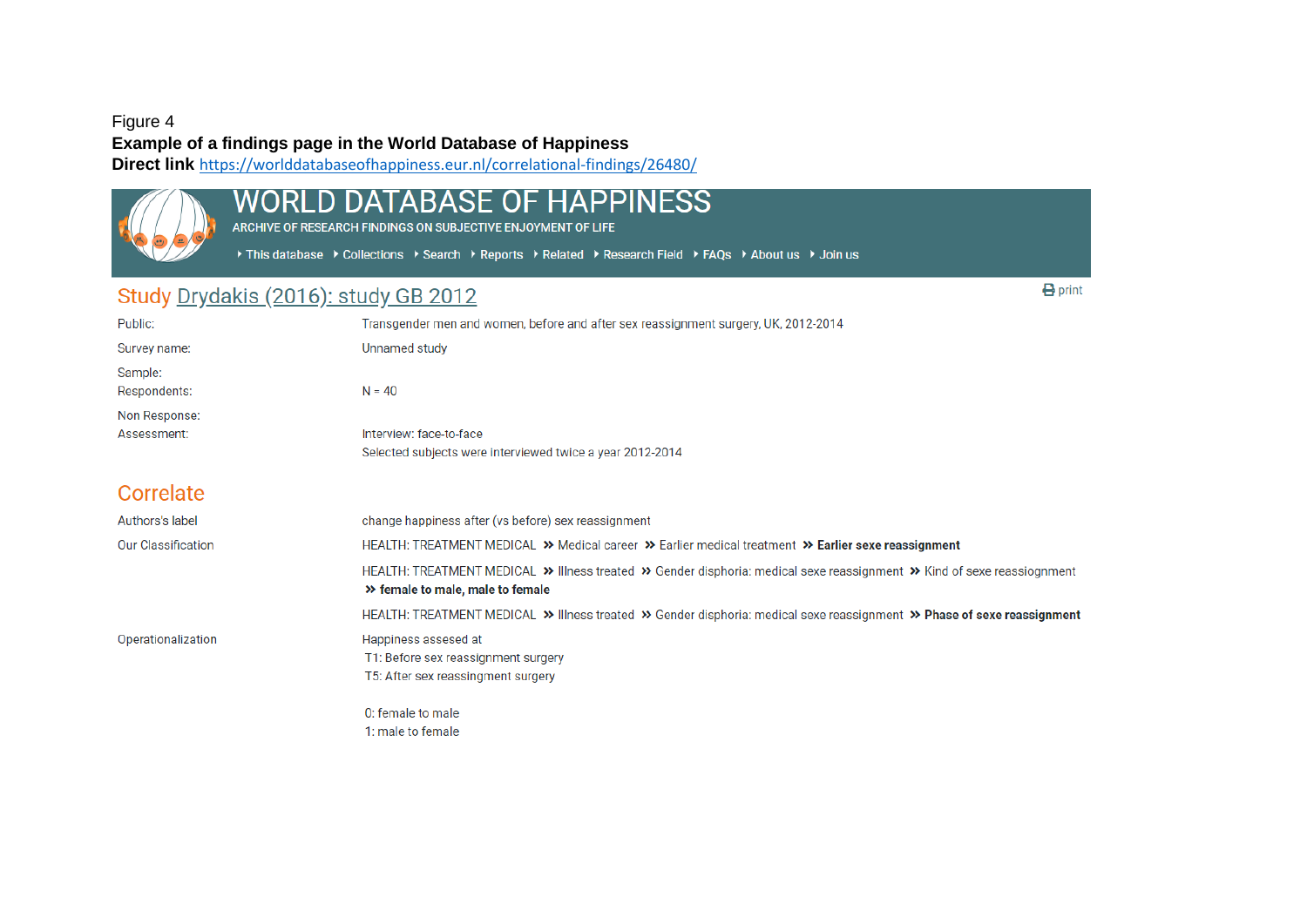# **Observed Relation with Happiness**

| <b>Happiness Measure</b> | <b>Statistics</b> | <b>Elaboration / Remarks</b>                                                                                    |  |  |  |  |
|--------------------------|-------------------|-----------------------------------------------------------------------------------------------------------------|--|--|--|--|
| 0-SL?-?-sq-v-5-c         | $DM = +$          | Mean Happiness 1-5 Difference<br>T1 T2 T3 T4 T5<br>T5-T1                                                        |  |  |  |  |
|                          |                   | Female->male 2.17 2.35 2.52 2.70 3.11 +0.96                                                                     |  |  |  |  |
|                          |                   | Male->female 2.78 2.95 3.04 3.21 3.39 +0.61                                                                     |  |  |  |  |
|                          |                   | - difference<br>$+0.35$                                                                                         |  |  |  |  |
| 0-SL?-?-sq-v-5-c         | $r = +$           | Female to male $r = +0.63$ (01) $N = 17$<br>Male to female $r = +0.38$ (01) $N = 23$<br>- Difference<br>$+0.25$ |  |  |  |  |
| O-SL?-?-sq-v-5-c         | $Chi^2 = +$       | Female to male $Chi^2 = 13.87$ (02)<br>Male to female $Chi^2 = 9,34$ (00)                                       |  |  |  |  |
| $O-SL? - Sq-v-5-c$       | $DM = +$          | Female to male:                                                                                                 |  |  |  |  |
|                          |                   | SD.<br>M<br>CI95                                                                                                |  |  |  |  |
|                          |                   | 3.12 0.48 [2.87-3.37]<br>T5 1                                                                                   |  |  |  |  |
|                          |                   | 2.18 0.64 [1.85-2.51]<br>T1                                                                                     |  |  |  |  |
|                          |                   | - difference +0.94 (00003)                                                                                      |  |  |  |  |
| 0-SL?-?-sq-v-5-c         | $gH = +1.6$       | Female to male $gH = 1.66$                                                                                      |  |  |  |  |
| 0-SL?-?-sq-v-5-c         | $E^2 = +0.42$     | Female to male $E^2 = 0.42$                                                                                     |  |  |  |  |



The World Database of Happiness is based in the Erasmus Happiness Economics Research Organization EHERO of Erasmus University Rotterdam in the Netherlands. Director: Ruut Veenhoven.

zafung ERASMUS UNIVERSITEIT ROTTERDAM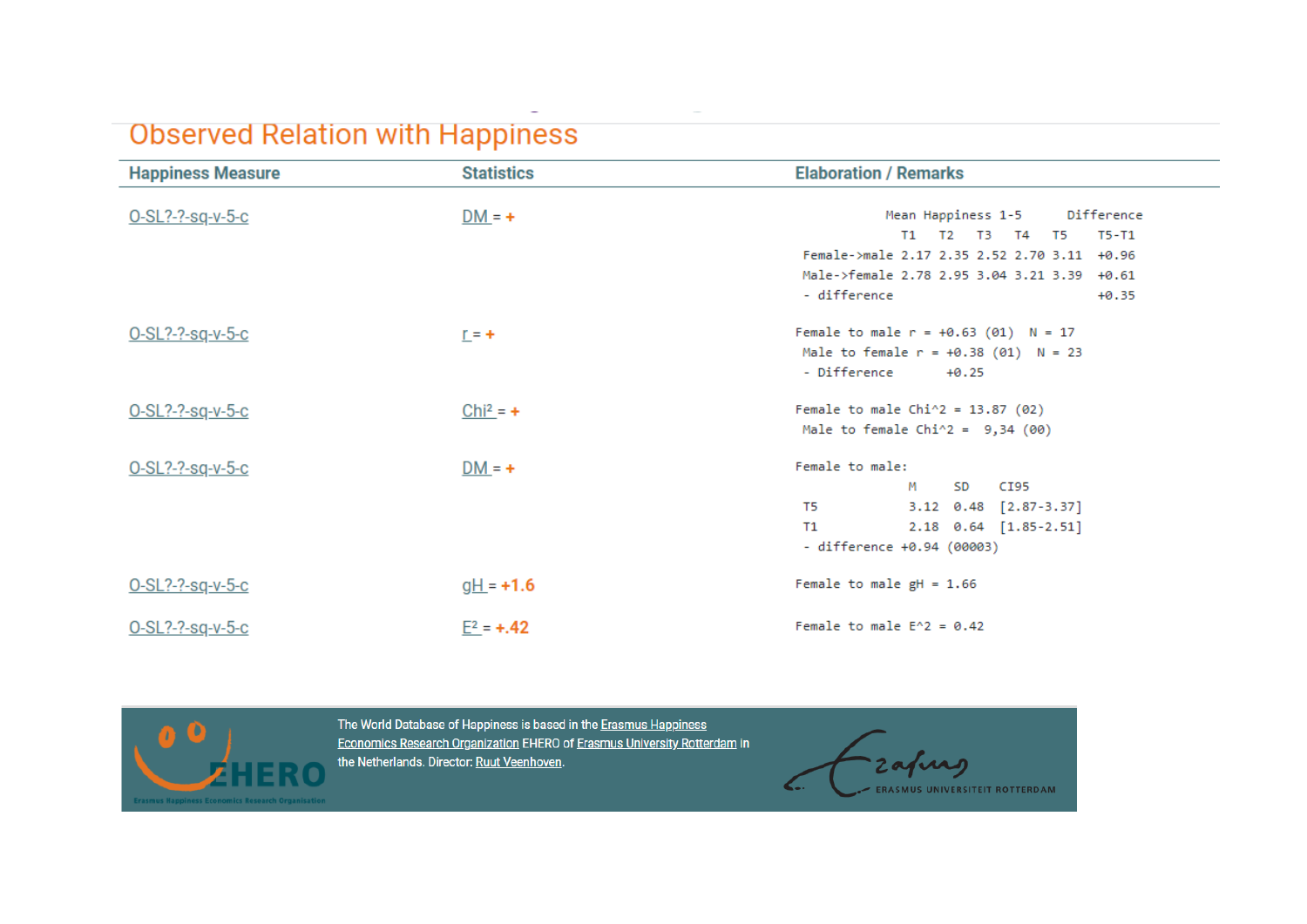# Table 1 **17 empirical studies included in this research synthesis**

<span id="page-36-0"></span>

| People, place, year                                                                                     | <b>Sampling</b>      | Non-<br>response<br>drop-out | N                           | <b>Measure of</b><br>happiness                                              | <b>Source</b>              |
|---------------------------------------------------------------------------------------------------------|----------------------|------------------------------|-----------------------------|-----------------------------------------------------------------------------|----------------------------|
| Patients of gender clinic and<br>controls, Spain, 201?                                                  | All patients invited | <b>Not</b><br>reported       | 71 (of which<br>31 trans)   | <b>Satisfaction with Life</b>                                               | Cardenas Blanco et al 2019 |
| Transgender women with neo-<br>vagina, followed 1-year post<br>surgery, Netherlands, 2011-15            | All patients invited | 55%                          | 82                          | <b>Satisfaction with Life</b><br><b>Happiness</b><br><b>Best-Worst Life</b> | Buncamper 2016             |
| FTM transsexuals followed 5 years<br>since start of treatment, 2001-<br>2008, Netherlands and Germany   | All patients invited | 12.3%                        | 50                          | <b>Affect balance</b>                                                       | Constantino et al 2013     |
| Transgender people, Australia and<br>New Zealand, 2006-7                                                | Snowball sample      |                              | 253                         | <b>Happiness</b>                                                            | Couch et al 2008           |
| Transgender men and women<br>(working), before and after sex<br>reassignment surgery, UK, 2012-<br>2014 | Self-selected        |                              | 40                          | <b>Satisfaction with life</b>                                               | Drydakis 2016              |
| Transsexuals after sex<br>reassignment surgery, Sweden,<br>1971-2001                                    | All patients invited | 66%                          | 90                          | <b>Satisfaction with life</b>                                               | Eldh et al 1997            |
| Hetero-, bi and homosexual<br>transgender and cisgender men,<br>Poland, 2015                            | Self-selected        |                              | 117 (of which<br>34 trans)  | <b>Satisfaction with life</b>                                               | Gerymski 2017              |
| Transgender people and cisgender<br>controls, Poland, 201?                                              | Snowball sample      |                              | 355 (of which<br>124 trans) | <b>Satisfaction with Life</b>                                               | Gerymski 2018              |
| Transgender people, USA, 2017                                                                           | Snowball sample      |                              | 207                         | <b>Affect balance</b>                                                       | Holt et al 2019            |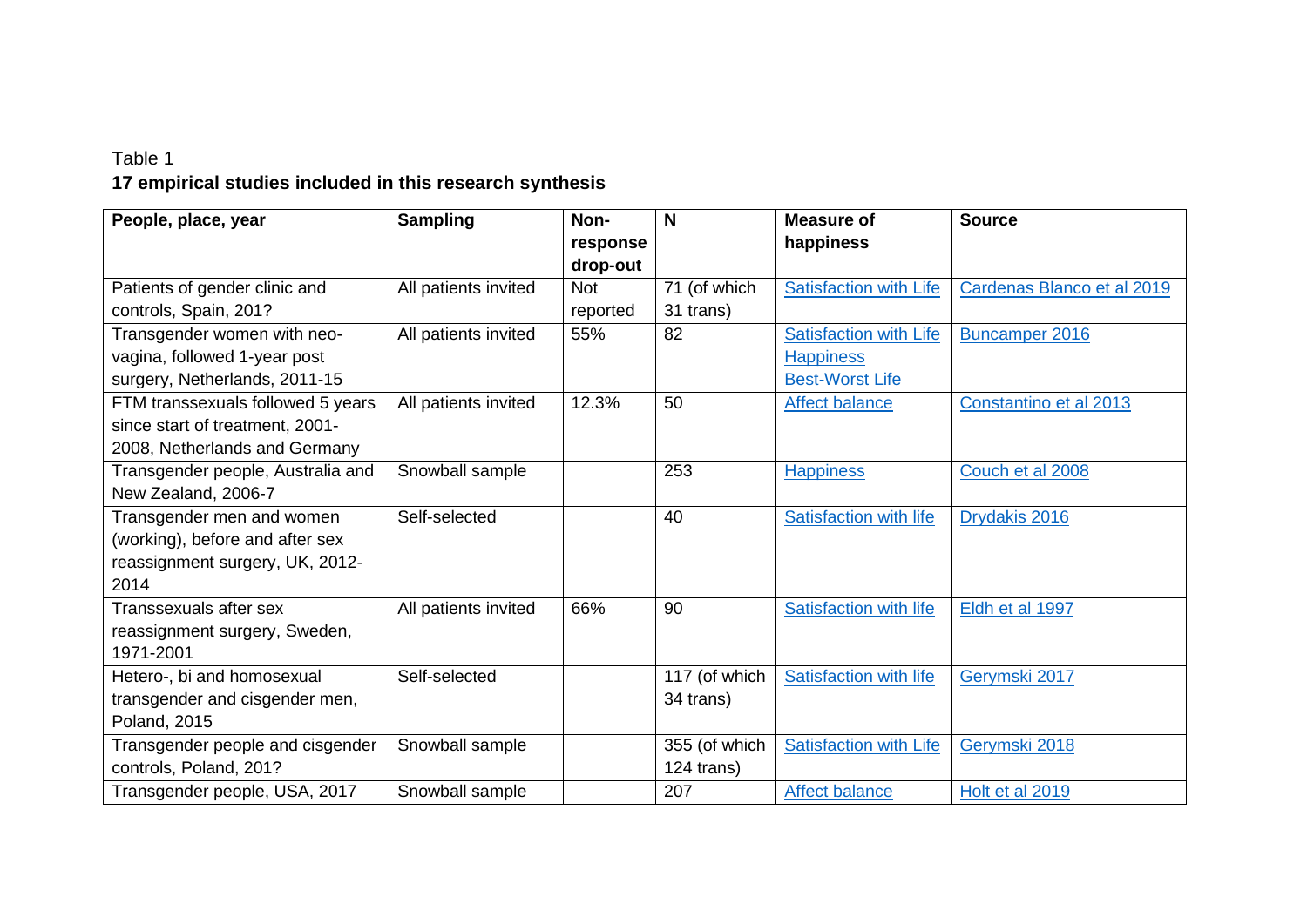| Female-to-male transgender         | Snowball sample             |            | 220           | <b>Satisfaction with life</b> | Jones et al 2015          |
|------------------------------------|-----------------------------|------------|---------------|-------------------------------|---------------------------|
| people, Australia, 2013            |                             |            |               |                               |                           |
| Transsexuals, in treatment and     | All patients treated        | 24.6%      | 141           | <b>Feel happy</b>             | Kuiper & Cohen-Kettenis   |
| after treatment, Netherlands, 198? | at gender clinic<br>invited |            |               |                               | 1988                      |
| Transgender women undergoing       | All patients invited        | <b>Not</b> | 190           | <b>Time happy</b>             | Lindqvist et al 2017      |
| gender reassignment surgery,       |                             | reported   |               |                               |                           |
| Sweden, 2003-2015                  |                             |            |               |                               |                           |
| Trans women 1-10 years after sex-  | All patients invited        | 50.1%      | 52            | <b>Satisfaction with life</b> | Löwenberg et al 2010      |
| reassignment surgery, Essen,       |                             |            |               |                               |                           |
| Germany, 200?                      |                             |            |               |                               |                           |
| Transgender people, UK and         | Snowball sample             |            | 746           | <b>Satisfaction with life</b> | McNeil et al 2012         |
| Ireland, 2012                      |                             |            |               |                               |                           |
| Pre-surgery patients of a gender   | All patients invited        | <b>Not</b> | 101 (of which | <b>Satisfaction with Life</b> | Rabito-Alcon & Rodríguez- |
| clinic and controls                |                             | reported   | 61 trans)     | <b>Fordyce Happiness</b>      | Molina 2016               |
| <b>Spain, 201?</b>                 |                             |            |               | <b>Measure</b>                |                           |
| Male to female transgenders        | All patients invited        | 52%        | 22            | <b>Quality of life</b>        | Revol et al 2006          |
| followed 15 months after surgical  |                             |            |               |                               |                           |
| construction of a neo-vagina,      |                             |            |               |                               |                           |
| France, 1995-2005                  |                             |            |               |                               |                           |
| Transgender women with high HIV    | Snowball sample             |            | 312           | <b>Quality of life</b>        | Thompson et al 2015       |
| risk, San Francisco, USA, 2010     |                             |            |               |                               |                           |
| Transgender women after surgical   | All patients invited        | 44%        | 9             | <b>Best-Worst Life</b>        | VanderSluis et al 2016    |
| creation of a neo-vagina,          |                             |            |               |                               |                           |
| Netherlands, 2011                  |                             |            |               |                               |                           |
| Transgender people, Sweden,        | Snowball sample             |            | 776           | <b>Quality of life</b>        | Zeluf et al 2016          |
| 2014                               |                             |            |               |                               |                           |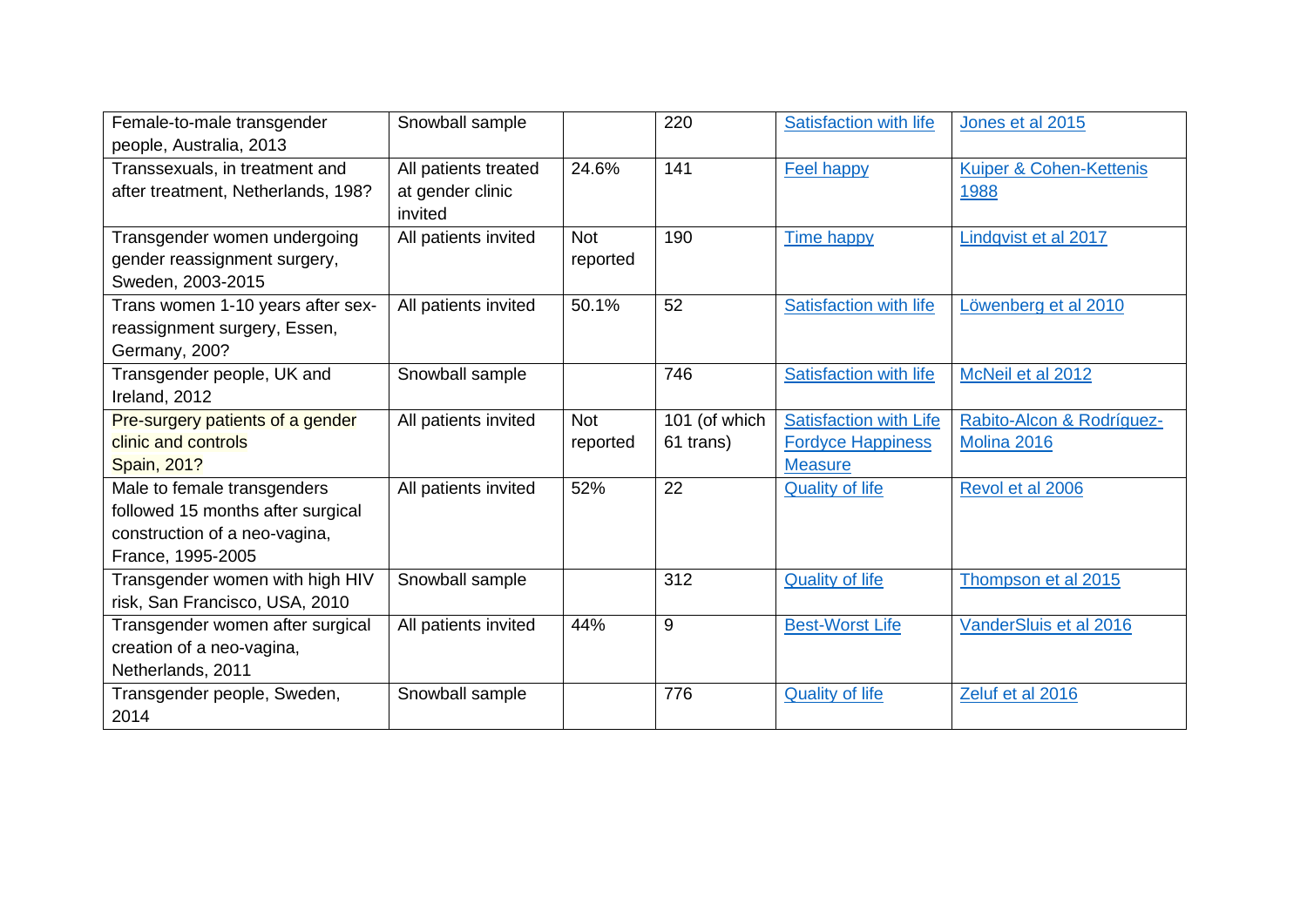## **Table 2**

**8 distributional findings on** *level* **and** *dispersion* **of happiness among self-identified transgenders** recruited from LGBT communities

**Absolute and relative to compatriots or controls.** Happiness on range 0-10

| <b>Country/time</b>               | <b>Happiness</b><br>question | N<br>(transgender) | <b>Happiness of</b><br>transgenders |            |          | <b>Happiness of</b><br>compatriots      | <b>Difference</b> |         |
|-----------------------------------|------------------------------|--------------------|-------------------------------------|------------|----------|-----------------------------------------|-------------------|---------|
|                                   |                              |                    | Mean                                | <b>SD</b>  | Mean     | <b>SD</b>                               | Mean              | SD      |
| Australia + New Zealand<br>2006-7 | Happy with life              | 253                | 6,09                                | 2,03       | $7,24^4$ | 1,87                                    | $-1,15$           | $+0,16$ |
| Australia 2013                    | Life satisfaction            | 220                | 5,63                                | 3,16       | 6,89     | 2,28                                    | $-1,26$           | $+0,88$ |
| Poland 2015                       | Life satisfaction            | 34                 | $4,82^{5}$                          | 3,63       | 6,76     | 2,18                                    | $-1,94$           | $+1.45$ |
| Poland 2013                       | Life satisfaction            | 124                | $5,49^{5}$                          | $3,73^{6}$ | 7,30     | n.a.                                    | $-1,81$           |         |
| Sweden 20147                      | Quality of life              | 776                | 56%                                 |            | 86%      |                                         | $-30%$            |         |
| UK 2014                           | Life satisfaction            | 40                 | 5,09                                | 1,90       | 7,27     | 2,06                                    | $-2,18$           | $-0,16$ |
| UK + Ireland 2012                 | Life satisfaction            | 745                | 6,48                                | 4,20       | 7,35     | 2,01                                    | $-0,87$           | $+2,19$ |
| <b>USA 2010</b>                   | Quality of life              | 312                | 6,73                                | 2,57       |          |                                         |                   |         |
| <b>USA 2017</b>                   | Affect balance               | 207                | 5,30                                | n.a.       | 7,15     | n.a.                                    | $-1,85$           |         |
| Average <sup>8</sup>              |                              | 1935               | 5,70                                | 3,03       | 7,14     | 2,08                                    | $-1,58$           | $+0,90$ |
| Weighted average <sup>8</sup>     |                              |                    | 6,13                                | 3,36       | 7,23     | 2,03                                    | $-1,10$           | $+1,23$ |
|                                   |                              |                    |                                     |            |          |                                         |                   |         |
|                                   |                              |                    |                                     |            |          | <b>Happiness in matched</b><br>controls |                   |         |
| Poland 2015                       | Life satisfaction            | 34                 | $4,82^{5}$                          | 3,63       | $7,71^5$ | 3,39                                    | $-2,89$           | $+0,24$ |

<span id="page-38-0"></span><sup>4</sup> Data New Zealand, assumed to be similar in Australia

<sup>5</sup> Average of four questions of Satisfaction with life scale

<sup>6</sup> Average of standard deviation for men and women

<sup>7</sup>% happiness >6

<sup>&</sup>lt;sup>8</sup> Data for Sweden could not be used in calculating the average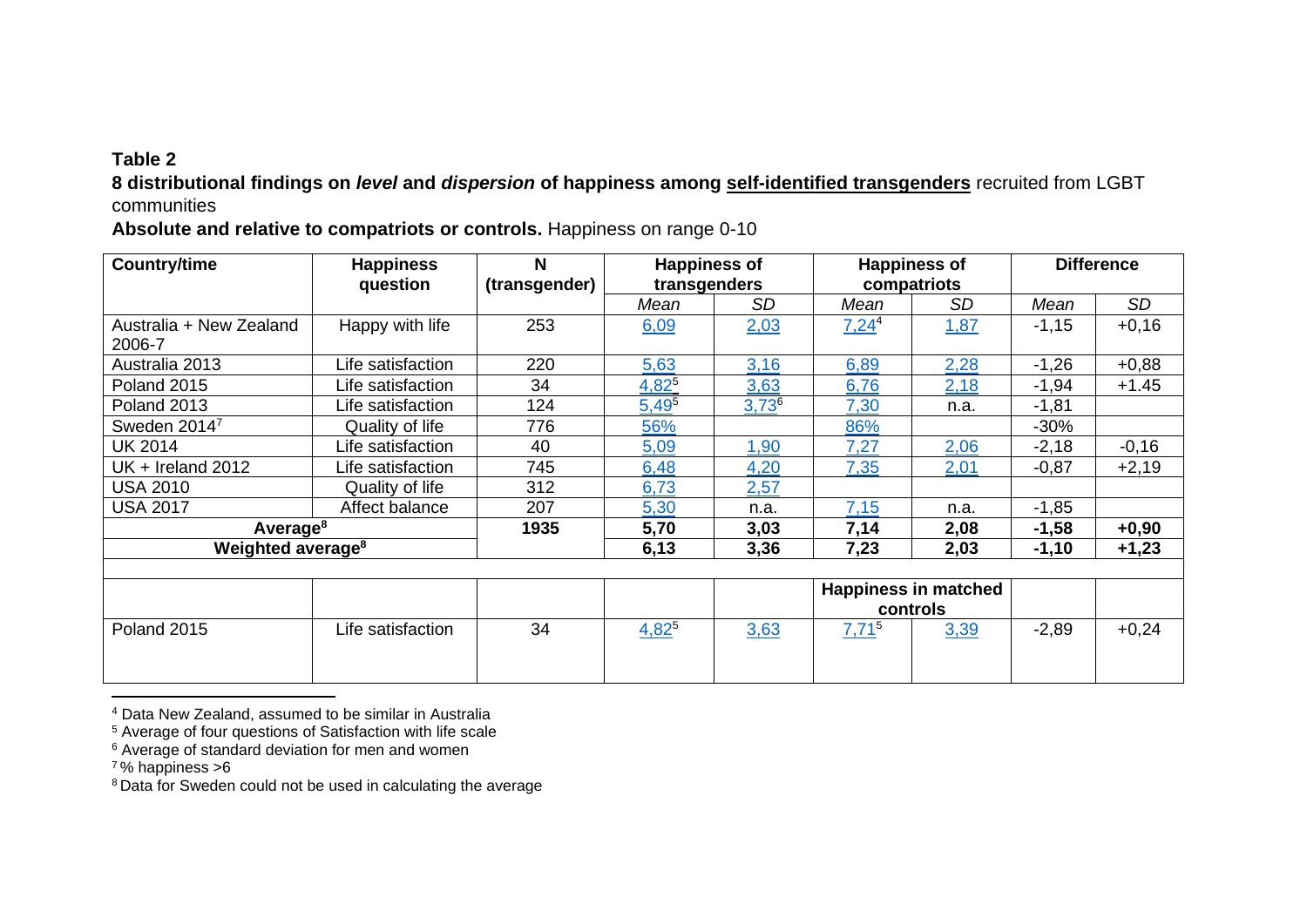| Poland 2013             | Life satisfaction | 124 | ,495 | 726        | $8,38^{5}$ | $2,93^{6}$ | $-2,89$ | $+0,80$ |
|-------------------------|-------------------|-----|------|------------|------------|------------|---------|---------|
| Average                 |                   | 158 | 5,16 | 3,68       | 8,06       | 3,16       | $-2.89$ | $+0,52$ |
| <b>Weighted average</b> |                   |     | 5,35 | 271<br>v., | 8,24       | 3,03       | $-2,89$ | $+0,68$ |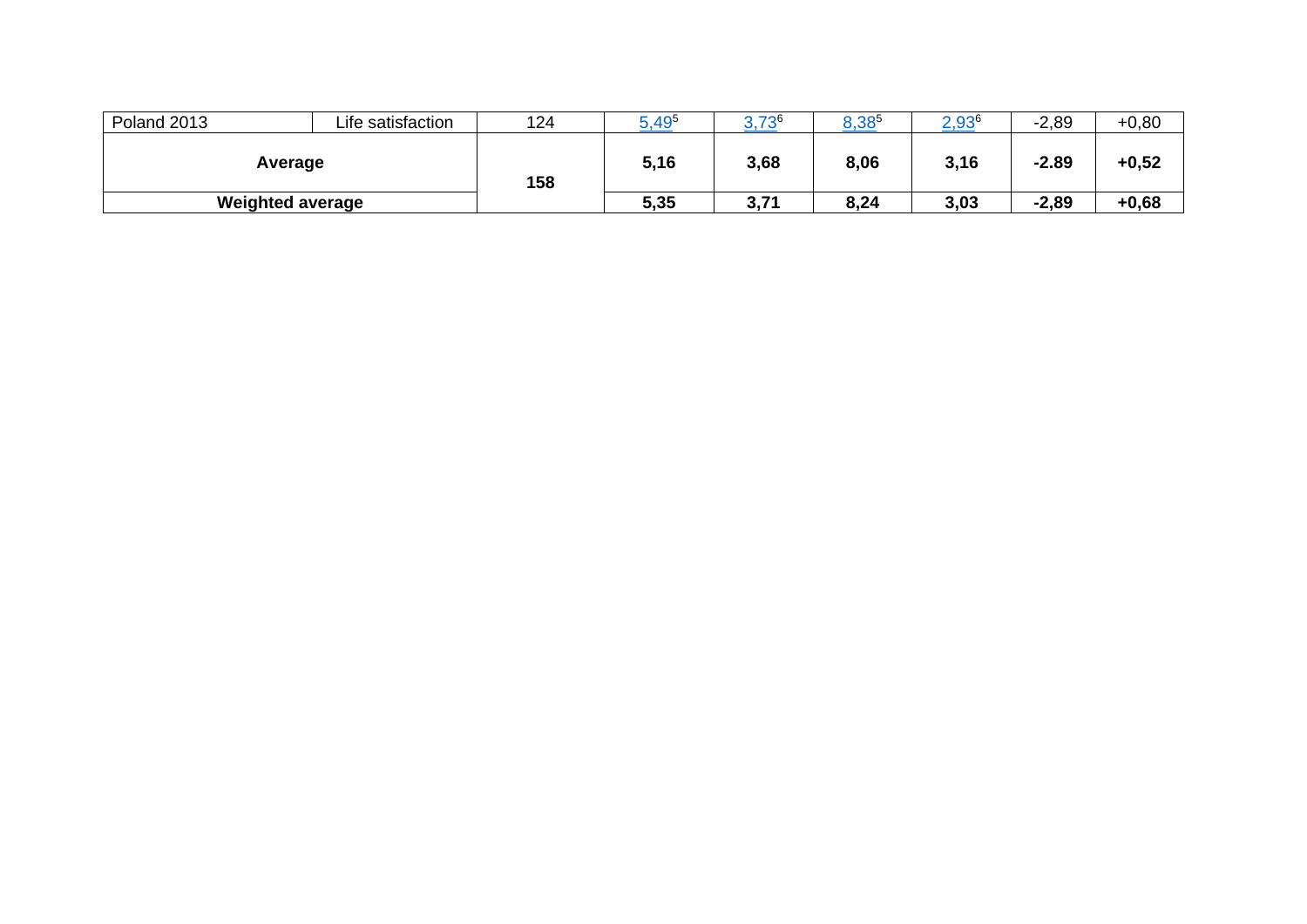## **Table 3**

**1 distributional finding on happiness among self-identified trans people who made** *any* **transition or not** Absolute and relative to compatriots of the same sex. Happiness on range 0-10

<span id="page-40-0"></span>

| <b>Transition</b> | Country/year      |      | <b>Happiness of</b><br>transgender<br>people |             | <b>Happiness of</b><br>compatriots |         | <b>Difference</b> |  |
|-------------------|-------------------|------|----------------------------------------------|-------------|------------------------------------|---------|-------------------|--|
|                   |                   | Mean | <b>SD</b>                                    | Mean        | <b>SD</b>                          | Mean    | SD                |  |
| No want           |                   | 6,57 | 4,10                                         |             |                                    | $-0,78$ | $+2,09$           |  |
| Considers         | UK & Ireland 2012 | 4,05 | 4,40                                         |             |                                    | $-3,30$ | $+2,39$           |  |
| In process        |                   | 6,28 | 4,35                                         | <u>7,35</u> | 2,01                               | $-1,07$ | $+2,34$           |  |
| Completed         |                   | 8,19 | 3,40                                         |             |                                    | $+0,84$ | $+1,39$           |  |
| Unsure            |                   | 4,63 | 4,45                                         |             |                                    | $-2,72$ | $+2,44$           |  |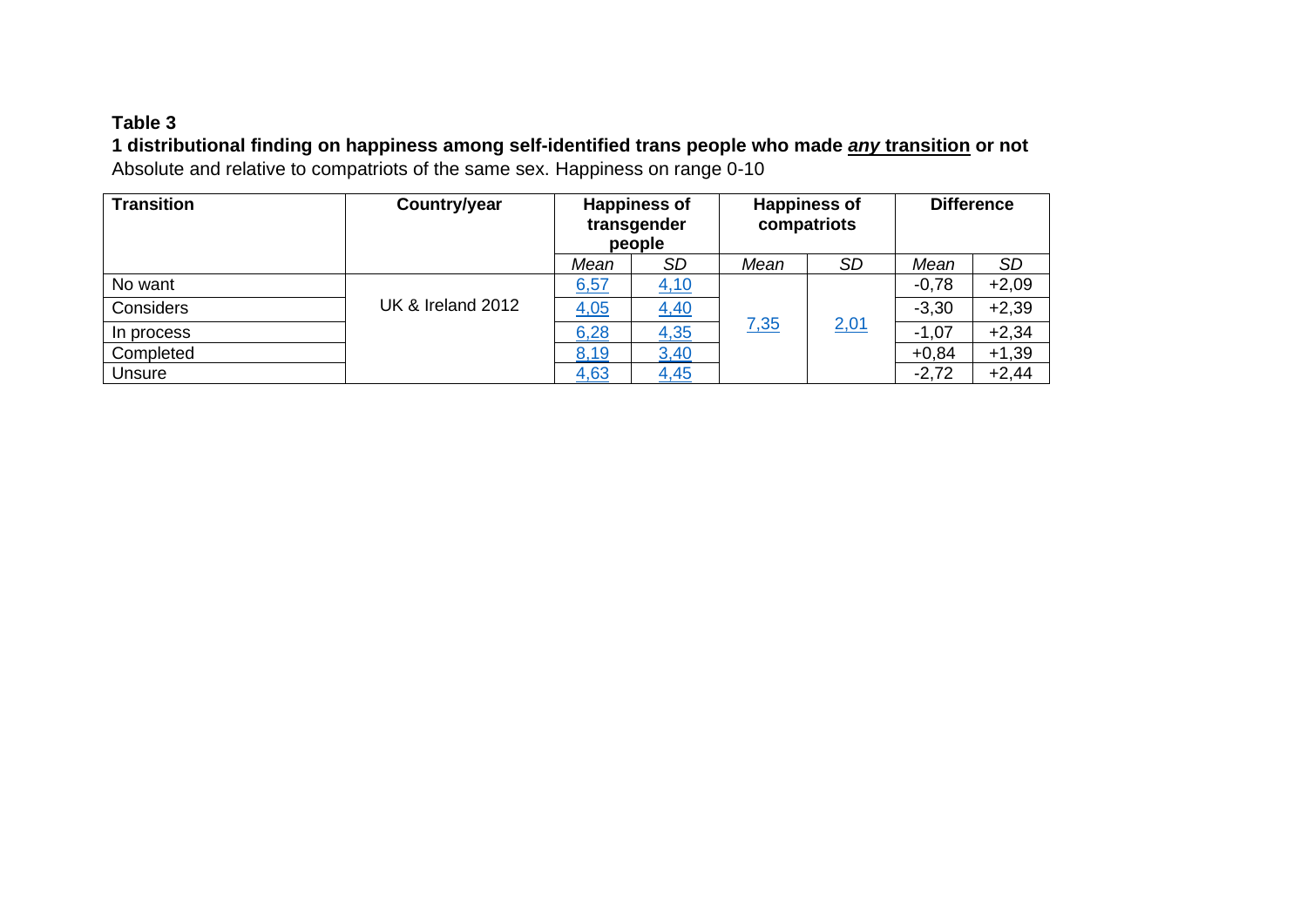## **Table 4 1 distributional finding on happiness of transgender people following** *social* **transitions**

Absolute and relative to compatriots of the same sex. Happiness on range 0-10

<span id="page-41-0"></span>

| <b>Transition</b>                     | Country/year<br><b>Happiness of</b><br>transgender<br>people |      | <b>Happiness of</b><br>compatriots |      |           | <b>Difference</b> |           |
|---------------------------------------|--------------------------------------------------------------|------|------------------------------------|------|-----------|-------------------|-----------|
|                                       |                                                              | Mean | <b>SD</b>                          | Mean | <b>SD</b> | Mean              | <b>SD</b> |
| <b>Behavioral</b>                     |                                                              |      |                                    |      |           |                   |           |
| Cross-dressing                        |                                                              |      |                                    |      |           |                   |           |
| In hiding only<br>$\bullet$           |                                                              |      |                                    |      |           |                   |           |
| Incidentally in public<br>$\bullet$   |                                                              |      |                                    |      |           |                   |           |
| Permanent<br>$\bullet$                |                                                              |      |                                    |      |           |                   |           |
| Change of name                        |                                                              |      |                                    |      |           |                   |           |
| Use public toilet of                  |                                                              |      |                                    |      |           |                   |           |
| experienced gender                    |                                                              |      |                                    |      |           |                   |           |
| Adopt typical behaviors of            |                                                              |      |                                    |      |           |                   |           |
| experienced gender                    |                                                              |      |                                    |      |           |                   |           |
| $\cdots$                              |                                                              |      |                                    |      |           |                   |           |
| Legal                                 |                                                              |      |                                    |      |           |                   |           |
| Changed sex in civil<br>registration  | Sweden, 20147                                                | 79%  |                                    | 86%  |           | $-7%$             |           |
| Changed name in civil<br>registration |                                                              |      |                                    |      |           |                   |           |
| <b>Social</b>                         |                                                              |      |                                    |      |           |                   |           |
| Openness with trans identity          | Sweden, 2014 <sup>7</sup>                                    |      |                                    |      |           |                   |           |
| Always                                |                                                              | 65%  |                                    |      |           | $-21%$            |           |
| Sometimes                             |                                                              | 55%  |                                    | 86%  |           | $-31%$            |           |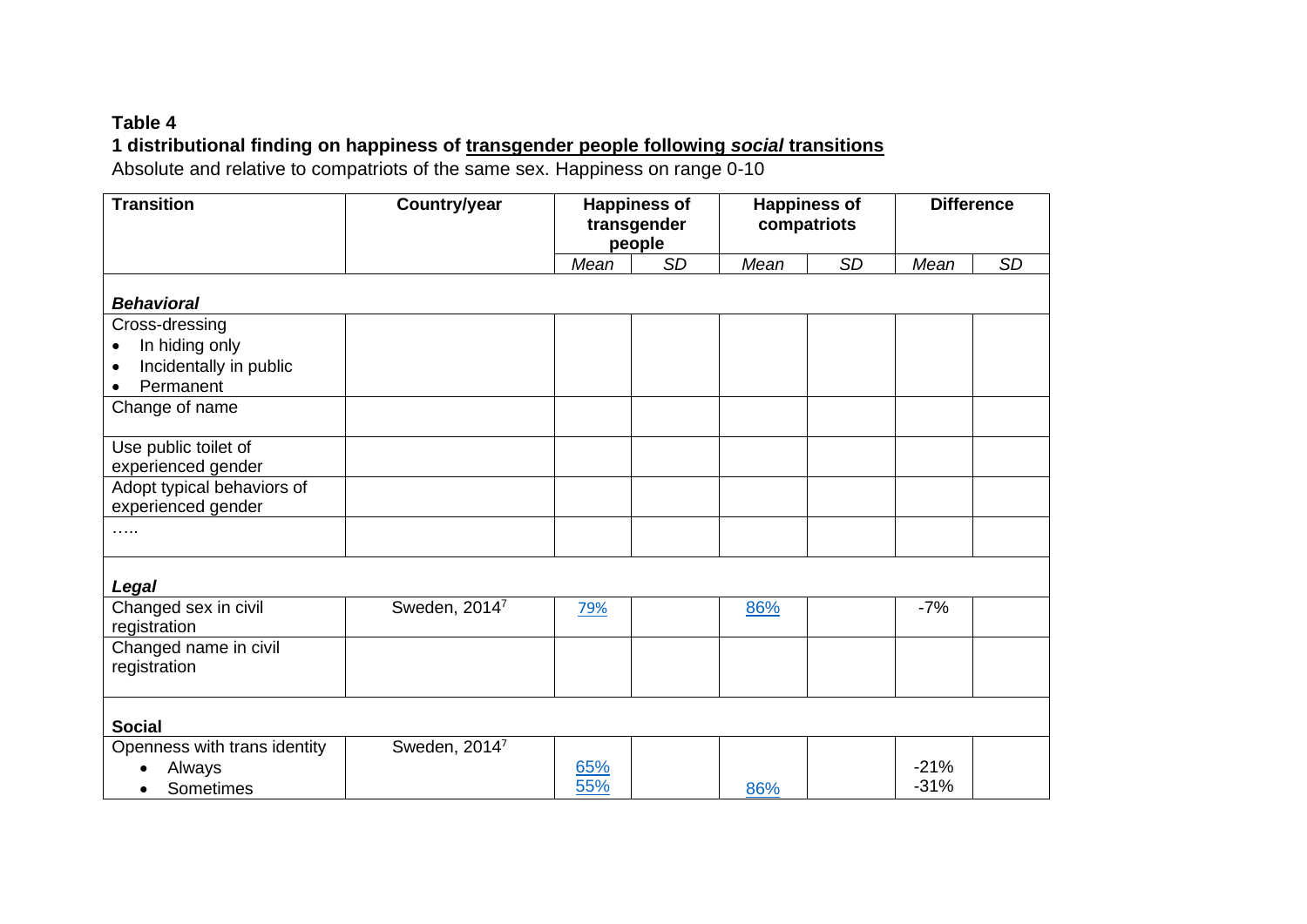| Rarely<br>Never<br>$\bullet$                   | 50%<br>59% |  | $-36%$<br>$-27%$ |  |
|------------------------------------------------|------------|--|------------------|--|
| Join trans advocacy groups                     |            |  |                  |  |
| Change gender competition<br>in sports         |            |  |                  |  |
| Divorce if new gender does<br>not fit marriage |            |  |                  |  |
| .                                              |            |  |                  |  |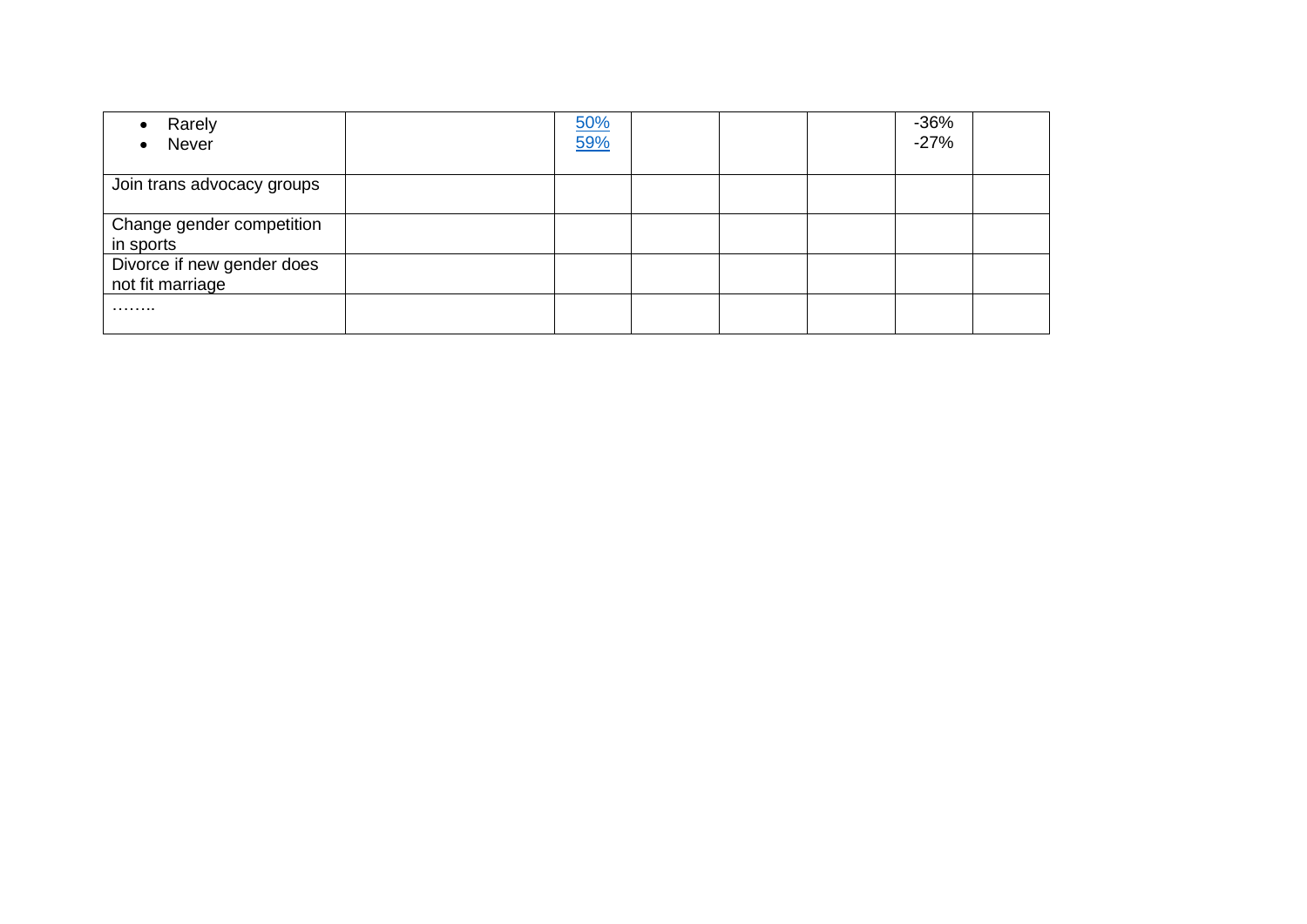## **Table 5a**

# **10 distributional findings on happiness among transgender people in treatment for physical sex-reassignment**

Absolute and relative to compatriots or controls. Happiness on range 0-10

| <b>Country/time</b>           | <b>Happiness</b>               | N (transgender | <b>Happiness of</b> |      |             | <b>Happiness of</b> |         | <b>Difference</b> |  |
|-------------------------------|--------------------------------|----------------|---------------------|------|-------------|---------------------|---------|-------------------|--|
|                               | question                       | people)        | transgenders        |      | compatriots |                     |         |                   |  |
|                               |                                |                | Mean                | SD   | Mean        | <b>SD</b>           | Mean    | SD                |  |
| Netherlands 1983 <sup>5</sup> | Feel happy                     | 61             | 7,46                | 1,61 | 6,75        | 0.77                | $-0,07$ | $+0,84$           |  |
| <b>Spain 2011</b>             | Life satisfaction <sup>9</sup> | 61             | 4,03                | 2,98 | 6,91        | 2,32                | $-2,88$ | $+0,66$           |  |
|                               | <b>Happiness</b>               |                | 5,11                | 3,01 | 7,59        | 1,87                | $-2,48$ | $+1,14$           |  |
| Spain 2014                    | Life satisfaction <sup>9</sup> | 31             | 5,29                | 3,23 | 6,94        | 1,98                | $-1,65$ | $+1,25$           |  |
| Sweden 2015                   | Time happy                     | 164            | 5,57                | 2,98 | 7,80        | n.a.                | $-2,23$ |                   |  |
| <b>UK 2014</b>                | Life satisfaction              | 40             | 4,14                | 1,53 | 7,27        | 2,06                | $-3,13$ | $-0,53$           |  |
| Average                       |                                | 357            | 5,41                | 2,28 | 7,20        | 1,72                | $-1,80$ | $+0,62$           |  |
| <b>Weighted average</b>       |                                |                | 5,54                | 2,61 | 7,39        | 1,65                | $-1,84$ | $+0,96$           |  |
|                               |                                |                |                     |      |             |                     |         |                   |  |
|                               |                                |                |                     |      |             | <b>Happiness in</b> |         |                   |  |
|                               |                                |                |                     |      |             | matched controls    |         |                   |  |
| Spain 2011                    | Life satisfaction              | 61             | 4,03                | 2,98 | 6,49        | 2,22                | $-1,84$ | $+0,76$           |  |
|                               | <b>Happiness</b>               |                | 5,11                | 3,01 | 6,77        | 1,85                | $-1,66$ | $+1,16$           |  |
| Spain 2014                    | Life satisfaction              | 31             | 5,29                | 3,23 | 6.30        | 2,27                | $-1,01$ | $+0,96$           |  |
|                               |                                |                |                     |      |             |                     |         |                   |  |
| Average                       |                                |                | 4,93                | 3,11 | 6,47        | 2,15                | $-1,38$ | $+0,96$           |  |
|                               |                                | 92             |                     |      |             |                     |         |                   |  |
| <b>Weighted average</b>       |                                |                | 4,81                | 3,07 | 6,52        | 2,11                | $-1,71$ | $+0,96$           |  |

<span id="page-43-0"></span><sup>5</sup> Average female->male and male->female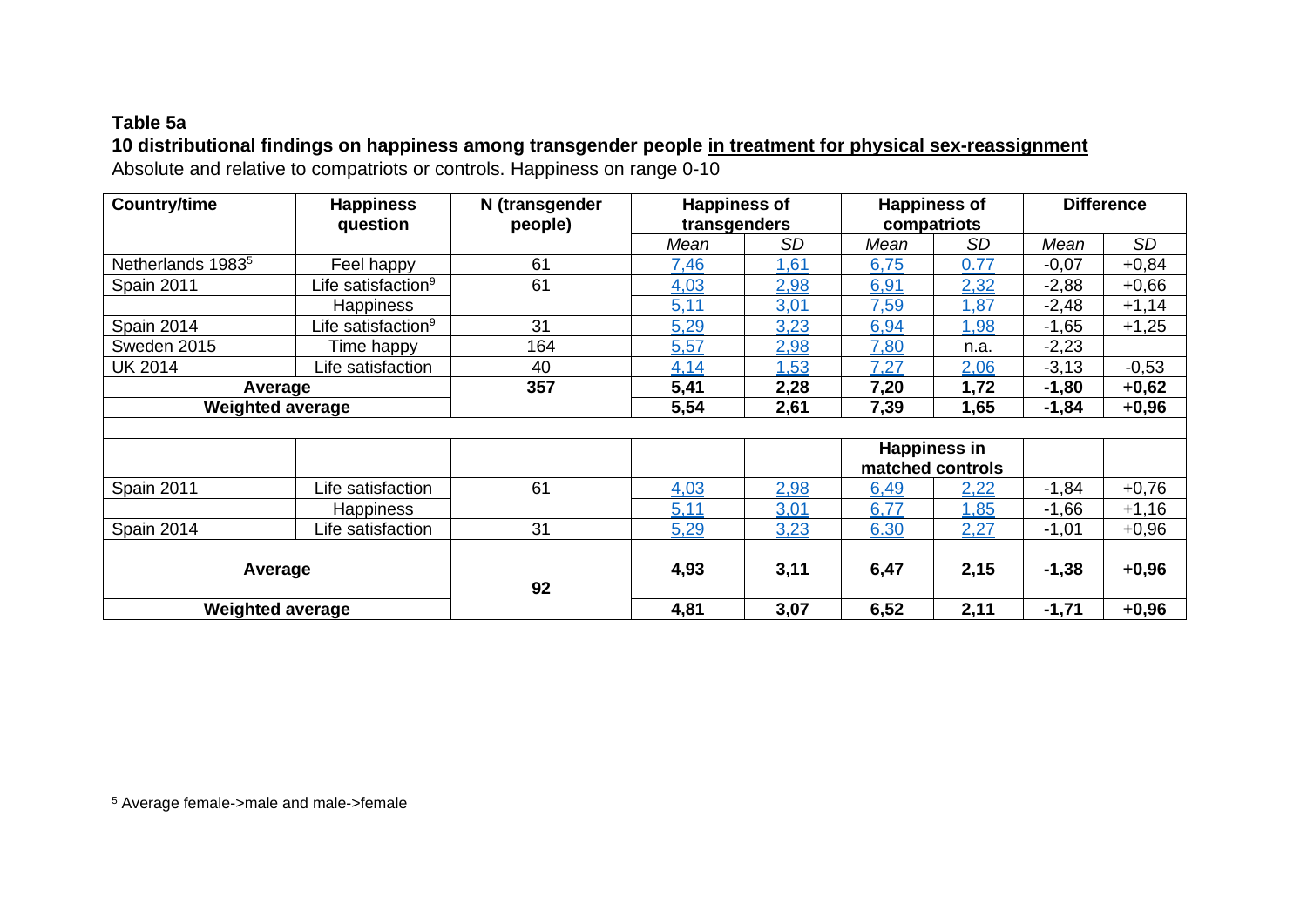# **Table 5b 10 distributional findings on happiness after physical sex-reassignment**

Absolute and relative to compatriots or controls. Happiness on range 0-10

| <b>Country/time</b>            | N<br><b>Happiness of</b><br><b>Happiness</b><br>question<br>transsexuals |        |                      |           | <b>Happiness of</b><br>compatriots | <b>Difference</b> |         |           |
|--------------------------------|--------------------------------------------------------------------------|--------|----------------------|-----------|------------------------------------|-------------------|---------|-----------|
|                                |                                                                          |        | Mean                 | <b>SD</b> | Mean                               | <b>SD</b>         | Mean    | <b>SD</b> |
| Australia + New                | Happy with life                                                          | 99     | 7,03                 | 2,40      | $7,24^6$                           | 1,84              | $-0,21$ | $+0,56$   |
| Zealand 2006-7                 |                                                                          |        |                      |           |                                    |                   |         |           |
| Germany 2005                   | Life satisfaction                                                        | 52     | 7,01                 | 2,84      | 6,75                               | 1,84              | $+0,26$ | $+1,00$   |
| France 2005                    | Quality of Life                                                          | 22     | 8,41                 | 2,23      |                                    |                   |         |           |
| Netherlands 19837              | Feel happy                                                               | 80     | 7,49                 | 1,66      | 6,75                               | 0,77              | $+0,74$ | $+0,89$   |
| Netherlands 2011               | <b>Best-Worst Life</b>                                                   | 9      | 7,90                 | 0,70      | 7,56                               | 1,29              | $+0,34$ | $-0.59$   |
| Netherlands 2011-15            | <b>Best-Worst Life</b>                                                   | 82     | 7,09                 | 1,90      | $7,42^8$                           | 1.32              | $-0,33$ | $+0,58$   |
|                                | Life-satisfaction                                                        |        | 7,50                 | 2,33      | 7,49                               | 1,25              | $+0,01$ | $+1,08$   |
|                                | <b>Happiness</b>                                                         |        | $7,22^9$             | 2,66      | 7,44                               | 1,44              | $-0,22$ | $+1,22$   |
| Sweden 1971-2001               | Life satisfaction                                                        | 90     | $84\%$ <sup>13</sup> |           |                                    |                   |         |           |
| Sweden 2015                    | Time happy                                                               | 43-107 | $5,76^{14}$          | 2,86      | 7,80                               | n.a.              | $-2,04$ |           |
| <b>UK 2014</b>                 | Life satisfaction                                                        | 40     | 6,03                 | 1,77      | 7,27                               | 2,06              | $-1,24$ | $-0,29$   |
|                                |                                                                          |        |                      |           |                                    |                   |         |           |
| Average <sup>15</sup>          |                                                                          |        | 7,11                 | 2,05      | 7,26                               | 1,52              | $-0,33$ | $+0,81$   |
| Weighted average <sup>15</sup> |                                                                          |        | 6,94                 | 2,28      | 7,24                               | 1,50              | $-0,30$ | $+0,78$   |

<span id="page-44-0"></span><sup>6</sup> Data New Zealand, assumed to be similar in Australia

<sup>7</sup> Average female to male and male to female

<sup>8</sup> Average 2011-2015

<sup>&</sup>lt;sup>9</sup> Average of three questions

<sup>&</sup>lt;sup>13</sup> Percentage content with life situation

 $14$  Average of three follow-up moments

<span id="page-44-1"></span><sup>15</sup> Data from Sweden 2015 could not be used in calculating average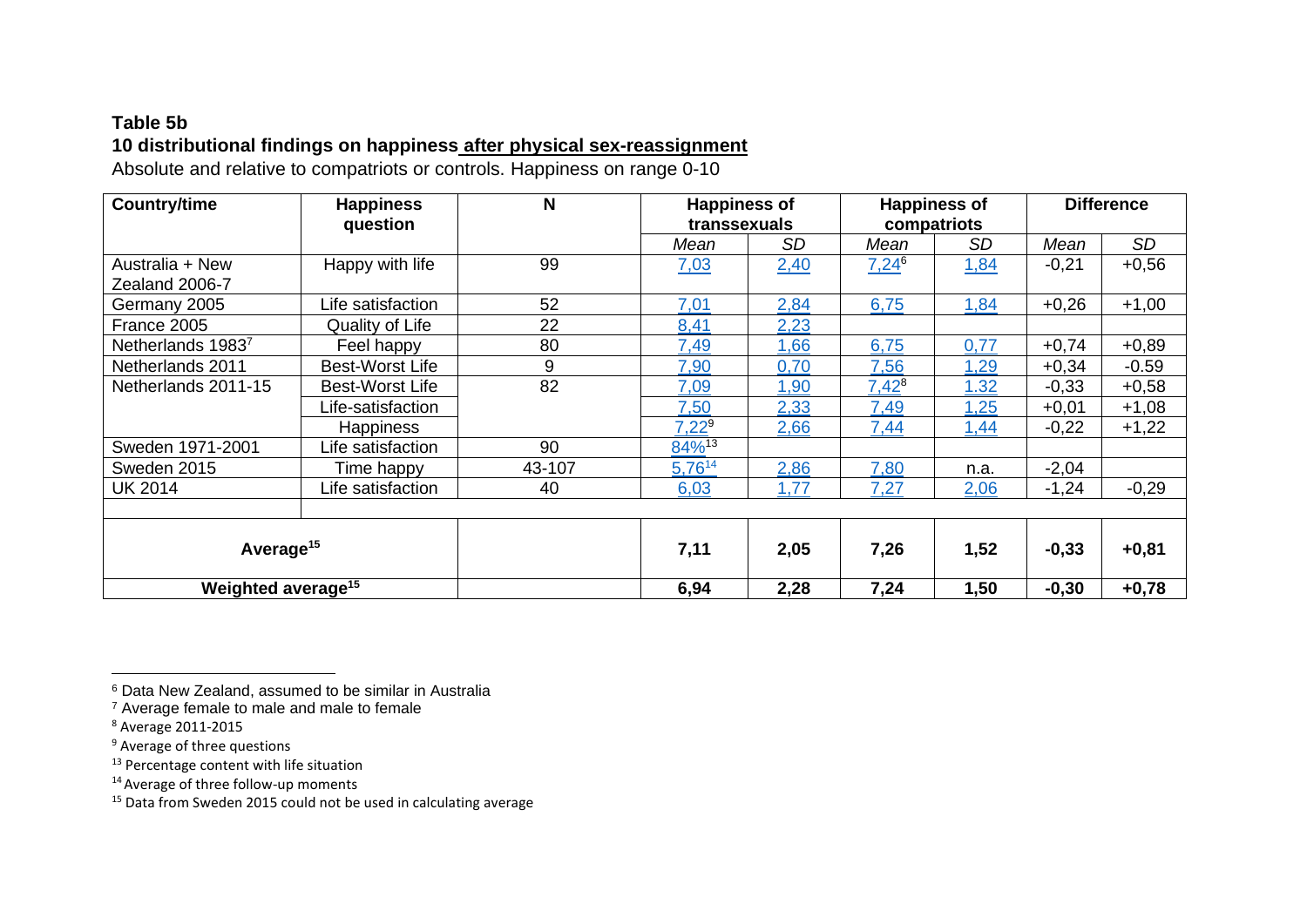## **Table 5c 5 correlational findings on** *change* **in happiness following physical sex-reassignment**

| <b>Treatment</b>                                     | <b>Research design</b> |           |                           |           |  |  |  |
|------------------------------------------------------|------------------------|-----------|---------------------------|-----------|--|--|--|
|                                                      | Change after treatment |           | Difference with change in |           |  |  |  |
|                                                      |                        |           | control group             |           |  |  |  |
|                                                      | Post-treatment         | Follow-up | Post-                     | Follow-up |  |  |  |
|                                                      |                        |           | treatment                 |           |  |  |  |
| Hormone treatment                                    | 0/0                    |           |                           |           |  |  |  |
| Surgery (vs no surgery)<br>Male to female<br>$\circ$ |                        |           |                           |           |  |  |  |
| Female to male<br>$\cap$                             |                        | $+/0/-$   |                           |           |  |  |  |
|                                                      |                        | $0/+$     |                           |           |  |  |  |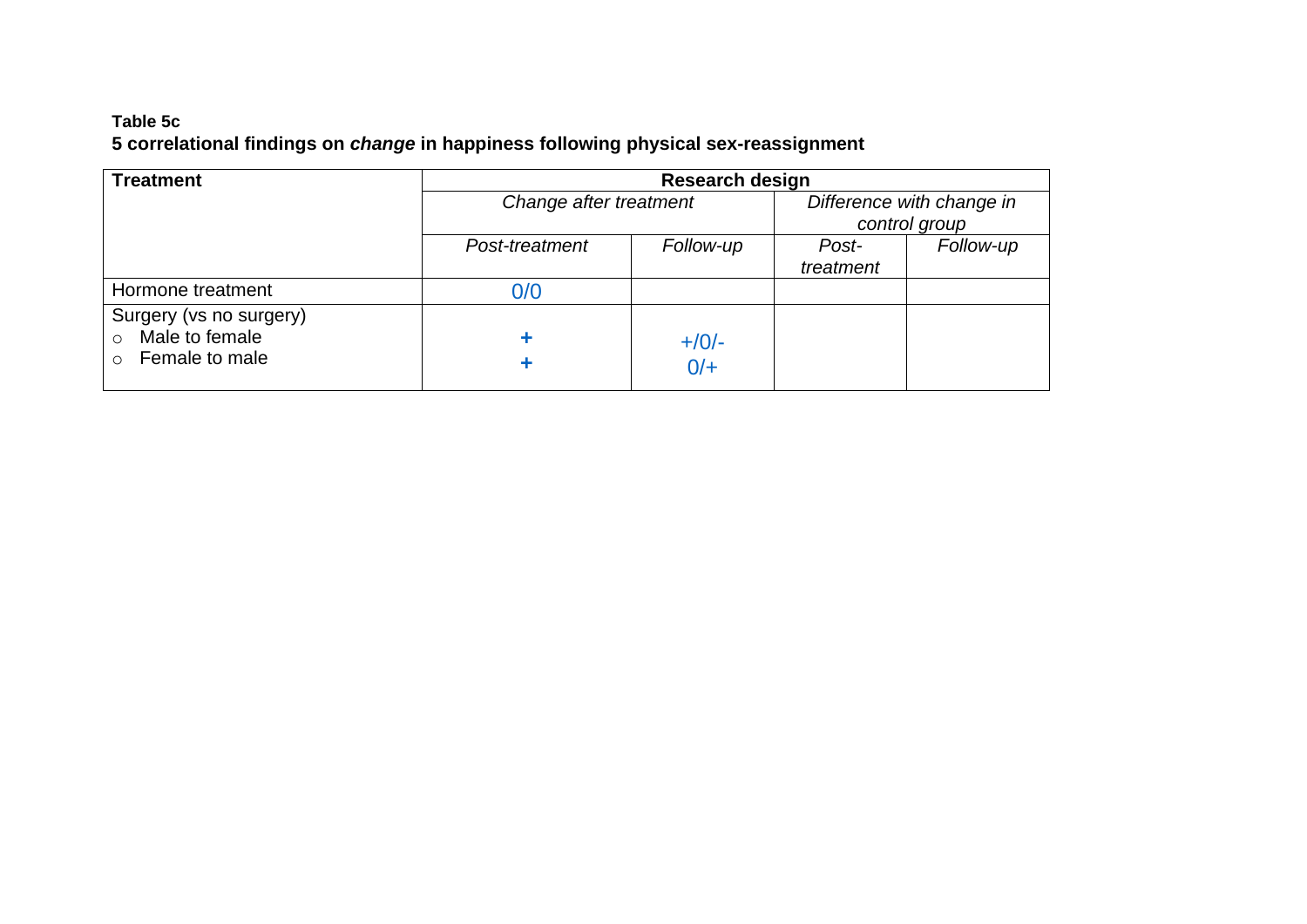## **Table 5d 3 distributional findings on the** *size of change* **in happiness following physical sex-reassignment**

<span id="page-46-0"></span>

| <b>Treatment</b>                                                          | <b>Research design</b> |                                            |                |           |  |  |
|---------------------------------------------------------------------------|------------------------|--------------------------------------------|----------------|-----------|--|--|
|                                                                           | Change after treatment | Difference with change in<br>control group |                |           |  |  |
|                                                                           | Post-treatment         | Follow-up                                  | Post-treatment | Follow-up |  |  |
| Surgery (vs no surgery)<br>Male to female<br>$\bigcirc$<br>Female to male | $+15%$<br>$+24%$       | $+5\%/+0\%/-1\%$                           |                |           |  |  |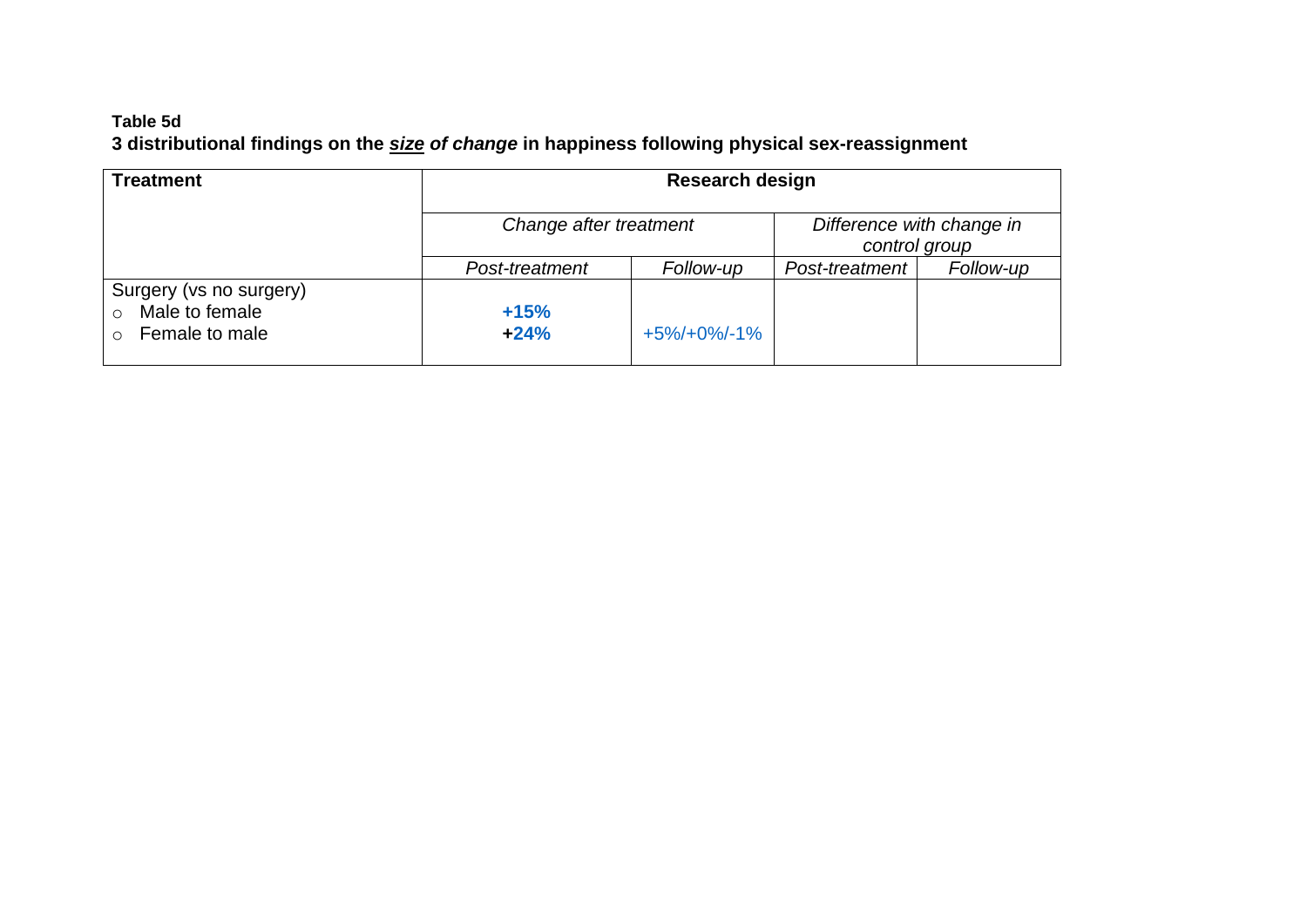# **Table 5e 3 distributional findings on** *difference* **in happiness between F->M and M->F completed transsexuals**

Absolute and relative to compatriots of the same sex. Happiness on range 0-10

<span id="page-47-0"></span>

| <b>Treatment</b>                   | N  | Country/year      | <b>Happiness of</b><br>transsexuals |             | <b>Happiness of</b><br>compatriots of same<br>sex |           | <b>Difference</b> |           |
|------------------------------------|----|-------------------|-------------------------------------|-------------|---------------------------------------------------|-----------|-------------------|-----------|
|                                    |    |                   | Mean                                | <b>SD</b>   | Mean                                              | <b>SD</b> | Mean              | <b>SD</b> |
| <b>Direction of sex-transition</b> |    |                   |                                     |             |                                                   |           |                   |           |
| Male to <b>female</b> $(0)$        | 75 | Australia and New | 6,95                                | 2,53        | <u>7,88</u>                                       | 1,73      | $-0,93$           | $+0,80$   |
| Female to <b>male</b> (1)          | 24 | Zealand 2007      | 7,28                                | 1,63        | 7.65                                              | 1,71      | $-0,37$           | $-0,08$   |
| - difference                       |    |                   | $+0,33$                             | $-0,90$     | $-0,23$                                           | $-0,02$   | $+0,56$           | $-0,88$   |
| Male to female<br>(0)              | 55 | Netherlands 1983  | <u>7,35</u>                         | 1,69        | 6,66                                              | n.a.      | $+0,69$           |           |
| Female to <b>male</b> (1)          | 25 |                   | <u>7,80</u>                         | 1,55        | 6,85                                              | n.a.      | $+0,95$           |           |
| -difference                        |    |                   | $+0,45$                             | $-0,14$     | $+0,19$                                           |           | $+0,64$           |           |
| Male to female<br>(0)              | 23 | <b>UK 2014</b>    | 6,43                                | 1,86        | 7,02                                              | 2,52      | $-0,59$           | $-0,66$   |
| Female to <b>male</b> (1)          | 17 |                   | 5,49                                | <u>1,47</u> | 7,02                                              | 2,42      | $-1,53$           | $-0,95$   |
| -difference                        |    |                   | $-0,94$                             | $-0,39$     | 0                                                 | $-0,10$   | $-0,94$           | $-0,29$   |
| Average (difference)               |    |                   | $-0,05$                             | $-0,48$     | $-0,01$                                           | $-0,06$   |                   |           |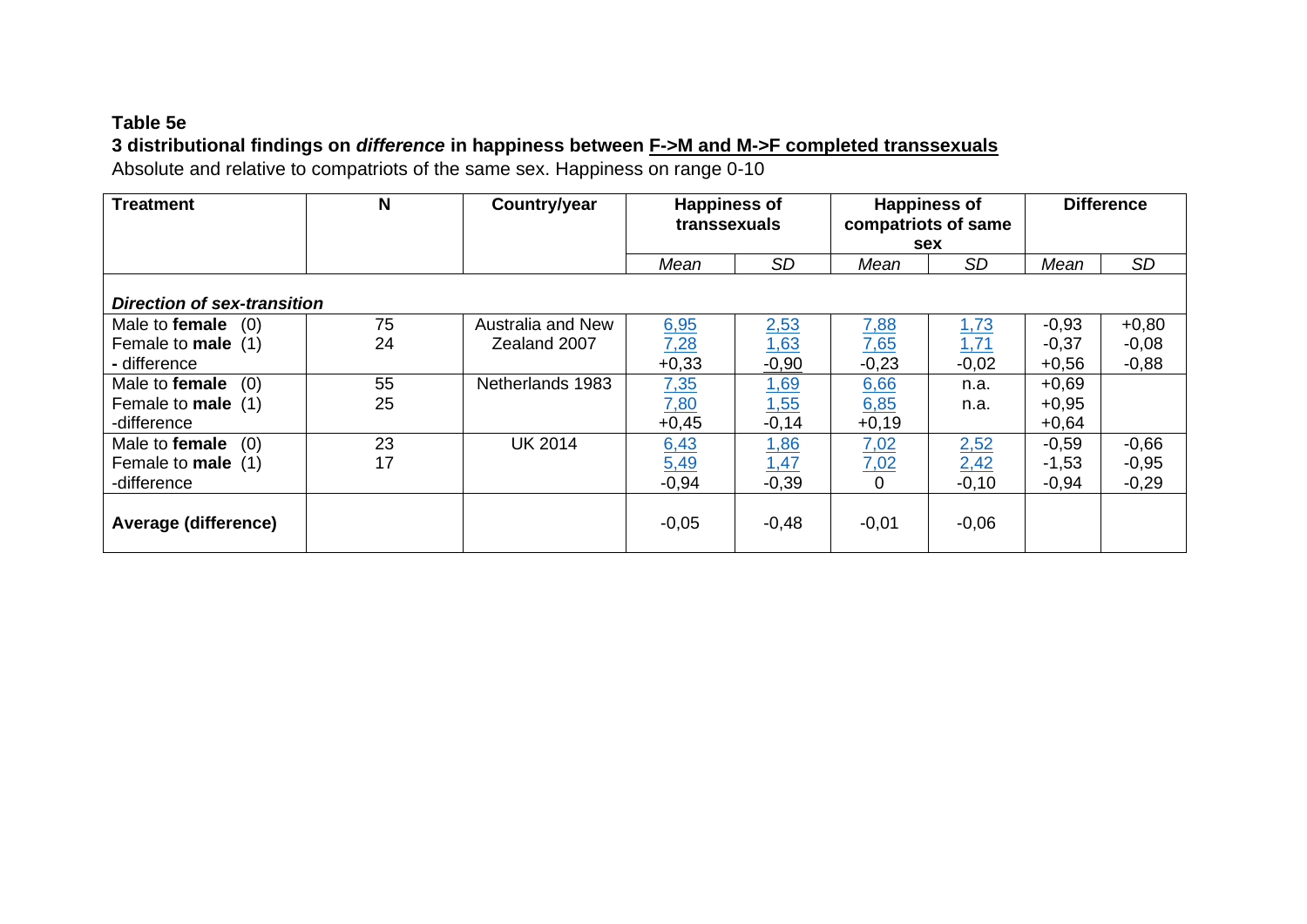## **Table 5f**

## **3 distributional findings on happiness of transsexuals after** *particular* **surgical<sup>10</sup> sex-reassignment treatments**

Absolute and relative to compatriots of the same sex. Happiness on range 0-10

| <b>Treatment</b>                          | Country/year     | N  | <b>Happiness of</b><br>transsexuals |           | <b>Happiness of</b><br>compatriots of same<br>sex |             | <b>Difference</b> |           |
|-------------------------------------------|------------------|----|-------------------------------------|-----------|---------------------------------------------------|-------------|-------------------|-----------|
|                                           |                  |    | Mean                                | <b>SD</b> | Mean                                              | <b>SD</b>   | Mean              | <b>SD</b> |
| <b>Male to female surgical treatments</b> |                  |    |                                     |           |                                                   |             |                   |           |
| <b>Breast augmentation</b>                |                  |    |                                     |           |                                                   |             |                   |           |
| Neo-vagina                                | Germany 2005     | 52 | 7,01                                | 2,84      | 6,75                                              | <u>1,84</u> | $+0,26$           | $+1,00$   |
|                                           | France 2005      | 22 | 8,41                                | 2,23      | n.a.                                              | n.a.        |                   |           |
|                                           | Netherlands 1983 | 55 | 7,35                                | 1,69      | 6,66                                              | n.a.        | $+0,69$           |           |
|                                           | Netherlands 2011 | 9  | 7,90                                | 0,70      | 7,56                                              | 1,29        | $+0,34$           | $-0,59$   |
|                                           | Netherlands 2015 | 82 | $7,25^{11}$                         | 2,66      | 7,60                                              | n.a.        | $-0,57$           |           |
|                                           | Sweden 2015      |    | 5,76                                | 2,86      | n.a.                                              | n.a.        |                   |           |
|                                           | <b>UK 2014</b>   | 23 | 6,43                                | 1,86      | 7,02                                              | 2,52        | $-0,59$           | $-0,66$   |
| Voice reconstruction                      |                  |    |                                     |           |                                                   |             |                   |           |
| <b>Female to male surgical treatments</b> |                  |    |                                     |           |                                                   |             |                   |           |
| Removal of breasts                        |                  |    |                                     |           |                                                   |             |                   |           |
| Removal of uterus                         |                  |    |                                     |           |                                                   |             |                   |           |
| Removal of breasts and<br>uturus          | Netherlands 1983 | 25 | 7,80                                | 1,55      | 6,85                                              | n.a.        | $+0,95$           |           |
| Neo penis                                 | <b>UK 2014</b>   | 17 | 5,49                                | 1,47      | 7,02                                              | 2,42        | $-1,53$           | $-0,95$   |
| Voice correction                          |                  |    |                                     |           |                                                   |             |                   |           |

<span id="page-48-0"></span><sup>&</sup>lt;sup>10</sup> Surgical treatments are typically preceded by pharmacal hormone treatment

 $11$  Average of nine questions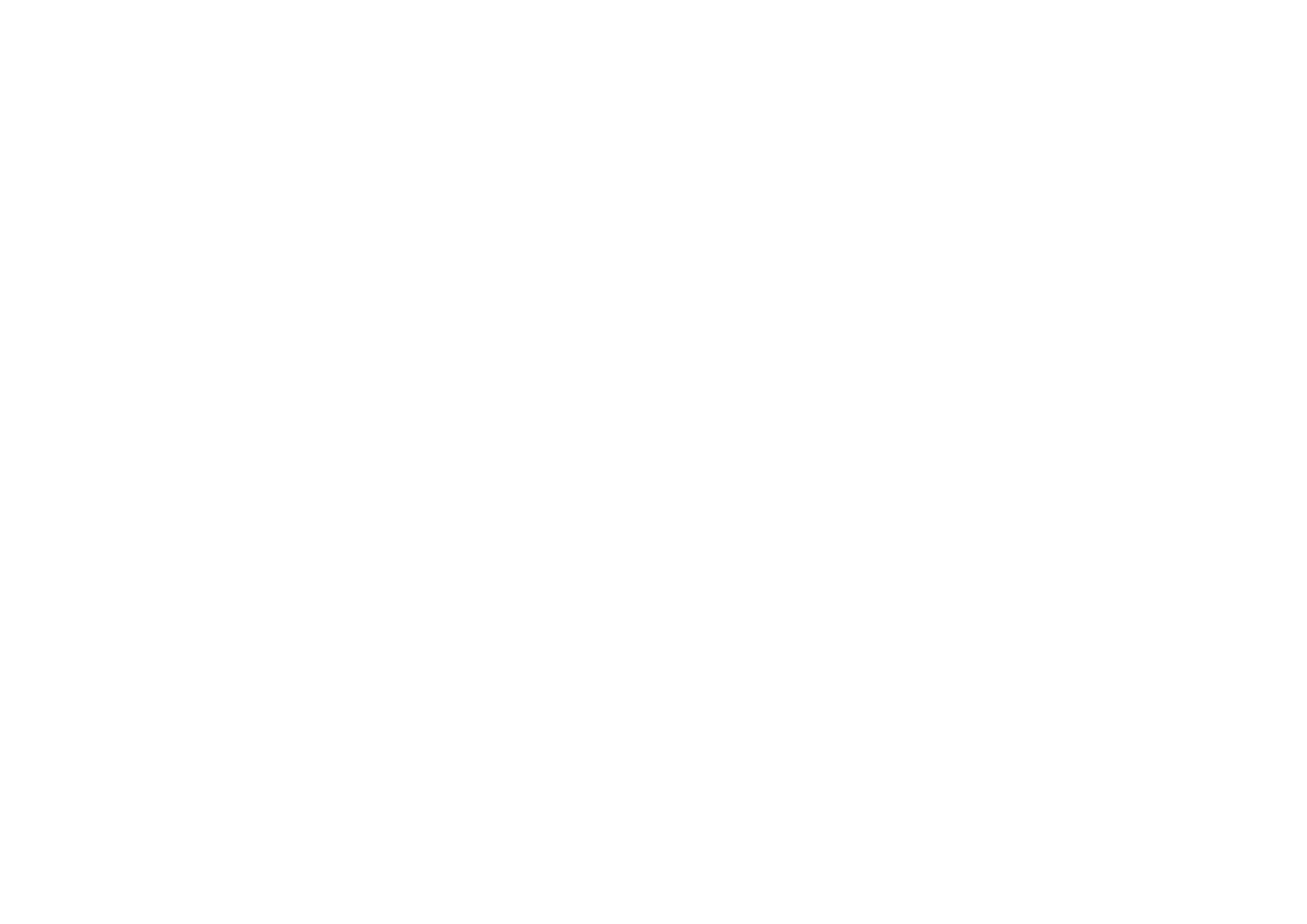# **Table 6 6 research findings on** *correlates* **of happiness among transgender people**

<span id="page-50-0"></span>

| <b>Conditions for happiness</b>                         | <b>Research design</b> |                        |           |                           |           |  |  |
|---------------------------------------------------------|------------------------|------------------------|-----------|---------------------------|-----------|--|--|
|                                                         | <b>Cross-sectional</b> | Longitudinal           |           |                           |           |  |  |
|                                                         |                        | Change after treatment |           | Difference with change in |           |  |  |
|                                                         |                        |                        |           | control group             |           |  |  |
|                                                         |                        | Post-treatment         | Follow-up | Post-                     | Follow-up |  |  |
|                                                         |                        |                        |           | treatment                 |           |  |  |
| <b>Personal behaviour</b>                               |                        |                        |           |                           |           |  |  |
| Openness with trans identity                            | ÷                      |                        |           |                           |           |  |  |
| Religiosity                                             | $\pm$                  |                        |           |                           |           |  |  |
|                                                         |                        |                        |           |                           |           |  |  |
| <b>Gender identity</b>                                  |                        |                        |           |                           |           |  |  |
| Identification with new sex                             | ٠                      |                        |           |                           |           |  |  |
| Personality traits match with gender<br>identity        | $+/-$                  |                        |           |                           |           |  |  |
| Trans masculine (vs trans feminine)                     | L.                     |                        |           |                           |           |  |  |
| Trans nonbinary (vs trans binary)                       |                        |                        |           |                           |           |  |  |
| <b>Social acceptance</b>                                |                        |                        |           |                           |           |  |  |
| Legal gender change realized<br>(vs wants legal change) | $+$                    |                        |           |                           |           |  |  |
| Having a confidant                                      | ٠                      |                        |           |                           |           |  |  |
| Social support                                          | ÷                      |                        |           |                           |           |  |  |
| Satisfaction with friends                               | $\ddot{}$              |                        |           |                           |           |  |  |
| Comfort with public perception                          | ╇                      |                        |           |                           |           |  |  |
| Confidence in gender expression                         | ÷                      |                        |           |                           |           |  |  |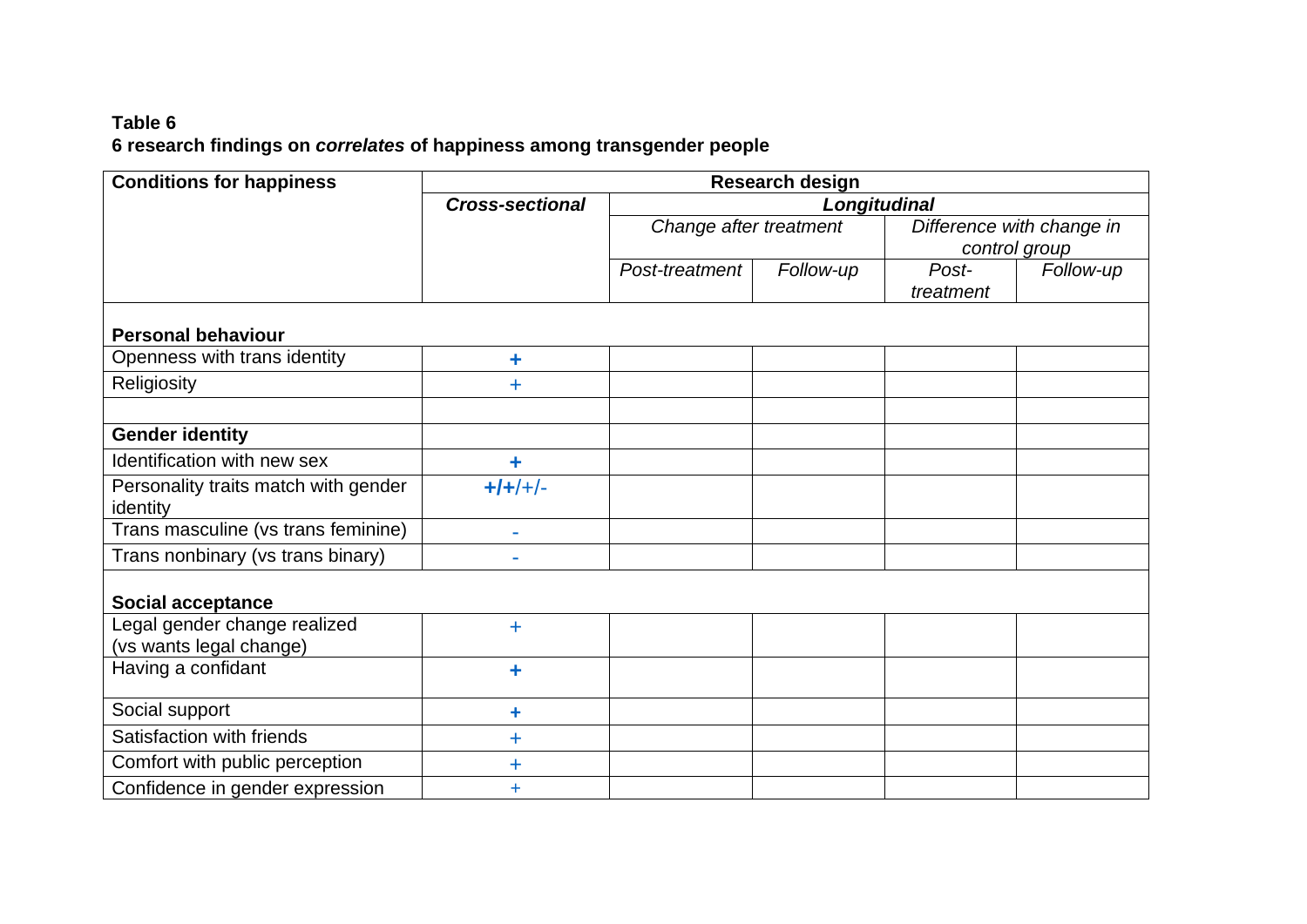| and acceptance by society        |            |  |  |
|----------------------------------|------------|--|--|
| Amenities in vicinity            | $\ddot{}$  |  |  |
|                                  |            |  |  |
| <b>Health</b>                    |            |  |  |
| <b>Health status</b>             | $+/- +$    |  |  |
| Health domain ratings            | ╇          |  |  |
| No negative health care          | $\ddagger$ |  |  |
| experiences                      |            |  |  |
| Mental health                    | $\ddot{}$  |  |  |
| No adverse mental health         | $+/+$      |  |  |
| symptoms                         |            |  |  |
|                                  |            |  |  |
| <b>Work</b>                      |            |  |  |
| Job satisfaction                 | $+/- +/+$  |  |  |
| Employment (vs unemployed)       | ٠          |  |  |
| Education                        | Ŧ          |  |  |
| Income                           | $+/-/+$    |  |  |
|                                  |            |  |  |
|                                  |            |  |  |
| <b>Body</b>                      |            |  |  |
| Comfort with sex characteristics | $\ddot{}$  |  |  |
| Sexual function                  | ٠          |  |  |
| Genital self-image               | ٠          |  |  |
| <b>Functional result of SRS</b>  | ٠          |  |  |
| <b>Esthetical result of SRS</b>  | ÷          |  |  |
|                                  |            |  |  |
| <b>Demographics</b>              |            |  |  |
| Population density (high vs low) | Ŧ          |  |  |